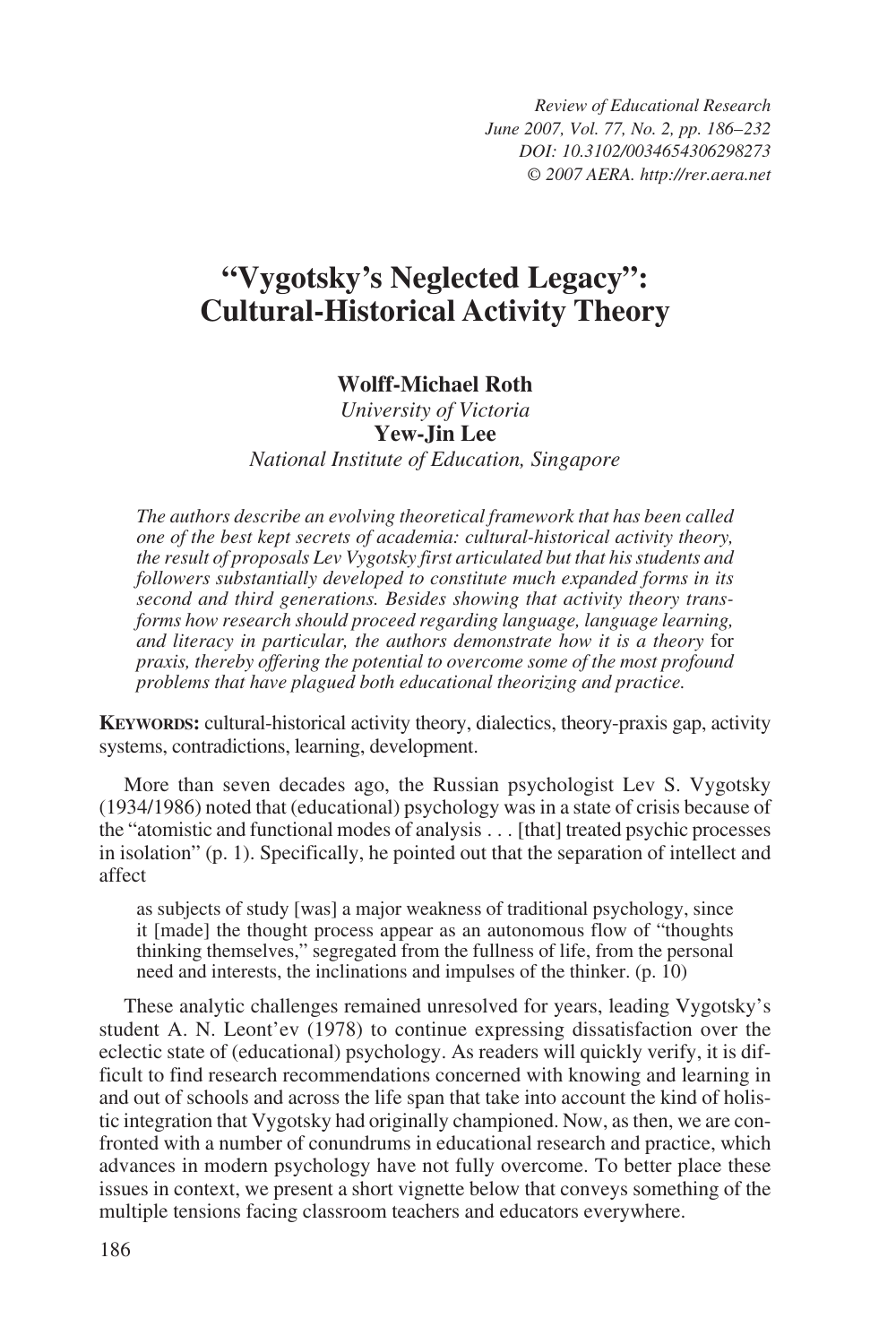#### *Cultural-Historical Activity Theory*

Katherine, a fifth grade teacher in a rural district, is busy planning an introductory lesson on electrical circuits. Because she already has taught her students in previous grades, she feels that the model lesson plan provided in the teachers' guide will be ineffective, if not a big turn-off for these children, who value meaningful, hands-on learning. This feeling is exacerbated because there are a few children in the class who find handling the English language and the language of science concurrently almost too great a burden to bear. "I'll give them lots of time to explore, in small groups, to set up the two circuit layouts and to discover about the concept of current flow at the same time," she ponders by herself. With the push toward increased accountability by her school board, however, Katherine feels compelled to abandon this option and instead rely on direct teaching as the method of choice, given its economy of instructional time and assurances of mastery learning and higher achievement scores. During the week, she sees excited faces slowly dim, although she finishes the learning objectives comfortably within the prescribed time slot. Experiencing some remorse for her pedagogical decision, Katherine consoles herself by saying, "One or two will ultimately make it very big, although most will find their own niches in society and be equally happy. Anyway, I'll make it up by giving them a couple of fun experiments at another time."

In this episode, we see Katherine struggling with contradictions arising between her personal experience and professional sense of what is best for these children and generic statements about what to achieve and how to best attain it. At this time, Katherine does not have the theoretical tools that would allow her to understand that when children choose the motive of activity, they also become emotionally engaged and that learning, which is an expansion of one's action possibilities, is a by-product of the pursuit of motives and goals. She also does not have the capacity that would allow her to understand how language, or rather the utterances students make, is a means to mediate the concrete realization of the goals the children set for themselves during exploration tasks. That is, Katherine does not have a holistic theory of practical activity consistent with her professional life, which would very likely increase her confidence and teaching abilities—at least this is what happened to one of the authors in a curricular unit described later. This theory would in fact help Katherine understand that she is a member of a historically situated educational community, which, after years of more open constructivist approaches to science and mathematics education, has now moved to impose external (political) control through the rigid application of high-stakes examination and accountability procedures.

We therefore observe in this fictitious though commonplace episode with Katherine some of the troublesome questions in education that refuse to go away, including the theory-praxis gap (Roth, Lawless, & Tobin, 2000), the tensions between the epistemological and ontological aspects of human development (Packer & Goicoechea, 2000), the differences between decontextualized and embodied knowledge (Lave, 1993), the difficulty of planning for specific forms of learning (Holzkamp, 1992), and the apparent disjunction between individual learners with other learners and their social environments (Barab & Plucker, 2002; Shultz, 1986). These contradictions, which pervade the everyday lives of teachers such as Katherine, definitely have their parallels among educational researchers too. However, there is a growing movement that does justice to Vygotsky's "fullness of life," which is especially concerned with the primacy of praxis.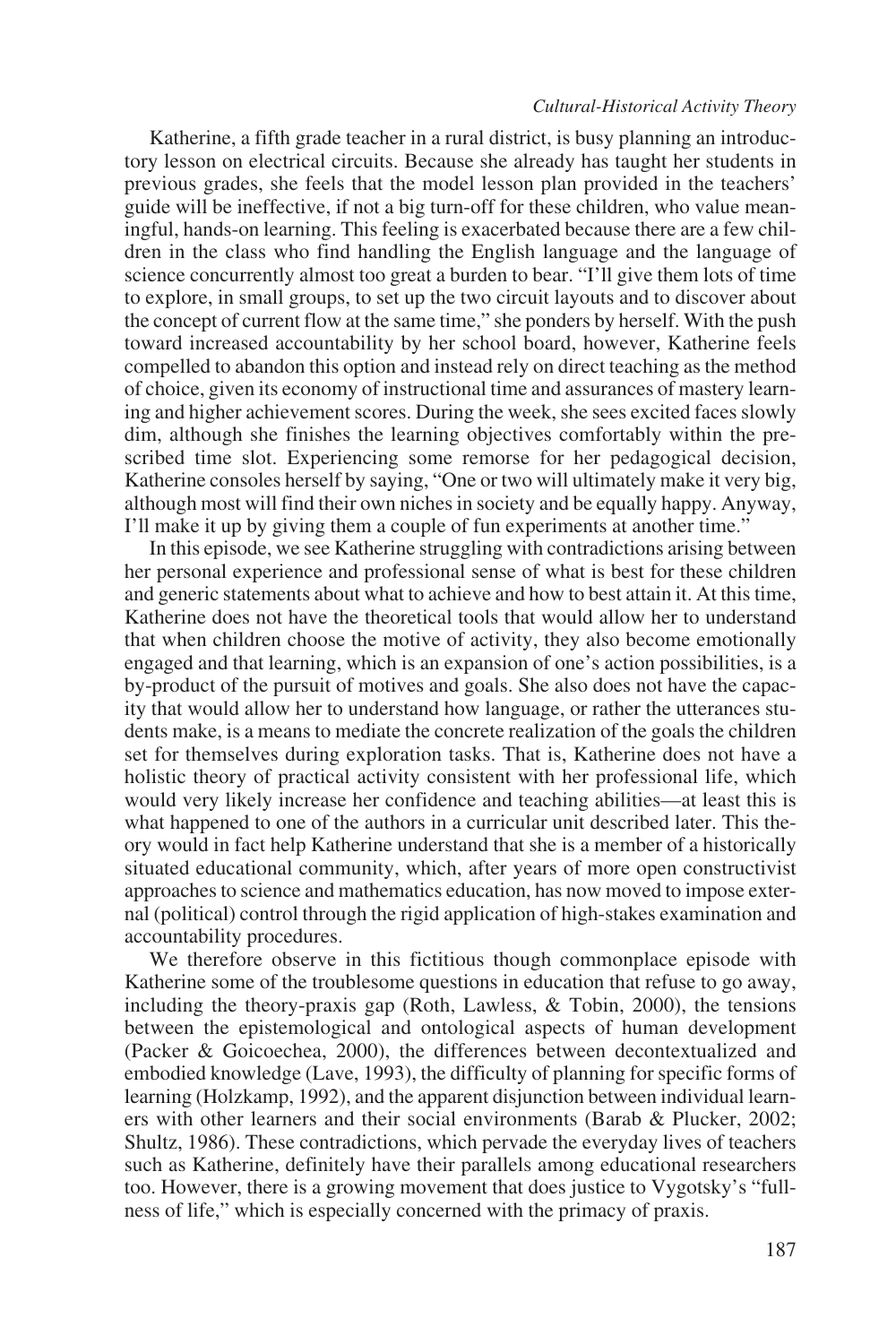

FIGURE 1*. Four indicators of the increasing interest shown in cultural-historical activity theory (CHAT) over the past three decades. These citation frequency indicators each reference major CHAT publications (in English) and the search term activ*ity theory *in the Institute for Scientific Information's citation database.*

Said to be "the best kept secret of academia" (Y. Engeström, 1993, p. 64), (thirdgeneration) cultural-historical activity theory (CHAT) offers the possibility to overcome some of the aforementioned divides besides recovering more humane forms of education. For these important reasons and more, this review showcases CHAT as an integrative road map for educational research and practice. An introduction to CHAT in a special issue of *Mind, Culture, and Activity*, a journal that focuses on interdisciplinary approaches to culture and psychology, provided evidence of the exponentially rising attraction of activity theory, as indicated by various citation-related factors (Roth, 2004). If the latter are accepted as reasonable indicators of interest in a particular theory, then Figure 1 clearly shows the penetration of CHAT into the Anglo-Saxon literature, on the basis of our analysis of the Institute for Scientific Information's Web of Science databases using influential CHAT publications (i.e., Cole & Engeström, 1993; Y. Engeström, 1987; Leont'ev, 1978, 1981) and the search term *activity theory* (see also below). This theory is of immense interest to us because it has shown to be fruitful for both analyzing data recorded in real classrooms and designing change when trouble and contradictions become evident in these cultural settings.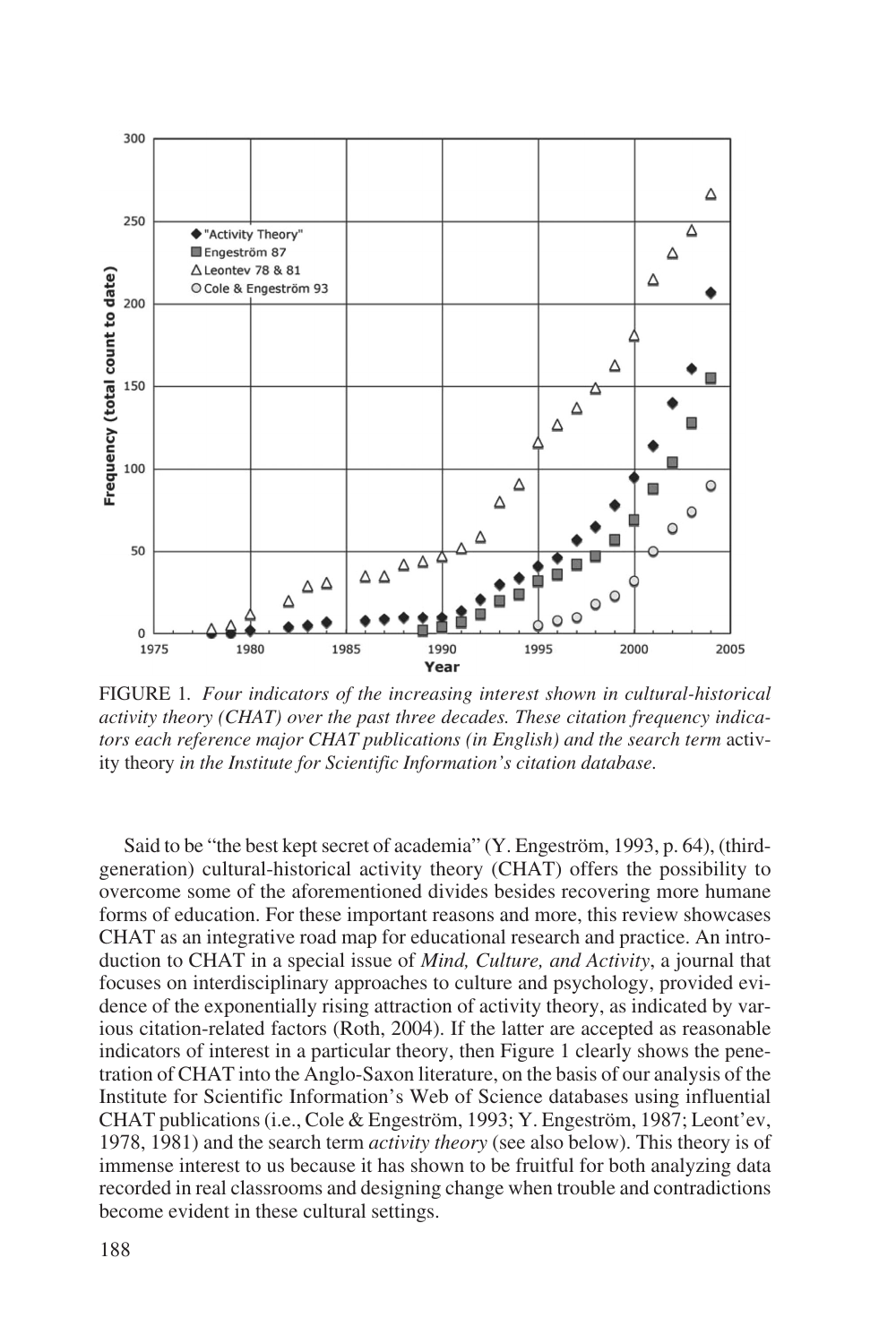#### *Cultural-Historical Activity Theory*

The purpose of this article, therefore, is to explicate activity theory as an intelligible and fruitful alternative to existing psychologies of learning that overcomes some problematic dualisms in education. We further suggest some implications for educational practice and claim that using CHAT leads to changes in the location of representing what is educationally relevant: Its inherently dialectical unit of analysis allows for an embodied mind, itself an aspect of the material world, stretching across social and material environments. This transactive perspective, which CHAT has in common with other approaches within the sociocultural family of learning theories (e.g., Hutchins, 1995; Pea, 1993; Rogoff & Lave, 1984; Wertsch, 1998), theorizes persons continually shaping and being shaped by their social contexts that immediately problematize knowledge as something discrete or acquired by individuals. In fact, CHAT explicitly incorporates the mediation of activities by *society*, which means that it can be used to link concerns normally independently examined by sociologists of education and (social) psychologists. This desirable synthetic approach is possible only because activity theorists are concerned with upholding human activity—the historical results of the division of labor—as the fundamental unit of analysis, which had partially existed in the work of Vygotsky (Cole, 1985; Glassman, 1996). At the risk of oversimplification, Vygotsky privileged sign or semiotic mediation, especially in the form of speech, whereas the activity theorists succeeding him widened the scope to view objectrelated practical activity as the proper unit of analysis (Kozulin, 1986), as described in the next section, on the origins of CHAT.

## *A Brief Historical Overview*

The contemporary interest in CHAT is remarkable given that its lineage can be traced back to dialectical materialism, classical German philosophy, and the work of Vygotsky, who created what is referred to as first-generation activity theory. It was substantially developed by two of his students, Aleksandr Luria and A. N. Leont'ev, to incorporate societal, cultural, and historical dimensions into an explication of human mental functioning (Eilam, 2003; Stetsenko, 2003), leading to what constituted second-generation activity theory. Whereas Vygotsky formulated practical human labor activity as a general explanatory category of psychology, he did not fully clarify the nature of this category. It was left to Leont'ev to make historically evolving object-practical activity the fundamental unit of analysis and the explanatory principle that determines the genesis, structure, and contents of the human mind. By taking practical labor activity as coextensive with cognition, it is the work of the latter that is recognized as the cornerstone for present forms of activity theory, together with its broader application to classroom learning, linguistics, and speech act theory (Langner, 1984c).

Consistent with its historical focus, we offer a brief history of CHAT in the Western world in this section. Although both Vygotsky and A. N. Leont'ev grounded their work in Marxism, many Anglo-Saxon scholars found it easier to appropriate key aspects from publications of the former than those of the latter. This differential acceptance may be attributed to a variety of reasons: (a) there was a diminished emphasis on this intellectual inheritance—Leont'ev (1978), for instance, devoted two of five chapters to Marxism, whereas there are only two references (index entries) in Vygotsky (1934/1986); (b) the idea of practical "labor activity as an explanatory principle and the idea of determination [of mind] through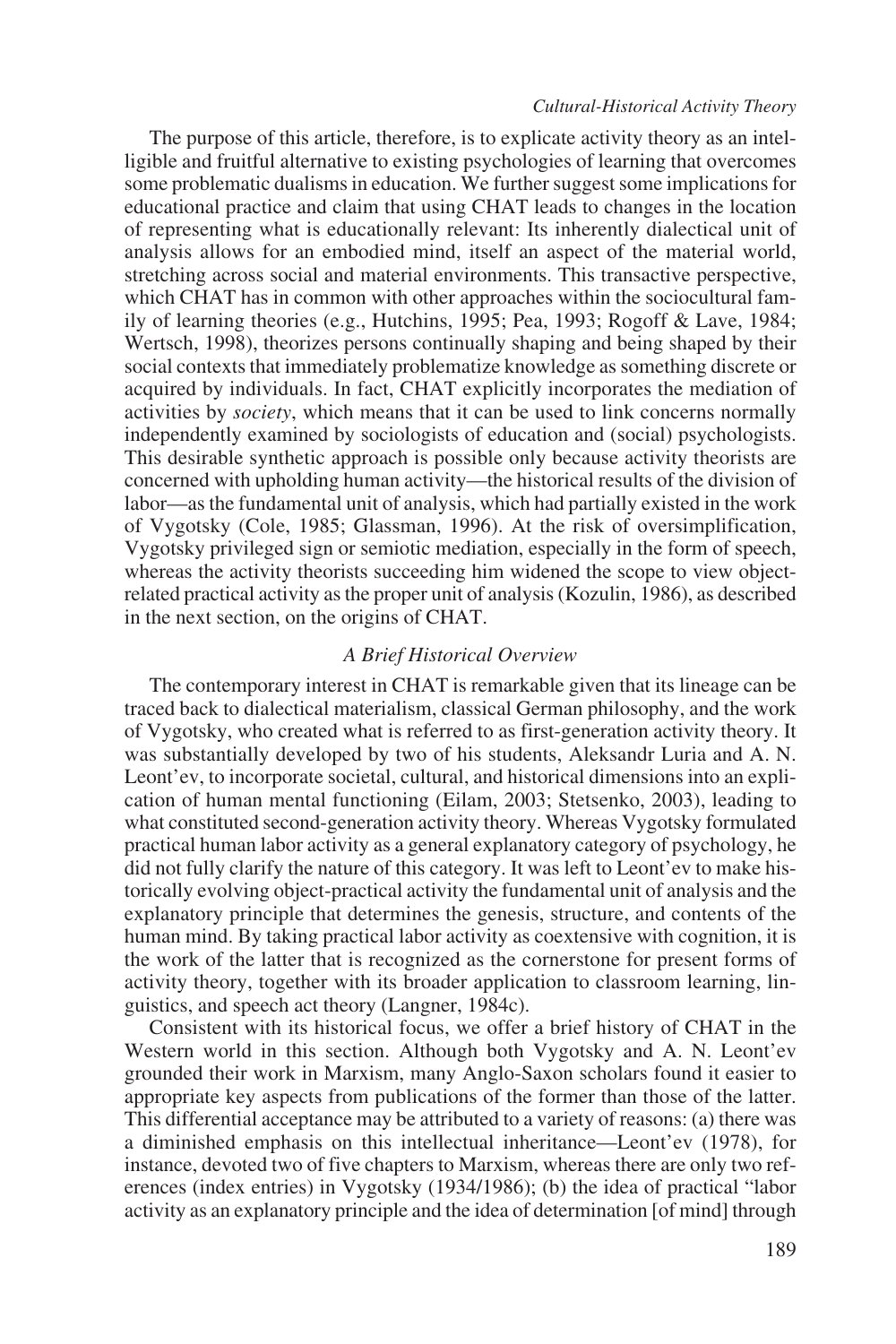activity (even if indirectly) was not represented as logically necessary" (Davydov & Radzikhovskii, 1985, p. 56); and, therefore, (c) the historical aspect of culture and cognition easily could be abstracted and glossed over. It is interesting to note that scholars basing their work in Vygotskian philosophy generally term their approach "sociocultural," whereas those walking in the footsteps of Leont'ev prefer their research to be known as "cultural-historical."

CHAT penetrated Anglo-Saxon academia rather late; historians may come to identify in Michael Cole the single most influential person for acquainting Western scholars to this tradition, both through his writings (e.g., Cole, 1988) and through the mediating role of his Laboratory for Comparative Human Cognition (LCHC) at the University of California, San Diego (Cole, 1984). At LCHC, many of those who contributed to the spread of sociocultural and cultural-historical frameworks devoted time, interacted, conducted projects together or in the same contexts, and jointly published, including Yrjö Engeström, Jean Lave, Barbara Rogoff, Sylvia Scribner, and James Wertsch (e.g., Cole & Engeström, 1993; Laboratory for Comparative Human Cognition, 1983). Activity theory further received impetus through publications such as *The Concept of Activity in Soviet Psychology* (Wertsch, 1981), *Learning by Expanding: An Activity-Theoretical Approach to Developmental Research* (Y. Engeström, 1987), and the newsletters associated with LCHC. Over the past decade, it also enjoyed wide dissemination through works from the Center for Activity Theory and Developmental Work Research at the University of Finland, Helsinki (e.g., Y. Engeström, Lompscher, & Rückriem, 2005). An older, albeit less recognized, influence on Western scholarship surfaced in Germany, Denmark, and Austria through Soviet works translated into German. These translations allowed Klaus Holzkamp and other German critical psychologists to elaborate CHAT faithfully to its dialectical roots (Teo, 1998). Intellectual influences from this group in Western learning research can be felt far away through the writings of anthropologist Jean Lave (1993, 1996, 1997) and psychologist Charles Tolman (1994; Tolman & Maiers, 1991), among others.

In the former Soviet Union, CHAT was characterized by its more descriptive focus on personality development and the use of activity as an explanatory principle at the level of human actions rather than an interdisciplinary topic of investigation or intervention more common outside that country (Bedny & Karwowski, 2004; Hakkarainen, 2004; Valsiner, 1988). A strand of action research, practiced at the Center for Activity Theory and Developmental Work Research, made thematic *tool mediation* by subjects interacting with objects in activity within nonschool contexts. Subsequently, designers of computer systems and software for collaboration (e.g., Nardi, 1996; Redmiles, 2002), information systems designers and managers (e.g., Hasan, Gould, & Hyland, 1998; Kuutti, 1999), and organizational and workplace theorists (e.g., Blackler, Crump, & McDonald, 2000; Morf & Weber, 2000; Thompson, 2004) found much in CHAT that was congenial to their work. Others adopted this theoretical framework primarily for its overt articulation as a theory *for* praxis and practical action, which assisted researchers and practitioners in remedying contradictions that interfered with everyday learning (Daniels, 2004b; Sawchuk, 2003). Here, *praxis* denotes the moments of real human activity that occur only once (Bakhtin, 1993), which distinguishes it from the notion of practice, which is used to denote a patterned form of action, inherently a theoretical signified. When Katherine teaches, she participates in praxis, in which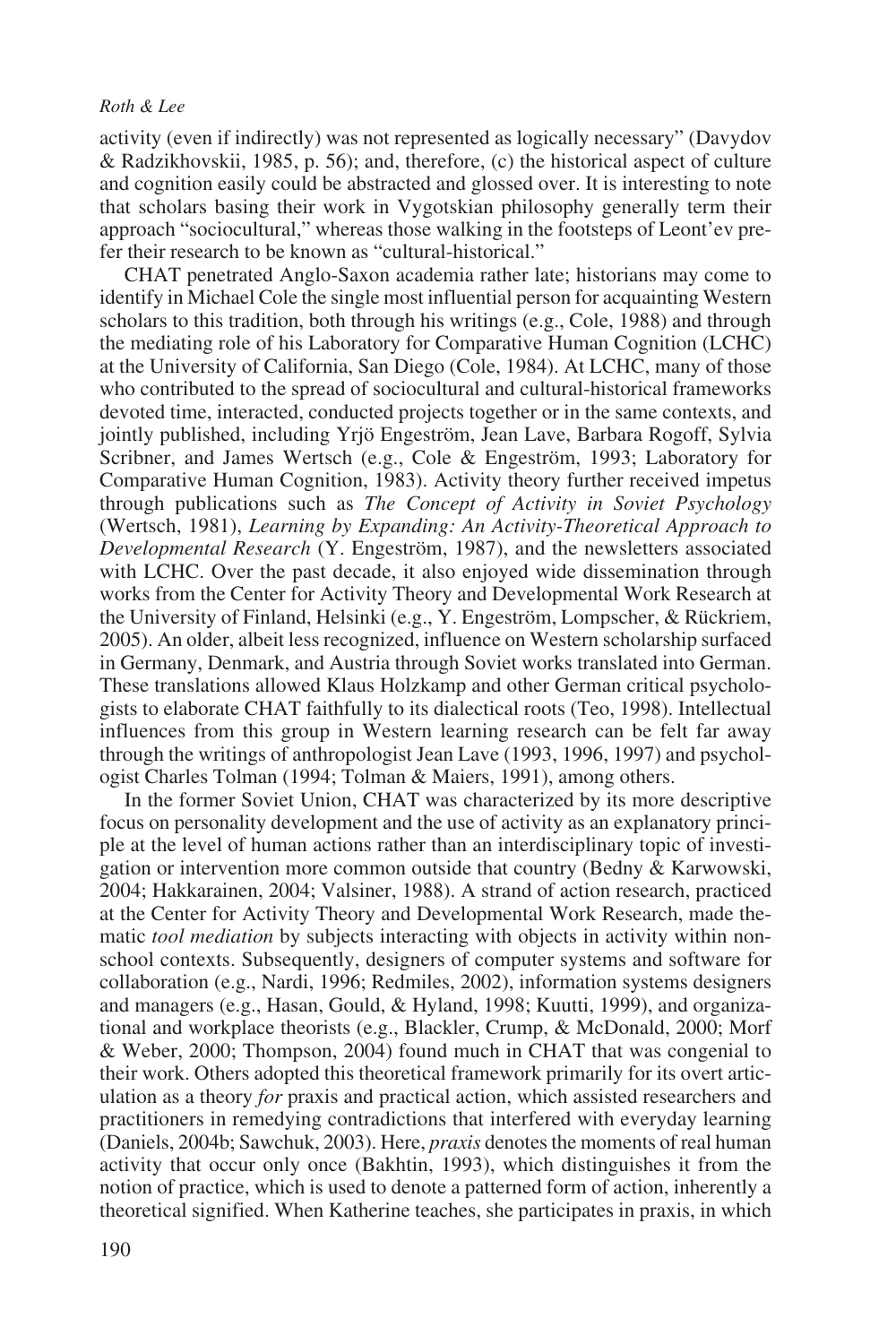there is no time out from the situation, and everything she does has consequences. When Katherine reflects about what she has done, the patterned ways that characterize her actions, she articulates practices, not praxis.

Because CHAT addresses the troubling divides between individual and collective, material and mental, biography and history, and praxis and theory (e.g., Cole, 1988), we believe that it is deserving of wider currency in the educational community. Notwithstanding the good intentions of those who propose balancing monism with multiple voices for advancing the field, basic tenets of CHAT have often been misinterpreted in dualistic ways, hence robbing it of much of its explanatory power (Langner, 1984b). In part, the vigorous dialectical materialist grounding of psychology in Marxism that A. N. Leont'ev pursued may have slowed the reception of CHAT in the West (Langner, 1984a). Yet we emphasize that these powerful analytic tools, existing even in Vygotsky's works, have little to do with totalitarian regimes that have falsely masqueraded under the banner of Marxism, socialism, or communism.

## **Method and Goals**

The chief purpose of this review, then, is to introduce CHAT to wider audiences and to share how it can be beneficial for dealing with a number of unresolved problems both in the psychology of learning across the life span in formal and informal (work) settings and in educational practice. Being an accommodating framework a metatheory (Scribner, 1990) rather than a set of neat propositions—has, however, produced varying interpretations of what legitimately constitutes CHAT-based research. The initial screening for relevance here began by applying the keyword *activity theory* and the names of leading CHAT scholars (e.g., Michael Cole, Yrjö Engeström, A. N. Leont'ev) to the electronic databases in the Social Science Citation Index, PsycINFO, Academic Search Elite, and Linguistics and Language Behavior Abstracts. Newer Internet search engines such as GoogleScholar also proved invaluable in identifying citation references. This first wave yielded over 600 articles, dissertations, book chapters, and book-length treatments appearing from 1970 onward in English and, to a lesser extent, in German (mastering this language, we have read this CHAT literature in the original). It was also found that the bulk of the literature from the Americas and Europe was published within the past two decades.

The resulting list was narrowed down significantly in the second wave of the review process by eliminating studies that referred to CHAT only in passing or those that were not specifically guided by second- or third-generation activity theory per se. Judgment calls were necessary, because CHAT has strong family resemblances and yet is distinct from *situated cognition*, *distributed cognition*, *legitimate peripheral participation*, *actor-network*, and *practice* theories (see Barab, Evans, & Baek, 2004; Cole, Engeström, & Vasquez, 1997). Similarly, by and large not considered here were the growing corpus of important projects that find much sympathy with CHAT but (a) emphasize less the historical determinations of practical labor and historical conditions of culture, cognition, and learning and (b) adhere more to a discursive, semiotic, or multimodal perspective drawing on Mikhail Bakhtin or Michael K. Halliday (e.g., Franks & Jewitt, 2001; Kress, Jewitt, Ogborn, & Tsatsarelis, 2001; D. R. Russell, 1997; Wells, 1999, 2002). This procedure left us with about 350 texts, not all of which are referenced here to eliminate overlaps. Even then, we do not claim that this review is exhaustive, given the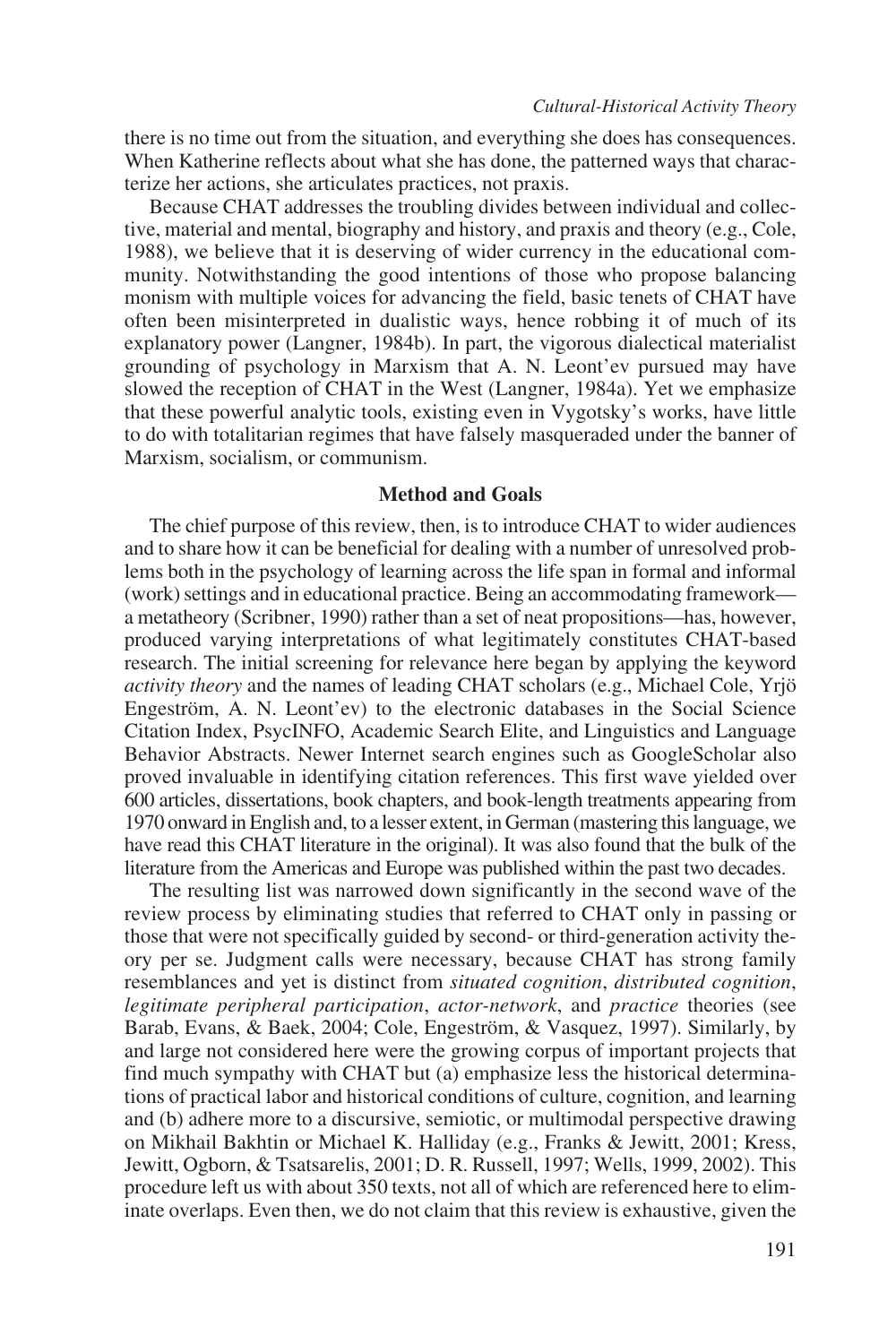wide spectrum of interesting themes across disciplines (e.g., educational technology, literacy research, communication studies) that surfaced within the final pool of CHAT publications.

Three major goals are emphasized in this review: (a) introducing and explicating the fundamental dimensions and reviewing the existing CHAT literature within educational and educationally relevant noneducational (workplace, informal, out-ofschool) arenas; (b) articulating how CHAT has been used to reformulate educational issues, especially in the areas of language, language learning, and literacy; and (c) sketching new and fruitful avenues for learning theory and educational praxis. This separation was made on heuristic grounds, although significantly, we show at relevant junctures how CHAT can potentially overcome some of the nagging tensions in educational research and practice that were alluded to in the opening section. To embark on the first objective in a nontechnical way, we explicate a vignette about an innovative science course held in western Canada designed and implemented according to CHAT principles. Here, seventh grade students investigated a local creek and the watershed it drained over a 4-month period with the purpose of returning the products of their environmental activity—including knowledge created and representations of creek health—to their own local community.

# **Learning by Participating in Legitimate Activity**

Basically, CHAT was conceived of as a concrete psychology immersed in everyday (work) praxis (Vygotsky, 1989). We now describe a school curriculum that was designed according to the principles of CHAT and then introduce some core concepts of CHAT by explicating the vignette. Consistent with the idea of concrete psychological principles, this unfolding of the episode throughout the review serves as a tangible case in point and touchstone for the theoretical questions under discussion.

## *A Vignette*

One day, the two coteachers of a seventh-grade class brought a newspaper article describing the efforts of an environmental group concerned with the health of the local watershed in which the village lies and its major water-carrying body, Henderson Creek. Besides a plea for improving the sorry state of the polluted creek, the article called for a better understanding of the ecosystem as a whole. The teachers asked the students whether they were interested in doing something about it. Excited by the challenge, the students immediately began to brainstorm what they could do, including cleaning up and documenting the litter that had been discarded there. To help students in framing viable projects, the teachers organized an exploratory field trip, assisted by parents and environmentalists, and then brought the children to different spots along the creek. Mediated by teacher questions and inspired by visiting environmentalists, biologists, water technicians, First Nations elders, and local residents, the students, in groups of three to four individuals, then designed their own projects that concretely realized the general call of the environmentalists to generate scientific knowledge and to rescue the creek.

The students enjoyed relative freedom over the design and implementation of their studies. For example, one group of four girls decided to take photographs at various places along the creek and to record their descriptions and impressions on audiotape. Another group decided to sample the creek at different locations for microorganisms and to correlate their frequencies with water velocity. Yet another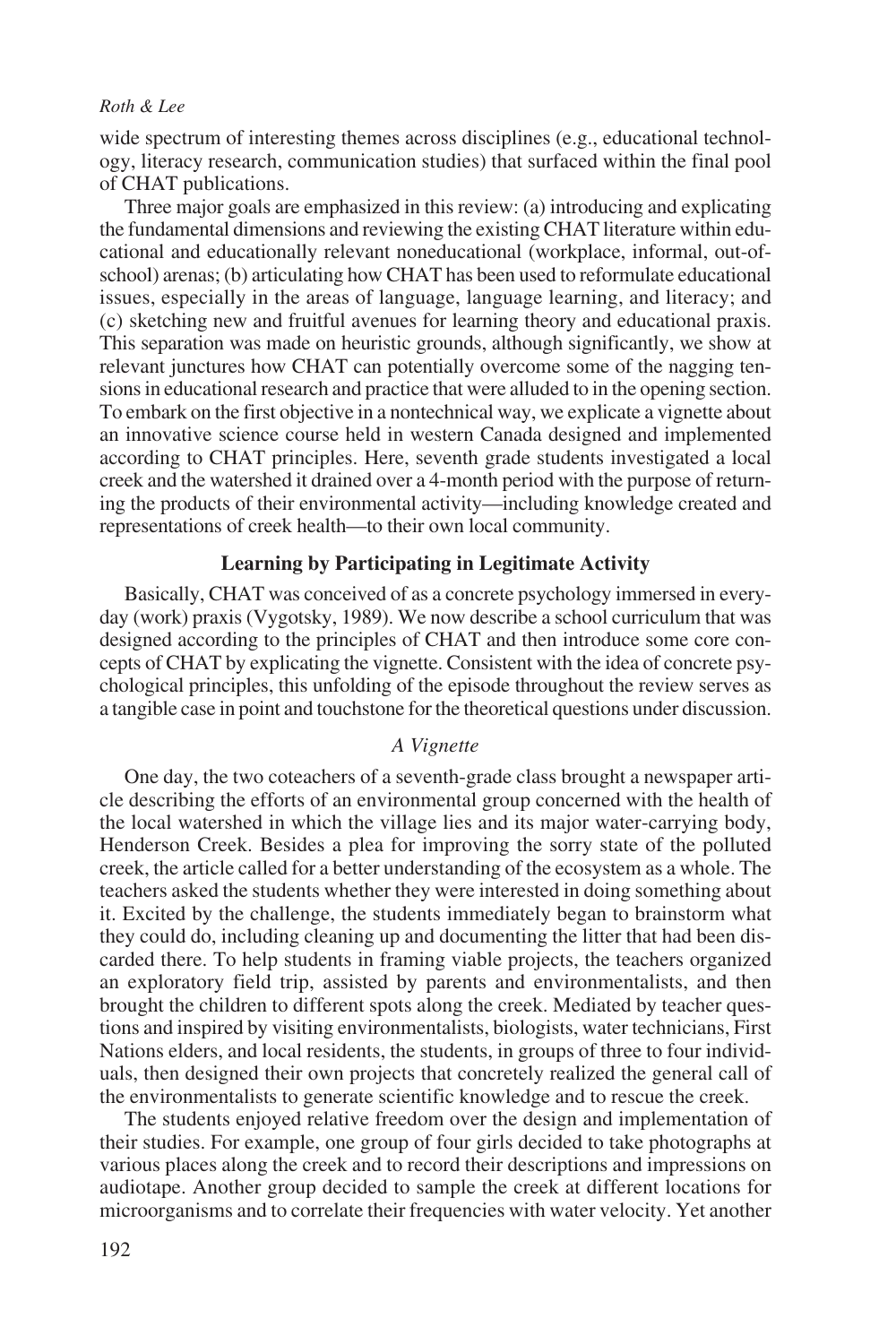

FIGURE 2. *This composite video offprint shows the seventh grade students interacting with small children, students, and adults from all walks of life, teaching them about the creek through their posters and showing them how to use the tools for gathering data. Students' knowing exhibited during this open-house event can be understood only if the unit of analysis captures the situation as a whole.*

group decided to investigate stream profiles and to correlate stream speed with depth, while the last group planned to document and identify all plants that grew in the immediate vicinity.

Every other week, the class dispersed for an entire afternoon, with parents acting as drivers who brought student groups to project sites and assisted in supervision. Some parents also worked alongside the children after having received instruction from the teachers in asking productive rather than yes-no questions. During school-based lessons, the children analyzed their data, engaged in discussions, or worked on a problem that one group had experienced, which with the mediation of the teachers, became a common topic for the entire class. Eventually, the students prepared for an open-house event organized by the environmentalist group at which they presented posters and mounted stations where visitors could use microscopes, dissolved-oxygen meters, or colorimeters (for determining turbidity). Many visitors, young and old, attended the open house (Figure 2), which the environmentalists later attributed in part to the children, who incited their parents and other close relatives to attend. The local newspaper featured a story about the children's efforts, emphasizing their contributions to community-relevant knowledge, while a Web site that featured some of the children's scientific findings was created.

In this unit, even students who often do not "succeed" in school science became core participants in the activity, including girls, aboriginal children, and students marginalized because of a "learning-disabled" classification. One such person was Davie, diagnosed as suffering from attention deficit hyperactive disorder (ADHD); he was regularly taken away from normal class work to receive special attention. Video recordings show that in his mathematics lessons, for example, he behaved in ways that teachers immediately labeled as problematic: He was "on task" for only a fraction of the time allotted and did not produce the requisite graphs that the teacher wanted. In the environmental unit, however, he not only generated usable data and graphs but also became a presenter in other classes, taught the teachers of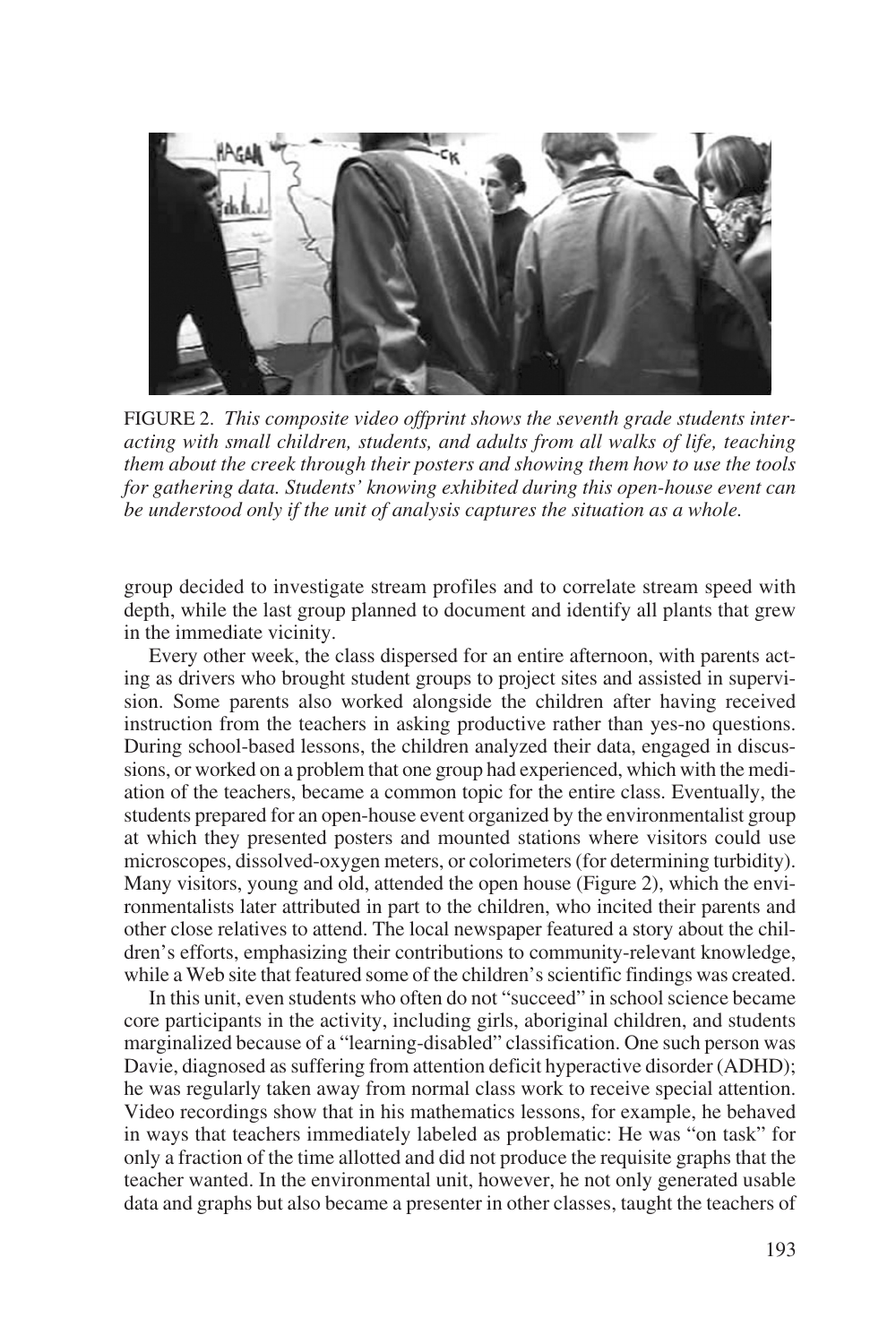other classes about how to conduct scientific inquiry in the creek, accompanied other students as a peer tutor in their biweekly fieldwork, and was an irreplaceable participant in the open house, teaching adults and children alike about doing environmental research. Hence, who was deemed knowledgeable appeared to depend more on their involvement within specific settings rather then being an innate or stable characteristic of individuals.

# *A First Explication*

In this vignette, the students have chosen not only the *object* of their actions (i.e., generating knowledge and saving the creek) but also the *means* by which they are to represent it. In fact, the students enact not just any practices but engage in concretely realizing an existing collectively defined *activity* in their municipality (doing environmentalism), *motivated* by a collective, societal concern for the natural environment. This activity already exists in their community, with its characteristic interests, concerns, and objects or motives. Students learn neither to memorize content matter to prepare for the next academic level nor merely for the purpose of passing tests or obtaining grades. Rather, the students learn science (and other culturally valued content matter) because it expands their action possibilities in and for the production of knowledge and *artifacts* that ultimately benefit their community. During the open-house event, the *products* of students' actions and learning are reintroduced into the community, where they become new social and material resources for furthering the learning of others, including environmentalists, visitors, parents, and children. That is, the products of their actions come to be *exchanged* in conversations and *distributed* in the community, which therefore *consumes* what the children have produced and learned. With the publication of their findings and an acknowledgment of their work in the local newspaper, the students also become known as contributors to the cause that this environmentalist group has espoused in the community. That is, the *identity* of the students has changed from being mere middle school students to being young citizens enacting concern for the environmental health of their community.

Within this class, different groups exercise considerable control over the object of the activity and the means to realize it. That is, they realized the overall object or *motive* of environmentalism in complementary ways, some documenting the current state of watershed health through photographs and verbal descriptions, others creating abstract representations such as the correlation between habitat characteristics (stream speed) and organisms (frequencies) using floating objects, tape measures, stop watches, and D-shaped nets. The different means (tools, instruments) mediate the productive activities in alternate ways, leading, not surprisingly, to dissimilar outcomes. Within their groups, not all students do the same things, but they *divide the work* in interlocking fashion; the benefits of working together provide them with greater room to maneuver and more possibilities for acting and therefore afford individuals expanded opportunities to participate in the activity and, therefore, for overall learning and development. Teachers, parents, elders, and other villagers, who contribute to making this environmental unit possible, all play different roles; without their participation, the outcomes would not exist, at least not in the way others come to see them during the open-house event. That is, these other people mediate the activity and many actions that realize it, expanding the range of possibilities, and therefore contributing to constituting the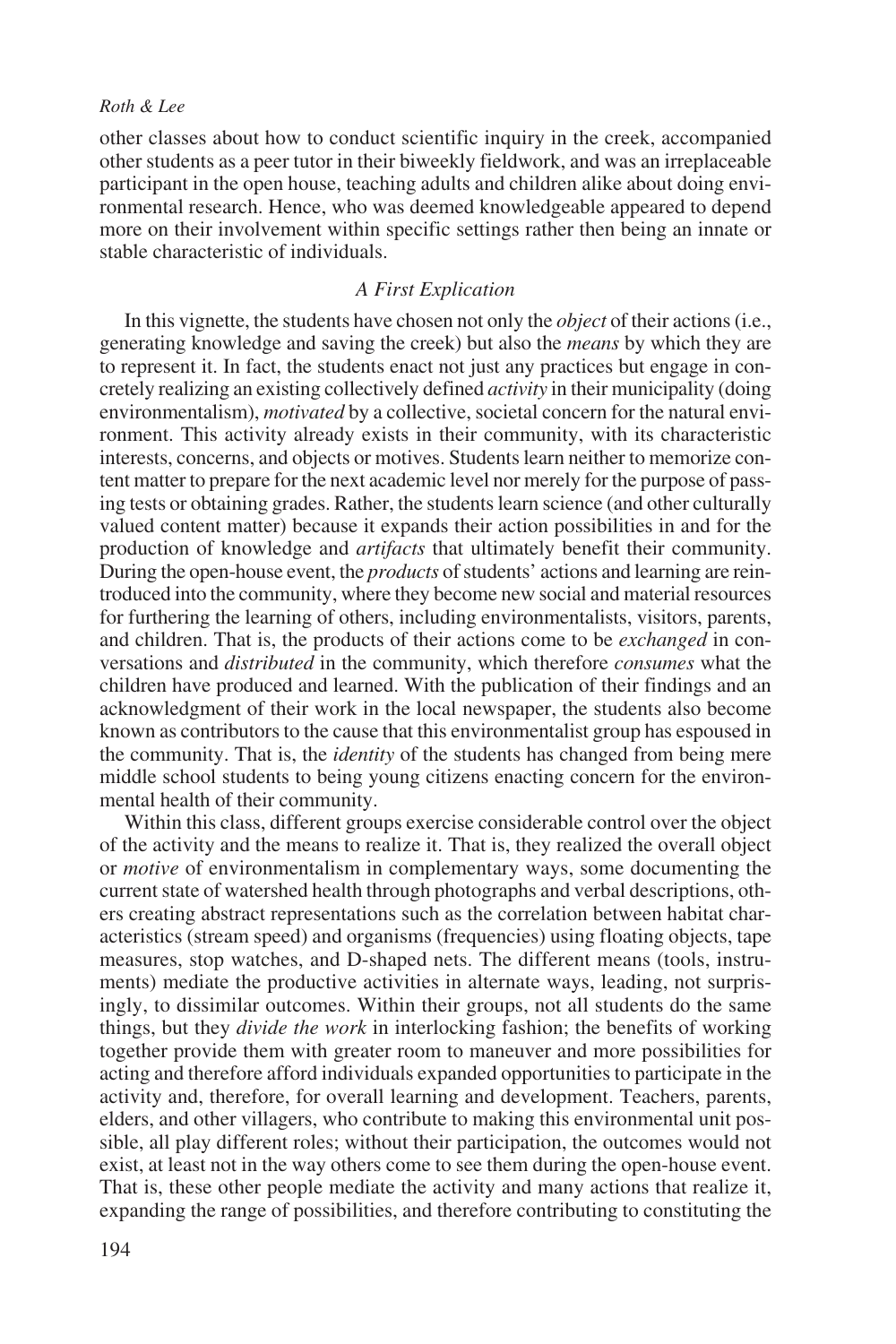activity as a more enriched form than if one teacher is to teach the unit on his or her own. With the necessary vocabularies to understand cognition holistically in CHAT, it makes the learning that is normally invisible amenable to deep reflection and analysis.

This brief example stands in stark contrast to the earlier vignette, in which Katherine directly teaches children about electrical concepts. In this science unit on the environment, the collectivity provides opportunities to children for participating in environmentalism and doing so in ways that are utterly beyond the reach of the solo efforts of individuals. Furthermore, the outcomes of the activity cannot be understood apart from the various mediating elements. That is, environmentalism as a whole and each action that contributes to practically realizing it, and therefore the knowing and learning that is going on, cannot be understood without taking into consideration the activity as a whole. This account immediately contrasts with other theoretical approaches to learning that attribute knowing to individual students' or teachers' intentions or achievements—the epistemology undergirding the textbook Katherine used—rather than to the system as a whole, as Vygotsky envisaged it. Thus, when we look at students such as Davie, our activity theoretical approach helps us realize how in his regular classes, he is in control neither of specifying the object of his activity nor over the productive means. What he generates is qualitatively inferior to the things produced by his peers, although these are used as part of the evidence that has led to the ADHD label. On the other hand, in the environmental unit, others mediate the entire system in such a way that the practical activity in which Davie is involved exceeds those of his normally high achieving classmates. In this context, he also mediates the productions of others and thereby meaningfully contributes to both his and everyone else's learning. As a result, our ethnographic videotapes featuring Davie show little proof of what one normally associates with ADHD. An activity theoretical approach allows us to appreciate the seemingly anomalous observation that the same child exhibits behaviors that are aligned with the ADHD label in one type of class but are thoroughly inconsistent with it in another.

## *Dialectics*

In his analysis of mind and its development through practical labor activity, Vygotsky embraced Marxist concepts (Davydov & Radzikhovskii, 1985). Yet in his lifetime, the philosophical basis for dialectical materialism was still in its infancy, which saw maturity only after his death by philosophers such as Evald Il'enkov (1974/1977, 1960/1982). We believe that the least understood and most violated tenet in Western interpretations of CHAT likely is the dialectical nature of consciousness, which includes cognition, memory, and personality, among others (Elhammoumi, 2002). This situation is unfortunate, because dialectics is "possibly the most appropriate frame of reference for the study of human development, and indeed was actually developed as an explanation for human development" (Glassman, 2000, p. 2). Dialectical approaches to theorizing activities thus offer new opportunities for units of analysis that are analyzed in terms of mutually exclusive category pairs, including individual-collective, body-mind, subject-object, agency-structure, and materialideal; that is, the opposites are theorized as nonidentical expressions of the same category, which thereby comes to embody an inner contradiction. We accordingly use an analogy of threads, strands, and fibers to share not only dialectics in general but also a number of specific theoretical aspects of CHAT in this review.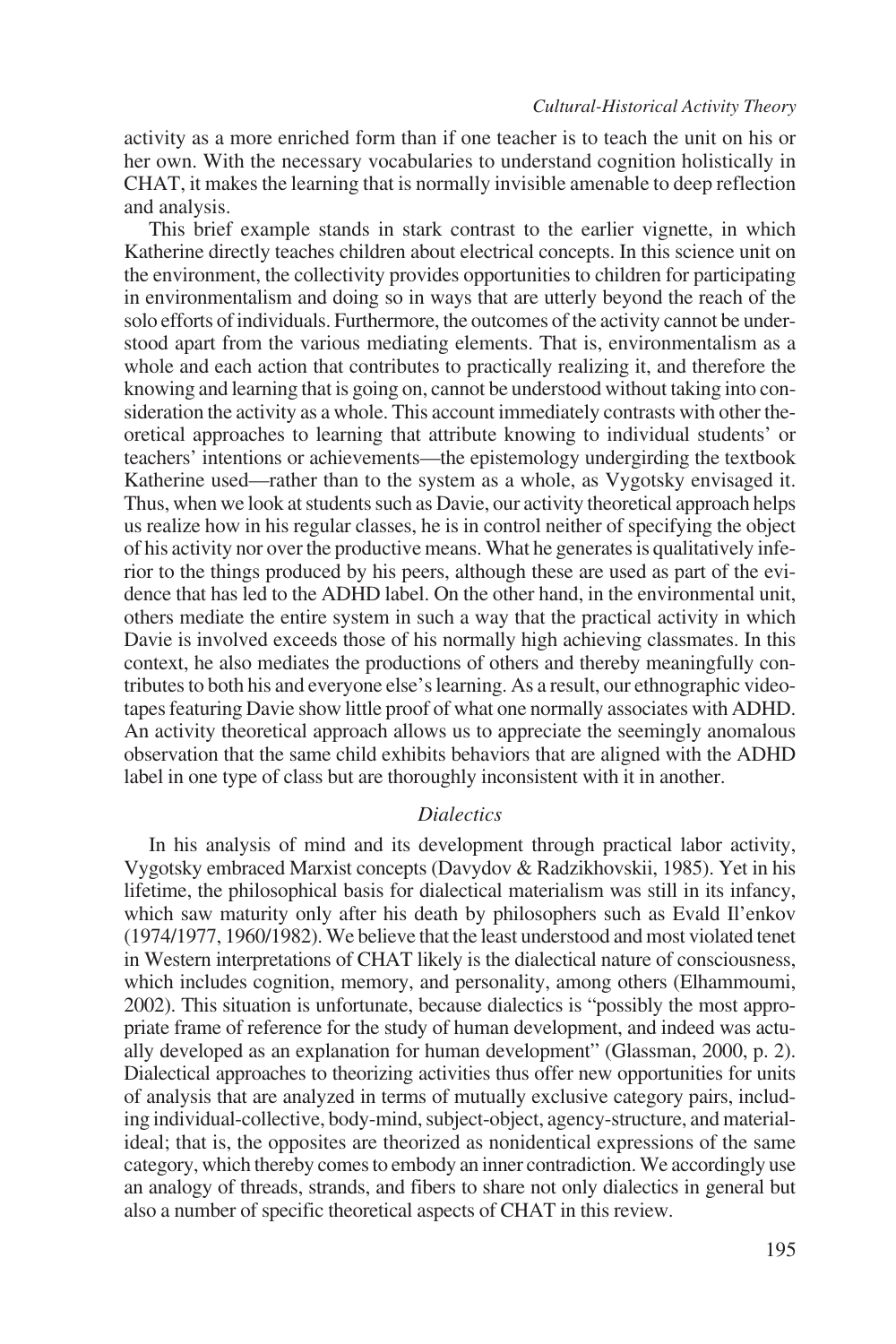

FIGURE 3. *Three microphotographs shown at increasing magnification from left to right showing the relationships between a thread, strands, and fibers.*

Saying that a relation is dialectical is equivalent to saying that any part that one might heuristically isolate within a unit *presupposes all other parts*; a unit can be analyzed in terms of component parts, but none of these parts can be understood or theorized apart from the others that contribute to defining it (Levins & Lewontin, 1985; Valsiner, 1998). Therefore, when one examines a thread, it assumes one form (Figure 3, lower left), though on moving closer, one may note that there are actually two or more interwoven strands (Figure 3, center). Without these strands, there is no thread, which thus presupposes the strands it is composed of. At the same time, the strands are what and where they are only because they are part of a thread; they assume a higher order structure that they contribute to realizing in a concrete way.

With greater magnification, one sees that the strands are actually composed of very short fibers (Figure 3, upper right). The strands again presuppose fibers, for without the fibers, strands would not exist. But similarly, in this configuration, the fibers presuppose the strand, for without it they may be functioning as something very different—as part of recycled paper or collage in an artistic work, for instance. In the particular contexts that a dialectical orientation attempts to explain, therefore, the specific function of individual components cannot be understood decoupled from the function of other parts and the function of the whole. Looking at a fiber, we cannot know what it does unless we look at its place within a larger system and at its relations with everything else. The characteristics of the thread cannot be deduced from the characteristics of the strands or fibers; the latter may be very tender or brittle, but the thread is very strong. Although the strands are very short, the strands and thread can be very long, exceeding the lengths of the former by many orders of magnitude. In the context of the environmental unit, the students are like fibers in a strand (the environmentalist community), itself a constitutive part of the thread (society). This analogy provides us with an initial framework for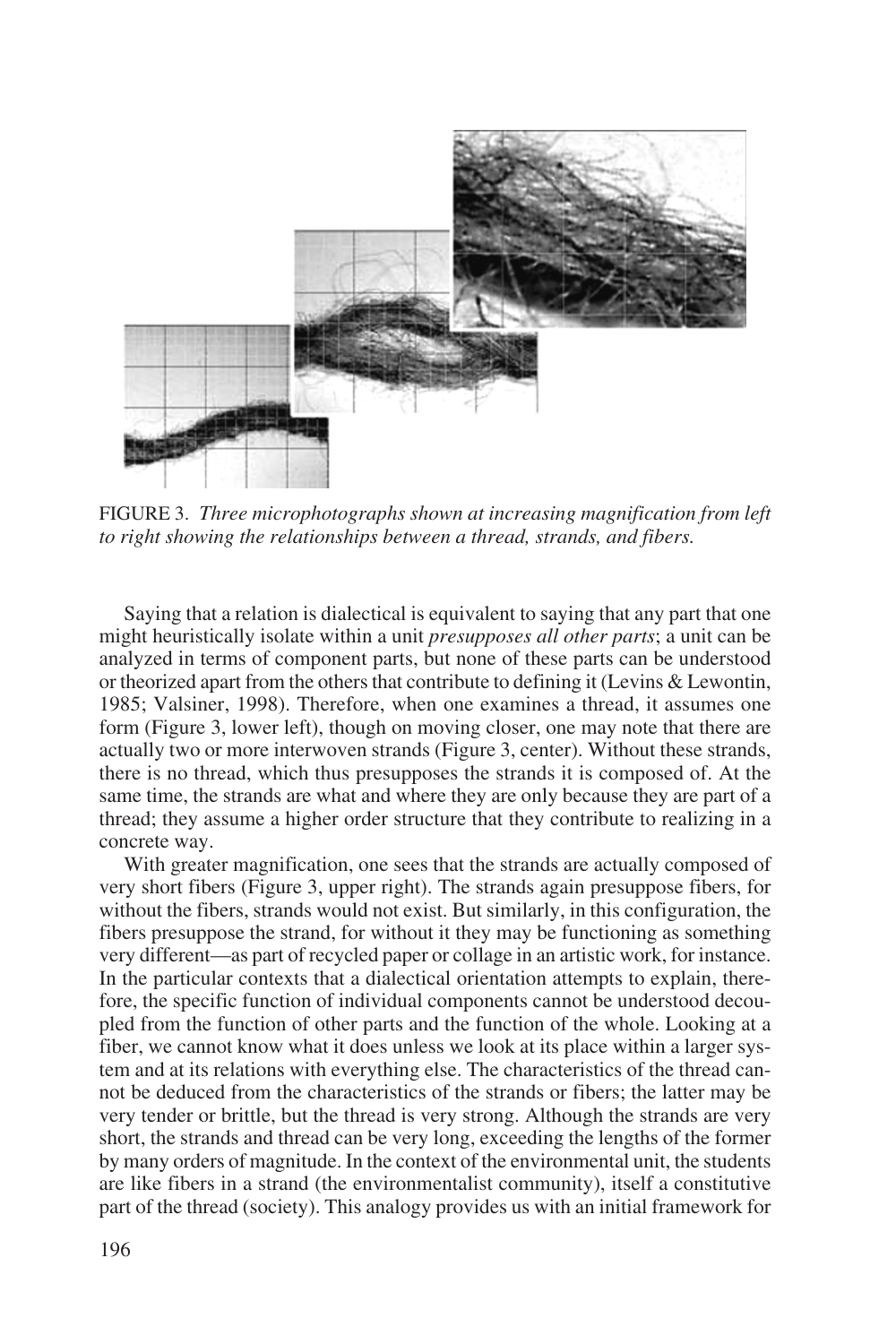understanding Davie's performances: In the environmental unit, he, a fiber, is thoroughly integrated and takes his place in a strand and thread, which in turn provide structures for what he does, which, as we describe, by far exceeds his solo performances in mathematics. Collective exploration also would probably allow Katherine's students to develop deeper understanding that direct teaching targeted at the individual mind.

Dialectical entities are understandably confounding, for in the wake of classical Greek thought, philosophy has evolved dualistic modes of expression, which do not permit contradictory entities. Thus, we conceptualize light in terms of wave or particle rather than saying that it simultaneously (a) is both wave and particle and (b) is not both wave and particle. Dialectical philosophers, on the other hand, realized that a theoretical category could not be a universal unless it also included its opposite (e.g., Hegel, 1807/1977); dialectical categories, however, can aspire to be categorical universals because they assert the mutual presupposition of opposites. To explicitly mark the dialectical nature of such categories, some recent publications have used special notation whereby two mutually exclusive but reciprocal terms are combined together (Roth, Hwang, Lee, & Goulart, 2005; Roth & S. Lee, 2004; Roth, Tobin, Carambo, & Dalland, 2005). These terms are separated by means of the Sheffer stroke |, which corresponds to the NAND operation in classical Boolean logic that creates statements that are always true when it involves nonidentical terms of the same entity. This approach leads to new categories—for instance, agency|structure—that encompass built-in contradictions. Understood in this way, "individual|collective" implies that individual and collective presuppose each other and that neither individual nor collective can be used as a theoretical starting point for explaining the other despite the latter dominating the educational literature presently. Thus, Davie turns out to be highly competent in the environmental unit, in which he is a fiber in a communal strand that he contributes to constituting; but as an individual fiber (in math class or the school psychologist's office), he ends up receiving the ADHD label and is administered drugs and other special treatments designed to "fix" his "disability." Without this breakthrough in dialectical reasoning, it seems unlikely that we would have been able to comprehend how complex, nonliving entities such as classrooms (McDonald, Le, Higgins, & Podmore, 2006), school departments (Ritchie, Mackay, & Rigano, 2006), and workplaces (Y.-J. Lee & Roth, 2007; Miettinen & Virkkunen, 2006) can perform seemingly individualized acts of learning like persons.

## *Analyzing Activity Systems*

Armed with a powerful tool in dialectics at their disposal, activity theorists also use an "activity triangle" for revealing the social and material resources that are salient in activity (Y. Engeström, 1991a, 1999a). Characteristic of second-generation activity theory, Figure 4 is a widely used depiction of the mediated nature of these resources using the aforementioned environmental unit as a case in point. The figure depicting one concrete realization of an *activity system* contains all the theoretical terms that we introduced previously—*subject*, *object*, *means of production*, *division of labor*, *community*, and *rules*—and it contains the higher order processes of production, exchange, distribution, and consumption. Whereas scholars frequently use this representation as an icon to indicate their theoretical allegiance, it is best considered a useful heuristic, though one that is not totally devoid of problems (Roth,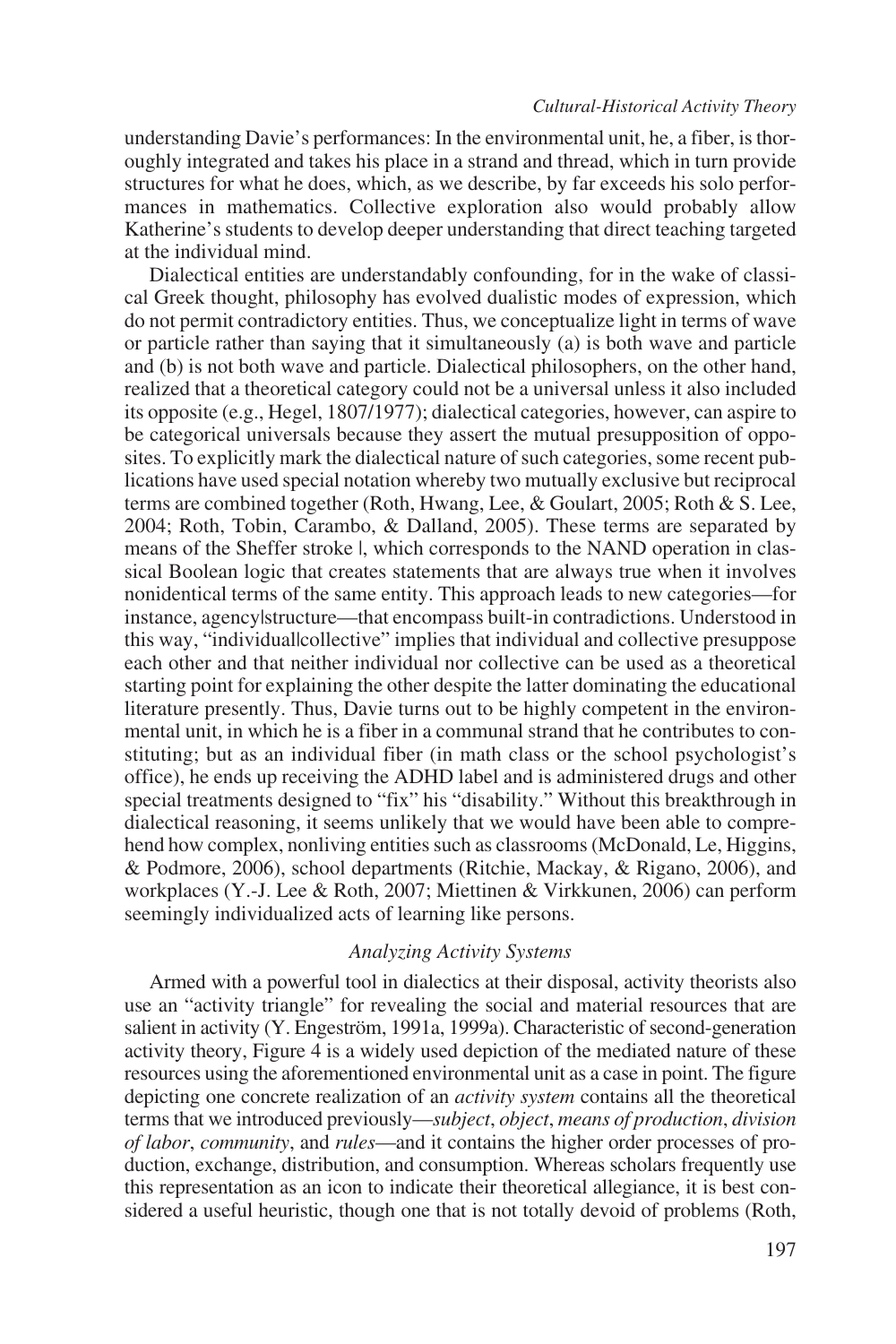

FIGURE 4. *A widely used second generation cultural-historical activity theory heuristic known as the "activity triangle" for analyzing an activity system. This activity triangle is exemplified using the environmental unit at Henderson Creek.*  $Note. div = division.$ 

2004). German critical psychologists have also developed a parallel list of structures and actions in the study of praxis called the *praxis portrait* (Markard & Holzkamp, 1989). The latter is a list of items for guiding CHAT research in and on praxis that also explicates the fundamental ways in which research on practical problems ought to be conducted.

To elaborate on some fundamental aspects of CHAT used in the triangle heuristic, the term *activity* is not to be equated with relatively brief events with definite beginning and end points (characteristic of school-based tasks) but an evolving, complex structure of mediated and collective human agency. Thus, farming, commerce, dance, architecture, and, as a more recent form, mass schooling all are historical activities with objects and motives that contribute to maintaining human societies and, therefore, to maintaining individuals. With regard to the object of activity, it exists twice (Hegel, 1807/1977; Leont'ev, 1978): first as a material entity in the world and second as a vision or an image, both in its present state and how people envisage it in the future. Because the image is characteristic of human beings, it is evident that the "subject" cannot be coextensive with the material bodies of the girls in the environmental unit individually or collectively. The girls in the first group using camera and audiotape to represent the creek and their object can therefore not be theorized independently: What the relevant object is in actions and activities observed depends on who the acting subject is, and the nature of the relevant subject depends on the nature of the object (Lave, Murtaugh, & de la Rocha, 1984). Hence, learning is equivalent to the mutual change of object and subject in the process of activity; human beings plan and change the material world and societal life just as these settings mutually transform agents and the nature of their interactions with each other. Learning, which occurs during the expansion of the subject's action possibilities in the pursuit of meaningful objects in activity (Y. Engeström, 1991b), is thus evident in the vignette from the environmental unit.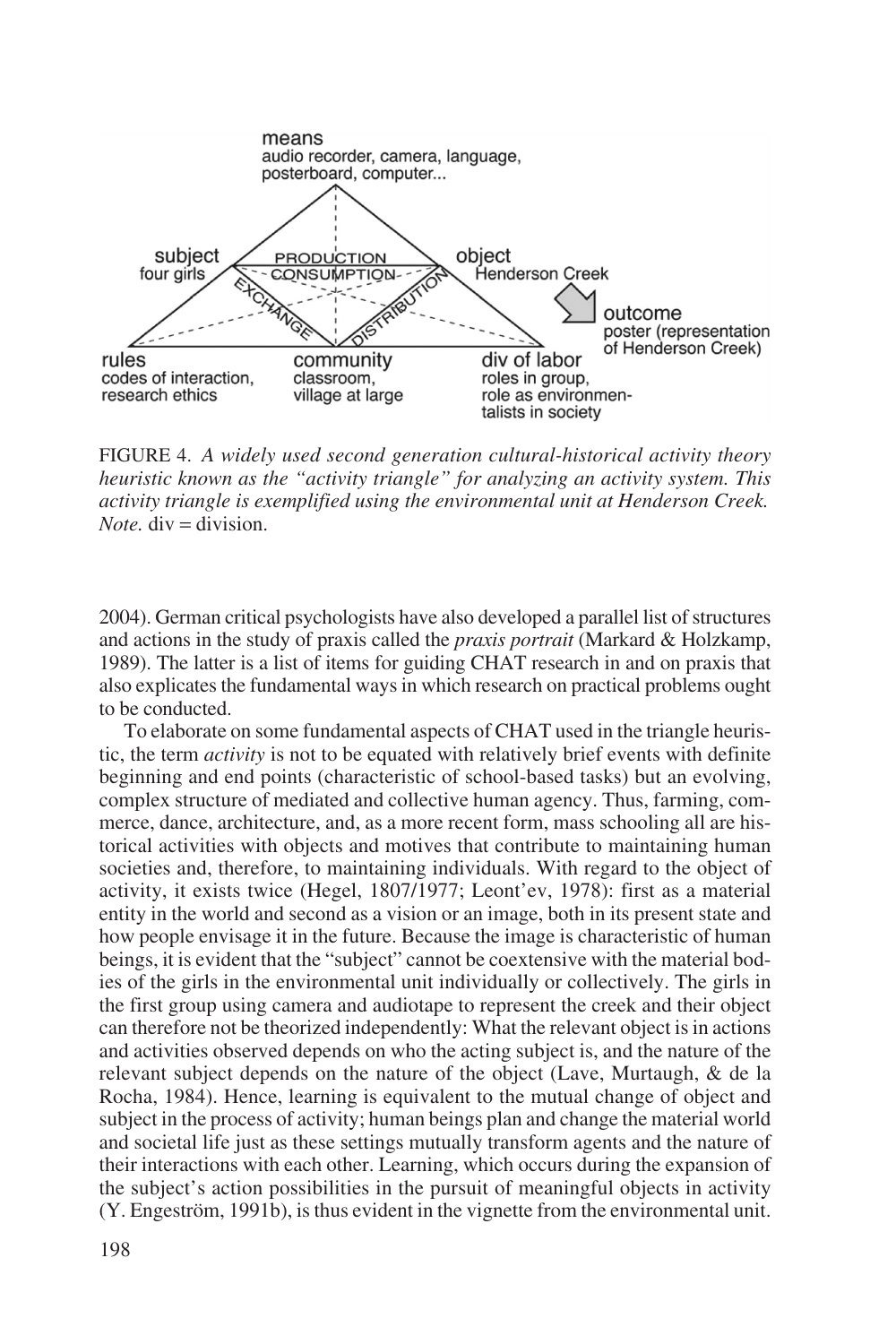Making education relevant by moving from objects of traditional school tasks to objects defined within society more broadly has been used not only in the design of the environmental unit featured here but similarly to promote higher order thinking practices across mathematics (Hershkowitz, 1999), science (Giest & Lompscher, 2003), and other school curricula (Hedegaard, 2001, 2002; Hedegaard & Lompscher, 1999).

In the same way, the four girls in the environmental unit and their productive actions cannot be thought independently of other entities that make their culture. For example, the outcomes of their actions depend on, but are not singularly determined by, the available means. The girls have chosen a camera and a tape recorder rather than a tape measure and a stopwatch, which shapes and is reflected in their product, the poster presentation. In CHAT, one speaks of the mediation of a relation, here subject-object, by another entity: the artifacts that embody the accumulated history of human ingenuity and creativity. In the triangle heuristic, there are other entities, such as the community within and for which some activity takes place, the division of labor that acts both internal to a subject (in the environmental unit, one girl operated the photo camera while others divided up the work of producing text recorded on audiotape) and within the community (e.g., teachers teach and bakers bake, but because of the division of labor in society, both groups of workers have to eat and get their children educated as part of the environmental unit). Finally, rules constitute an important resource for situated actions. All of these theoretical units must be understood as threads that make a strand or fiber, in the sense that the environmental activity as a whole would not materialize without the entities, but these entities appear in this configuration only because the activity is preexisting. That is, these entities and the activity they reference presuppose each other, which seems to be what many scholars partial to CHAT have foremost in mind when they explore cultural behavior holistically in what they call "activity settings" (e.g., Farver, 1999; Gallimore & Goldenberg, 2001). Without such an encompassing frame, we cannot understand why Davie does so well in the environmental unit generally and, for example, during the open house specifically (see also Figure 2).

Resources are available for use in action, but they do not function deterministically, much like a wild-water canoeist's plans guide his or her actions rather than determine his or her actual descent (Suchman, 1987). Furthermore, actions produce novel resources that become available for subsequent actions by others in the emergence of the social (Saxe, 1999). That is, the *outcomes* of actions become part of the newly transformed system that continues in like manner. We may read Figure 4 in this way: *Consumption* is the opposite of production: Others learn from the children's productions (Figure 4, center), and all outcomes of productive activity eventually get to be consumed. The relationship of individual subjects with others in their community is one of *exchange*. Objects are asymmetrically accumulated within a society, leading to differential *distribution*: In this village, environmentalists and stream stewards know more about the environmental health of the creek than the students, who in turn know more about it than most residents (Figure 4, lower right).

It is important to note that any material entity is not fixed but can take different functions within an activity system. For example, signs can switch functions and become tools in the process of reading texts that further generate new texts and meanings that are culturally and historically situated (Smagorinsky, 2001). By the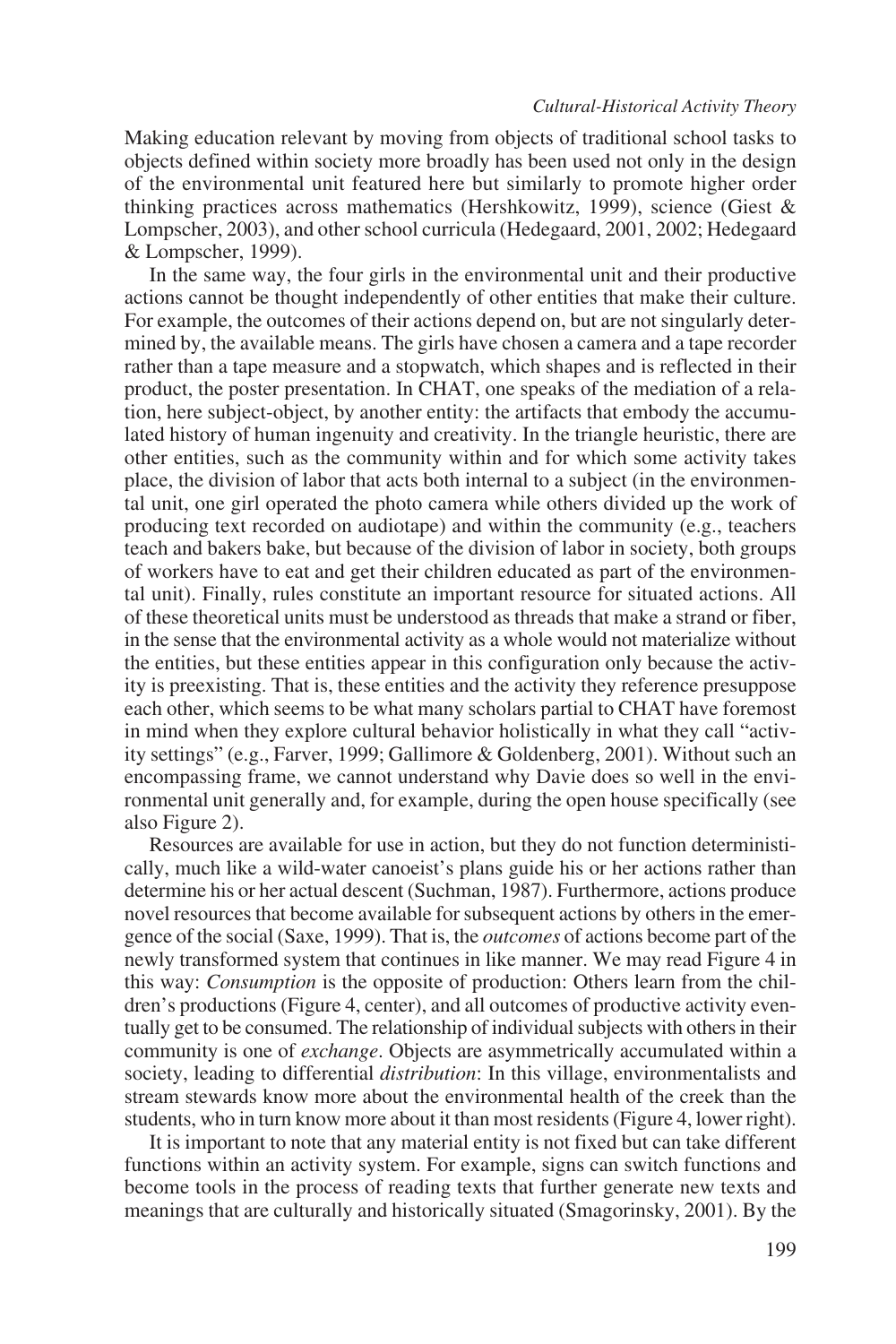same token, mundane objects such as textbooks can continue their lives in other roles and assume diverse functions within the same or other activity systems (Y. Engeström, 1996). Thus, knowledge about biological (coliform) contamination of the creek (created by an eighth grade student) finds its genesis as an object of activity, moves on to become the outcome of the activity embodied in an exhibit at the environmentalist open house, and subsequently shifts its function to a *tool* when appropriated in political discourse to affect farming practices in the *community*, defines *division of labor*in the community (environmentalists versus farming and industry), and defines *rules* (new community bylaws regulating industrial discharge and cattle grazing practices [minimum grazing distance to creek]). From a CHAT perspective, human cognition thus is considered as situated and distributed across social settings and acting in concert with diverse, changeable artifacts.

## *Networks of Activity Systems*

Third-generation activity theory endorses the fact that all activity systems are part of a network of activity systems that in its totality constitutes human society. Diverse activity systems are the result of a continuous historical process of progressive job diversification and collective division of labor at the societal level (Marx, 1867/1976). Thus, during societal development, some prototypical activity system as depicted in Figure 4 unfolds into two or more systems; the network is formed as activity systems lose their self-containment and exchange entities, including objects, means of productions, people, and various forms of texts. The first activity system is understood as a concrete universal, which particularizes itself into many mutually constitutive activity systems. Thus, the system of schooling produces graduates who enter the workforce; some workplaces, such as paper and scientific instrument companies, produce resources for the system of schooling, here the notebooks, stopwatches, and dissolved-oxygen meters students deployed in Henderson Creek.

As long as individuals contribute to one activity system, they sustain not only its output (production) and its (and their) own reproduction, but also to society as a whole because of the various exchange relations linking the different activity systems that make society (Y. Engeström, 1999c). This situation gives rise to the possibility for contradictions that transcend the individual subject and its relations to other elements in the activity system. In fact, students mediate between school and home as normally separate activity systems containing within- and between-system contradictions that experience resolution once both systems begin sharing ontogenetic histories (Takahashi, 2003). Of course, this mediation presents special challenges for educators who strive to minimize the distance with their students in terms of their lifehistory trajectories to cultivate meaningful instruction (Tobin, 2004; van Aalsvoort, 2004). Recent work undertaken by the Everyday Science and Technology Group (http://everydaycognition.org), based at the University of Washington, violates the common assumptions that school settings are the preferred or primary location for gaining competency in science, digital technologies, and argumentation practices among youth. What is needed is to recognize that the foundations of knowing are surely multisite ecologies integrating the individual, social, and whatever cultural tool kits are salient across the life span. Researchers who adopt third-generation activity theory hence make it a priority to ascertain the role of dialog, multiple perspectives, and issues of power when dealing with interacting activity systems as networks.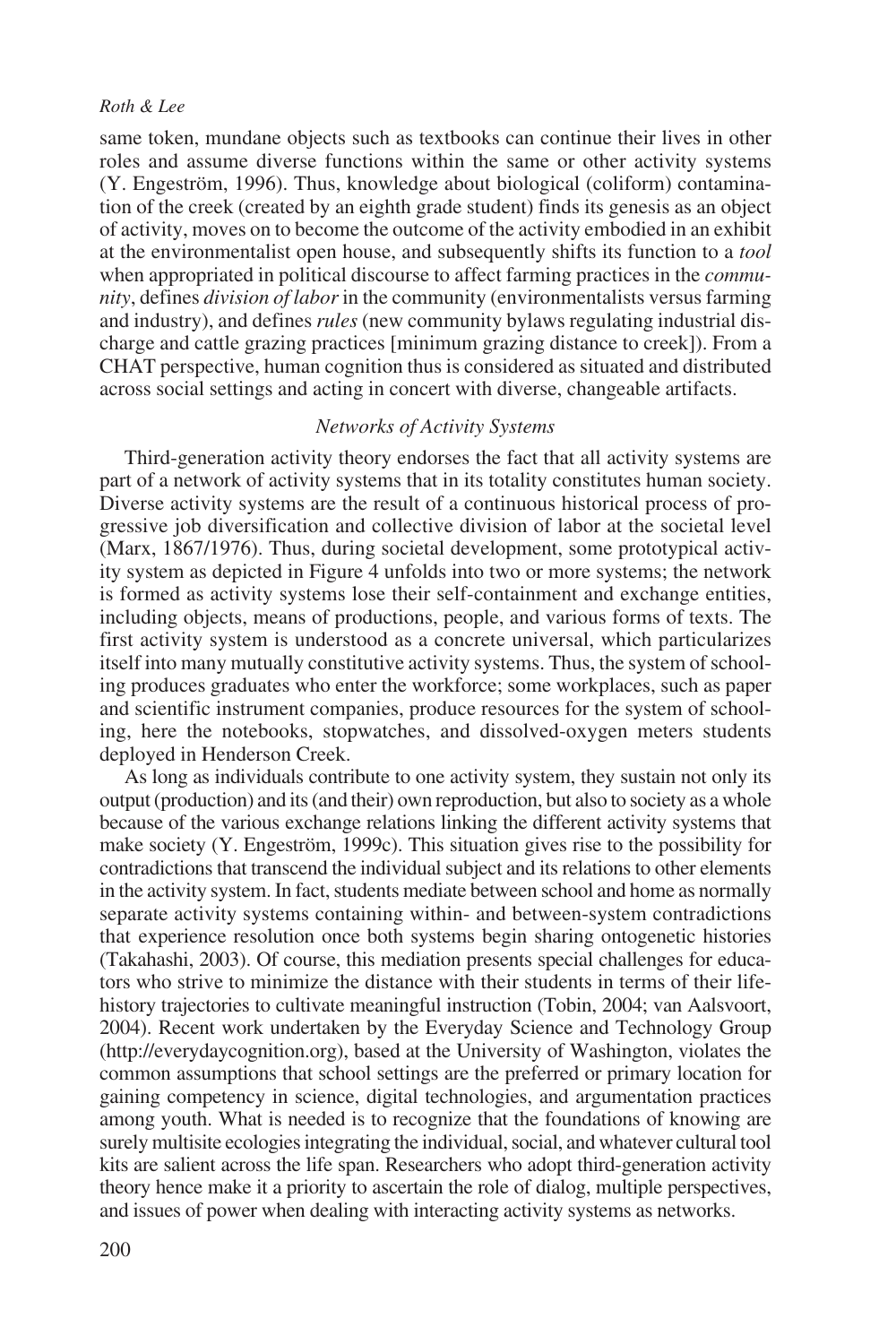## *Activities, Actions, and Operations*

CHAT offers additional theoretical lenses when it distinguishes three dialectically related levels of analysis: object- or motive-oriented activities, goal-oriented actions, and conditioned operations. According to Michael Cole (personal communication, May 1, 2004), these levels are often conflated, which leads to problems in appropriately theorizing the hows and whys of human behavior. These three levels relate to one another much as the thread, strand, and fibers in our analogy, respectively.

The term *activity* is related to work, trade, and professions: Leont'ev (1978, p. 46) likened it to the German term *Tätigkeit* (which has the synonyms *work*, *job*, *function*, *business*, *trade*, and *doing*) and distinguishes it from *Aktivität* (which has the synonyms *effort*, *eagerness*, *engagement*, *diligence*, and *restlessness*). The activity concept therefore differs from the kind of events educators usually denote by *activity*, which are structures that allow children to become engaged, involved, and busy and that one might better refer to as tasks. What Katherine's students in the opening vignette do are tasks; the students in the environmental unit participate in an activity that really and meaningfully contributes to the production and reproduction of society and its relation to the natural environment. Some scholars therefore reject the idea of learning as an activity system (Holzkamp, 1983), whereas others insist that learning can be planned and analyzed as activity system (e.g., Davidov, 1988; Lompscher, 1999). A snapshot of activities described in the CHAT educational literature include *redesigning* instruction (Jonassen & Rohrer-Murphy, 1999; S. Lee & Roth, 2003a), *planning* for teacher learning (Ball, 2000; Edwards & Protheroe, 2004; Grossman, Smagorinsky, & Valencia, 1999; Kärkkäinen, 1999), *providing* for learning or physical disabilities (Bakhurst & Padden, 2001; Daniels & Cole, 2002; Kosonen & Hakkarainen, 2006), and *managing* schools (Gronn, 2000; Spillane, Halverson, & Diamond, 2004); all these concrete activities, as true of activities in general, are characterized by the collective nature of their motives (Leont'ev, 1981). In the realization of collective motives, an activity system contributes to the survival of society and therefore the survival of each individual, in and through whose actions society is realized and exists (Holzkamp, 1991). The subjects of individual activity systems (individuals, groups, organizations) concretely realize collective (generalized) activity by adopting and realizing the general object or motive. Thus, doing environmentalism has a collective motive that exists in various forms in society, which the environmentalists in the community and the students in the seventh grade unit concretely enacted in one form.

An activity is realized through concrete *actions*, which are directed toward goals that are framed by individuals; in CHAT, actions and the goals they accomplish are the dominant features in human consciousness during active engagement with the world. In our example, taking photographs of Henderson Creek near a high school to document uncollected litter is one specific goal. The relationship between action (goal) and activity (motive) is dialectical, for actions constitute activities, but activities motivate particular action sequences. This relationship we denote as sense (McNeill, 1985), for in the context of a different activity, the same action has a different sense, much like the function of a woolen strand would be different if a bird used it to make a nest. The results of actions become part of the resources available in later stages of the activity for subsequent actions. Because the outcome of actions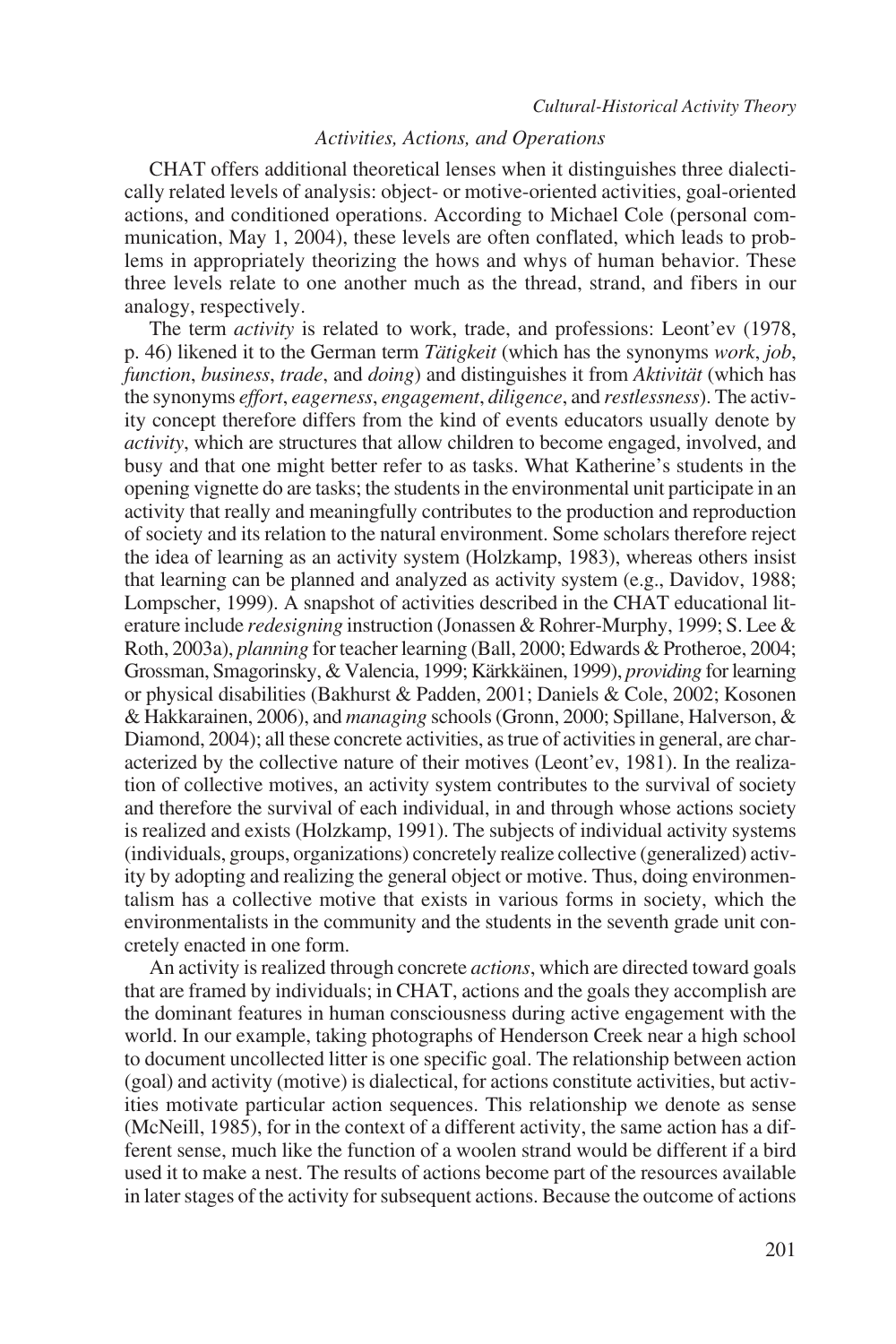cannot be anticipated with perfect accuracy, the contexts in which human beings act change constantly, whereas the overall motive (activity) may remain unchanged. The impossibility of perfect anticipation leads to the fact that goals and the actions that realize them have an emergent quality as the subjects of activity consciously choose them under the auspices of the overall object or motive to be achieved (Lave, 1988). Recall that Katherine has student learning as her overriding motive, although there are alternative actions available to her (e.g. student- or teacher-centered pedagogies) to fulfill the former.

Actions (goals) are referents for the sequencing of those unconscious elements that realize them: *operations*. An operation is shaped "not by the goal in itself but by the objective-object conditions of its achievement" (Leont'ev, 1978, p. 65); in other words, operations emerge in response to the relationship of goal and current state of the action and its material context. At Henderson Creek, one girl might have the goal to take a photograph that depicts pollution, but she does not have to consciously consider moving her head to find a suitable shooting angle or bending her finger to press the shutter button. Perceiving things lying around the creek as garbage and pressing the shutter button on the camera are examples of operations. Therefore, the relationship between actions (goals) and operations (conditions) is again dialectical, and they presuppose each other like strand and fiber, respectively, for a sequence of operations constitutes an action, but the action provides the referent for any operation and the sequence as a whole. This relationship is denoted by the term *reference* (Roth, 2006). By its nature, reference is associated with phenomena located in the human body and mind; *sense* is associated with phenomena in collective activity systems. Meaning, as we explain below, is denoted by this interplay between reference and sense and therefore comes to be embodied and cultural-historical simultaneously.

Distinguishing the three levels is "absolutely necessary . . . in the context of the psychological analysis of activity" (Leont'ev, 1978, p. 65), especially when considering *mediation* (Roth, in press). At the level of actions and activities, tools or division of labor are chosen consciously, therefore mediating the subject object relation. At the level of operations, however, the tools become transparent: They are elements integrated into the human body (Bateson, 1972; Devereux, 1967). The camera a student uses is thus not an entity in itself, but the act of using the camera is of relevance to understanding conscious forms of knowing. When some CHAT researchers isolate tools as a separate analytic entity in the triangle heuristic, they face the threat of misinterpreting their data, because they do not attend to the different functional relations between subject, tool, and object (Suchman, 2000). Avoiding simplistic forms of mediated subject|object relations, some CHAT-based studies showed how tools apparently disappeared into the person concerning mathematical knowing and learning in the workplace (Roth, 2003a, 2005b), whereas others showed how tools undergo continuous transformation during instruction (Schwarz & Hershkowitz, 2001). Also called the repository of culture or "crystallized operations" (Leont'ev, 1978) that reflect and afford certain preferred patterns of culture, tools are made an object of consciousness only when they fail to perform, such as during a breakdown. Not to be taken negatively, these problem situations can in fact provide a valuable reflective stance toward the learning activity, as we explain next (Koschmann, Kuutti, & Hickman, 1998).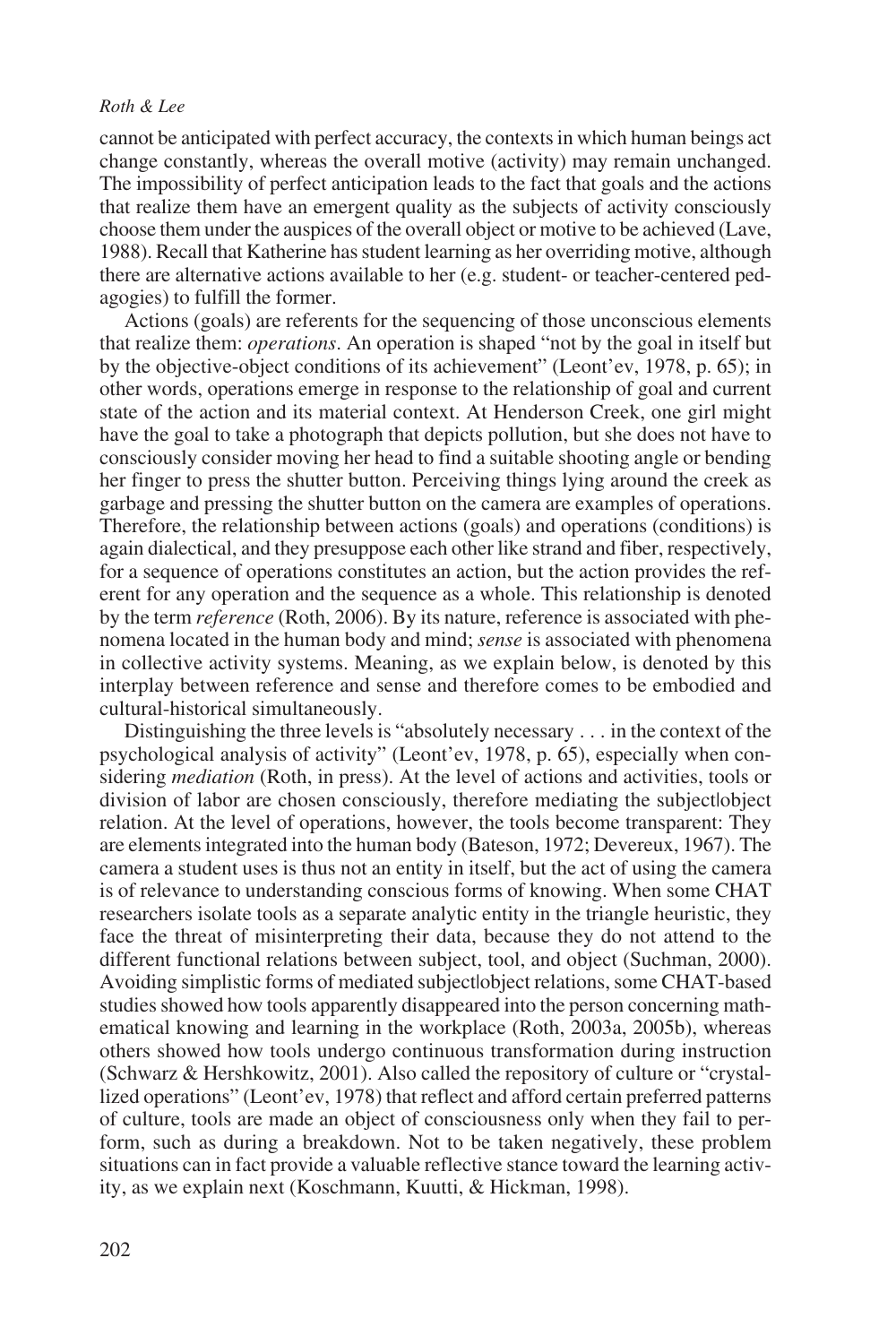## *Contradictions, Change, and History*

As in all dialectical units, activity systems harbor *inner* contradictions, which come with the coexistence of mutually exclusive elements. For example, in a development of a Vygotskian approach to mind, speech and gestures concurrently produced in interaction not only are mutually constitutive elements of the same unit but also are inherently distinct and irreducible to each other (McNeill, 1992). Here, speech and gesture relate like two fibers in a strand or wave and particle in light. They form a speechlgesture unit, each expressing the whole but doing so in very different ways so that they cannot be reduced (translated) to each other. Light expresses itself as a wave (e.g., when bent by a camera lens) or a particle (when activating a camera's light meter); but although both wave and particle are expressions of light, they cannot be reduced to each other. This formation creates a contradiction inside the unit, which then is responsible for the development of communication (McNeill, 2005). Recall also that the same object of activity exists twice, as material and as vision, thus taking very different, mutually contradictory forms.

When inner contradictions are conscious, they become the primary driving forces that bring about change and development within and between activity systems. Generally overlooked is the fact that contradictions have to be historically accumulated inner contradictions, within the things themselves rather than more surface expressions of tensions, problems, conflicts, and breakdowns (Il'enkov, 1974/1977). Subjects can experience contradictions in four types (Barowy & Jouper, 2004; Cole & Engeström, 1993; Roth, 2003d), depending on where they occur in the activity system (Figure 4). At a primary level, they may be internal to a fundamental entity, such as when the children's dissolved-oxygen meters malfunction or when a concept they use to calculate water flow is inappropriate; the inner contradiction of some object, like a cause, may *express* itself in the different symptomatic ways in which individuals actually experience and understand it. Coming closer to the lived realities of learners, performing well during achievement tests is another primary contradiction that sometimes uneasily mediates between learning for learning's sake or for earning (future) rewards. Failing to unpack or resolve this critical issue over the course of one's education may result in strategic choices for learning, including viewing school-based learning as a stepping-stone in the larger pursuit of happiness without much inherent meaning in itself.

At a secondary level, contradictions may exist between two constituent entities, such as when the demand for quality work in complex environmental problems (object) negates the school-based rule of completing curriculum in a fixed amount of time. What Katherine, the fifth grade teacher in the first vignette, experienced concerning the theory-praxis gap exemplifies this particular contradiction. At a third (tertiary) level, they exist between the object (motive) of the dominant and the object of a culturally more advanced form of the activity. An example of a tertiary contradiction is the difference in the object or motive of a regular seventh grade science class in the school (being able to memorize and define certain words related to water and environment) and the one that the students and two teachers in the environmental unit realized (generating knowledge about creek health). Likewise, when a teacher tried to implement problem-based learning in her high school biology class to encourage higher order thinking, impending high-stakes assessment modes and larger societal pressures severely curtailed the effectiveness of learning (Yeo, Tan, & Lee, 2006).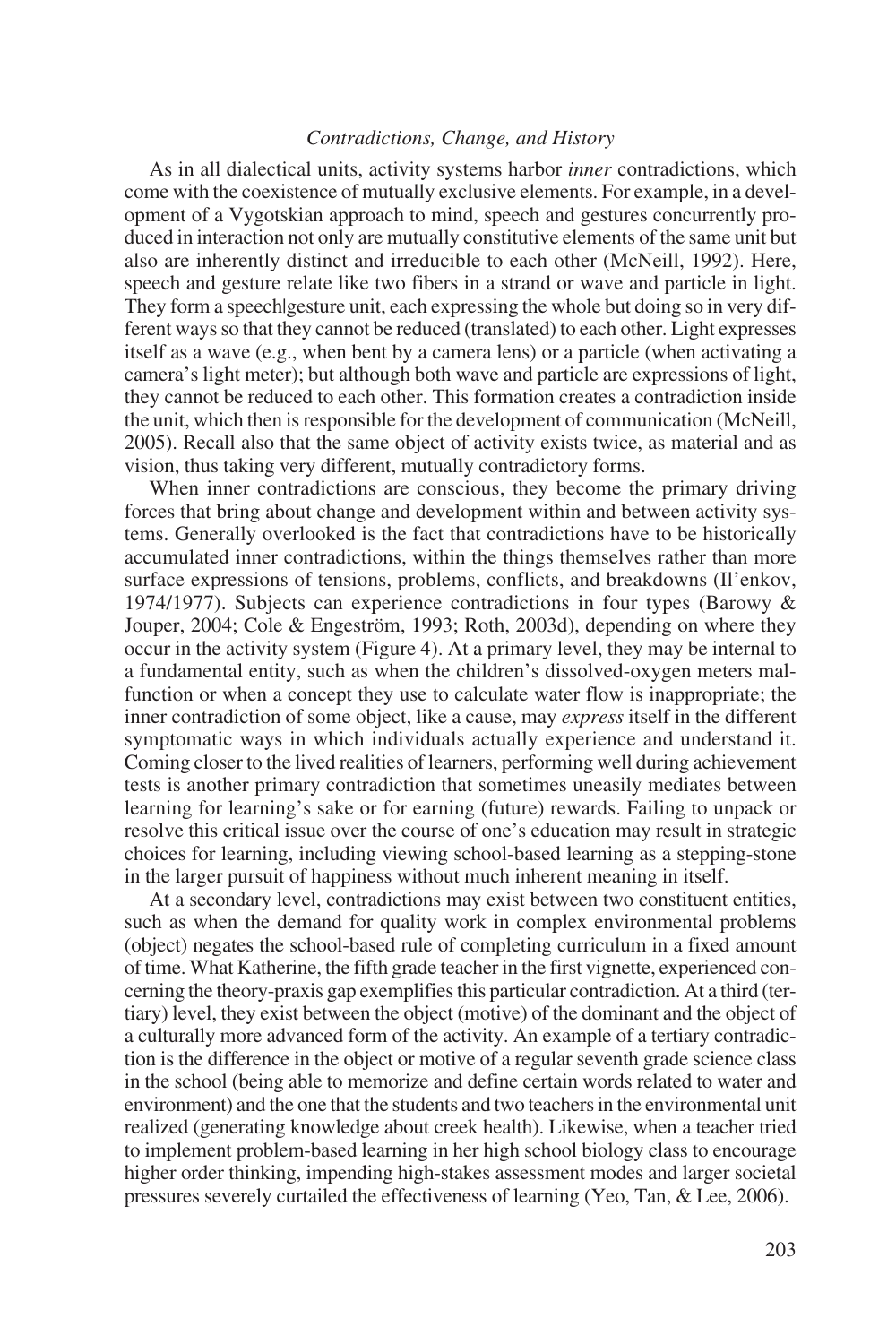At a fourth and final level, trouble may exist between the central activity and one of its neighboring activities. An example of this situation was the new graduate from a teacher education program (System 1) participating in the Henderson Creek project (System 2), who was unprepared for but nonetheless required to teach seventh grade science, which is an integral part of the elementary school curriculum in British Columbia. By paying attention to these inner contradictions, analysts can therefore gain insights into how larger sociopolitical and economic struggles mediate local practices, subjectivities, and therefore learning among children (Göncü, 1999; Paradise, 2002) and adults (Holland & Lave, 2001; Y.-J. Lee & Roth, 2005).

Whereas inner contradictions reveal themselves only during analysis, they express themselves as trouble in ongoing activity. When such trouble is available to consciousness, it can be addressed by a change of goals (Barab, Barnett, Yamagata-Lynch, Squire, & Keating, 2002) or simply abandoning the introduced technology (D. L. Russell & Schneiderheinze, 2005), for instance. Thus, when the students measuring water speed using a Styrofoam ball found out that the wind was pushing the ball across the water surface, they floated an orange someone had brought, which, because of its weight, was unaffected by the wind. Otherwise, trouble can cause "workarounds," whereby human beings do things in unintended ways that nevertheless circumvent the trouble (e.g., Bannon & Bødker, 1991). The teachers in the Henderson Creek project also obtained their own teaching resources to make up for a lack brought about by the depletion of the science budget (for the worksheets colleagues in their school had consumed in direct teaching pedagogies). Here, the inner contradiction may be that characteristic of a class society and faulty policies, which expresses itself in the fact that schools serving poor and working-class students receive fewer (financial) resources than those in more affluent neighborhoods.

Contradictions, when they are brought to the level of consciousness, engender homeostatic processes within activity systems, which thereby change and develop over (historical) time. But because complex phenomena are nonlinear, change is unpredictable and nondeterministic, leading to the contingent nature of activity systems, including languages used, notions of selfhood, and communities (Rorty, 1991). Activity systems therefore can be appreciated properly only through structural (synchronic) and cultural-historical (diachronic) analysis (Gutiérrez & Stone, 2000; Scribner, 1985). Even human emotions and motivations can be understood only as integral aspects of human activity systems that are cultural-historical accomplishments at a general level (Tolman, 1994) although concretely realized in situated activity (Goodwin & Goodwin, 2000). Returning to our analogy, unfolding engagement in situated activities, personal biographies, and the histories of groups and societies stand in the same mutually constitutive relationships as fibers, strands, and thread. Research interrelating human development across microgenetic, ontogenetic, cultural-historical, and phylogenetic timescales (Cole & Engeström, 1993; Erickson, 2004; Lemke, 2000) is as yet embryonic, although one important study clarified how schooling (and society) "made" students within an urban community that was caught in the swirl of rapid political and economic change (Packer, 2000).

## *Collaboration: Enacting Learning and Development*

CHAT has much potential for educators, because it is thoroughly about development and learning, encompassing the system as a whole and various subjects and communities that constitute it. Because everyone contributes to productive activity,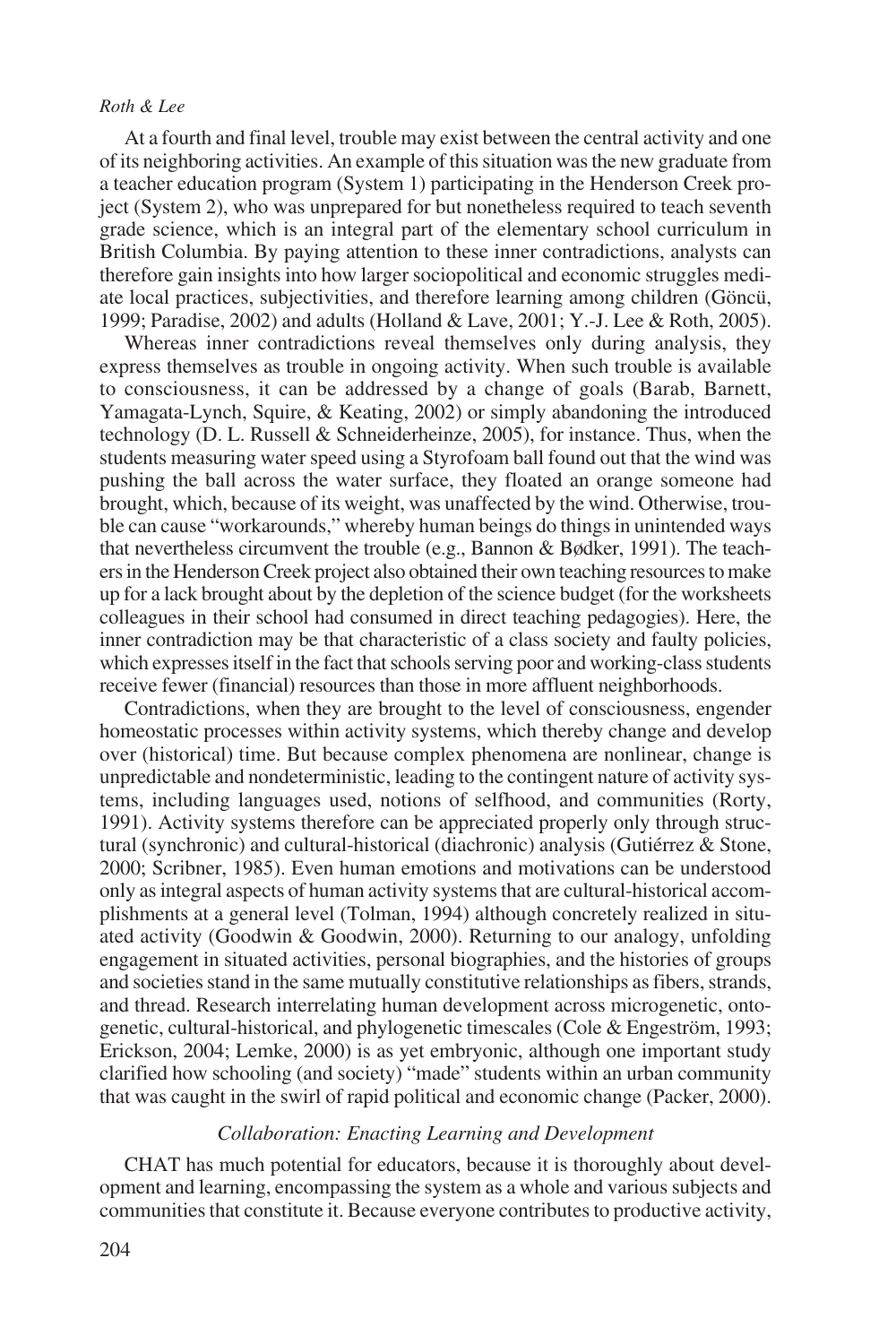#### *Cultural-Historical Activity Theory*

in whichever way this may be, they not only contribute to the ultimate reproduction of society but also increase action possibilities for themselves (Holzkamp, 1984b). Two manifestations of *expansive learning* arise from this interplay between individual and society. On one hand, learning is expansive when it contributes to an enlarged room to maneuver for the individual whereby new learning possibilities are formed. On the other hand, learning is also mediated by the division of labor in collaboration, which inherently leads to learning outcomes and forms of societal activity (Donato, 2004; Guberman & Saxe, 2000; Tolman, 1999). Learning occurs whenever a novel practice, artifact, tool, or division of labor at the level of the individual or group within an activity system constitutes a new possibility for others (as resource, a form of action to be emulated) leading to an increase in generalized action possibilities and therefore to collective (organizational, societal, cultural) learning (Putney, Green, Dixon, Durán, & Yeager, 2000; Raeithel, 1996; Roth, 2003b). Individual and collective learning are now linked by "*transgressing the boundaries of individual subjectivity* through immediate cooperation toward the realization of *common interests of collective self-determination against dominant partial interests*—intersubjective relations in a definite sense reflect collective or rather societal subjectivity" (Holzkamp, 1983, p. 373; our translation).

Collective work—of which that involving teacher-student or tutor-tutee interactions is but one kind—allowing new forms of actions, which are appropriated in what is termed the *zone of proximal development* (Vygotsky, 1978). The latter increasingly is used as a descriptor of instances of scaffolded teaching and learning situations from units as small as dyads (parent-child) to larger groupings such as classrooms (Kozulin, Gindis, Ageyev, & Miller, 2003; Shayer, 2003). Notwithstanding that it constitutes a possible misrepresentation of Vygotsky (Gillen, 2000; Leont'ev, 1981, p. 57) and a tough concept to implement (Daniels, 2001; DeVries, 2000), the zone of proximal development sometimes invokes a problematic internalization-externalization dichotomy.

For an individual, there are two forms of learning possible in the zone of proximal development, only one of which is normally made thematic. First, in collaboration, a less experienced person may observe a form of action and, by means of emulation (mimesis), learn to act in a more or less imitative ways; in this way, the children at Henderson Creek gain proficiency with the equipment from watching the biologists in the environmentalist group. Second, when two or more individuals collaborate, entirely new actions unfold: By dividing the work, two or more children are enabled to measure the width of a raging creek and thereby learn "to measure the width of a creek," which was impossible if they were working alone. The possibility of entirely new or more sophisticated actions in collective activity explains why individuals can learn even if they collaborate with peers at the same developmental level rather than with more advanced others (e.g., teachers, parents), such as the learning some have described to occur in computer clubs (e.g., Collins, Brown, & Newman, 1989).

This second dimension is closely related to a reformulated definition of the zone of proximal development as the distance between the actions of an individual and the historically new forms of societal activity created in collaboration (Y. Engeström, 1987). Collective activity not only increases the learning opportunities for students but also leads to learning to teach through implicit ways: the emulation of actions and practice of new forms of actions available in collective activity. It foregrounds the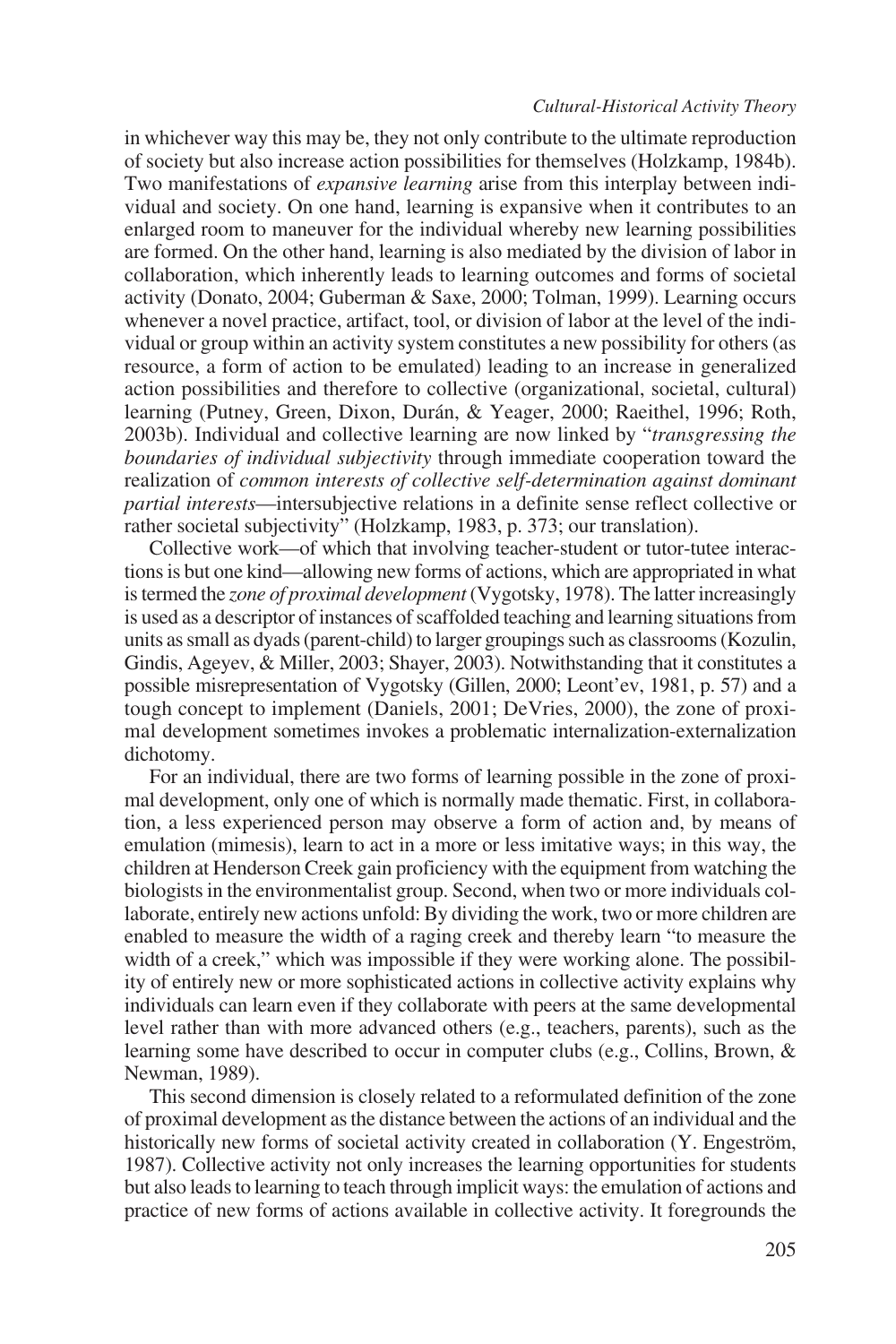socially contested nature of learning and has been explicitly used to set up advanced forms of teacher training through *coteaching*, a form of teaching in which two or more individuals teach together simultaneously, enacting full responsibility for all parts of the curriculum (Roth  $\&$  Tobin, 2002; Roth et al., 2005). Thus, the environmental units, which involved not only the two teachers but also other individuals from the community, gave rise to many learning opportunities on the part of all those participating in teacher roles: regular teachers (e.g., Roth & Tobin, 2002, chap. 1), teaching interns (Roth, Masciotra, & Boyd, 1999), environmentalists (S. Lee & Roth, 2003b), students (Roth & S. Lee, 2004), and parents (S. H. Lee & Roth, 2003c).

Some educators have fruitfully exploited this collectivist interpretation of the zone of proximal development to bridge issues of diversity in classrooms. These approaches have in common a strong commitment to dialog and the production of hybrid spaces that foster mutual understanding (Cole, 1998). Of interest here is the focus on the intersection of teachers' and students' cultural, discursive, and knowledge resources that offer opportunities for shared learning. These unstable and ephemeral spaces for going beyond what counts as knowing promise much for encouraging low-achieving students, such as Davie in his mathematics classes, who have been marginalized by current school practices or even peer groups (Diamondstone, 2002). These pedagogies eschew ascribing stability to cultural ways of knowing and issues of diversity in classrooms. Instead, differences in ability are attributed to learners' participation in specific cultural-historically situated activity systems rather than being blamed on disadvantage and deficits (Gutiérrez & Rogoff, 2003) or narrow conceptions of competence (Gipps, 1999). For example, there has been ongoing research with Bakhtinian forms of discursive practices, or what is called "third spaces" (e.g., Gutiérrez, Baquedano-López, Alvarez & Chiu, 1999; Gutiérrez, Rymes, & Larsen, 1995), while others who work with African American communities have capitalized on the normally undervalued funds of knowledge that these learners embody (e.g., C. D. Lee, 2001; C. D. Lee & Majors, 2003; C. D. Lee, Spencer, & Harpalani, 2003; Majors, 2003). Alternatively, research in technology-intensive learning environments allows students to interact in model activity systems such as Michael Cole's Fifth Dimension (Cole, 1995, 1996; Nicolopoulou & Cole, 1993), Kris Gutiérrez's Las Redes (Gutiérrez, Baquedano-López, & Tejeda, 1999), and Sasha Barab's Quest Atlantic program (Barab, Hay, Barnett, & Squire, 2001).

## **Rethinking Attendant Educational Issues**

CHAT has been used to address important educational issues in fresh ways, chief among which is language, which is perhaps the paramount tool, medium, and object in educational practice. We describe in the next section how aspects of language, language learning, and literacy can be reformulated according to CHAT. Of direct relevance to educators, CHAT too has always been a theory grounded in and emerging from praxis so that it aspires to be a theory *for* praxis.

# *Language, Language Learning, and Literacy*

One consequence of using CHAT is an alternative way in which language, language learning, and literacy can be appreciated, understood, and explained. From a cultural-historical approach, language appeared later in human development, when collective activities such as hunting, division of labor (Leont'ev, 1978, used an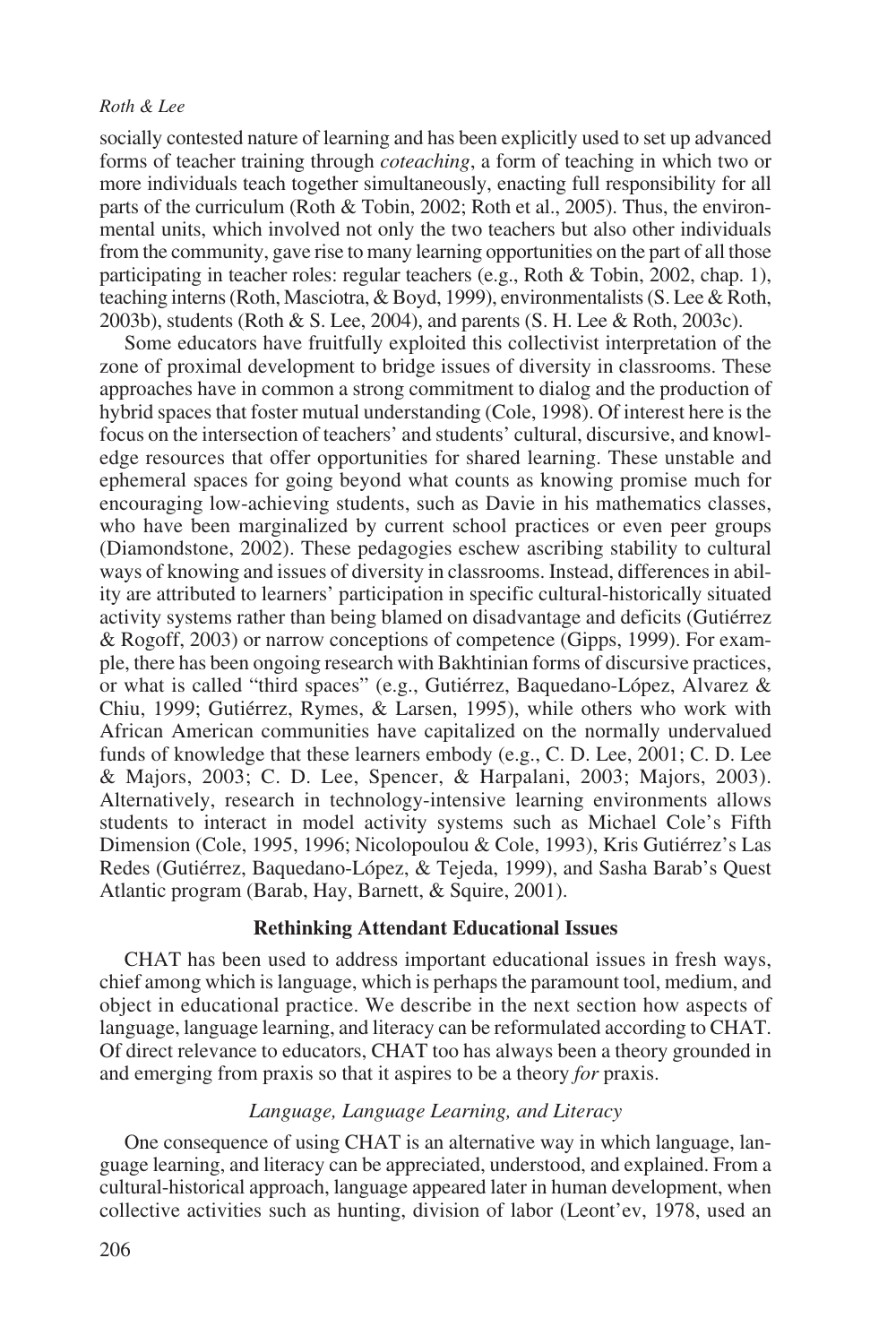account of hunter-beater cooperation), tool production and use (among chimpanzees), exchange relations, and other cultural aspects of human life-forms already existed (Roth, 2003b). Language therefore is a category *subordinate* to activity (Leont'ev, 1971), with the consequence that words accrue to meaning (given by an activity system as a whole) rather than the other way around (Mikhailov, 1980). Thus, with respect to the environmental unit, we cannot theorize students' language and literacy development independent of environmentalism, the activity partially realized in and through the deployment of language and literacy as the means.

Educational researchers concerned with language, language learning, and literacy often ground their work in CHAT and most frequently in reference to *Thought and Language* (Vygotsky, 1934/1986). There is, however, a confusing array of approaches, largely because language and literacy are treated sometimes as tools for the transmission and construction of culturally accepted knowledge (e.g., Pontecorvo & Girardet, 1993; Wells, 1999; Wells & Claxton, 2002), sometimes as action (McNeill, 1985), sometimes as practices (e.g., Hanks, 1996), sometimes as mediating element constituting context (Doehler, 2002; Wake & Williams, 2001), sometimes as means to constitute both topic and terrain of interaction (e.g., Gutiérrez, 1994; Jacoby & Gonzales, 1991), sometimes as part of voice understood as communicative action (R. Engeström, 1995). The issues become even more muddled when the unit of analysis, activity, changes in scale from a collective (societal, historical) dimension (Boag-Munroe, 2004) down to school tasks (Varelas, Pappas, & Rife, 2005) and even parts of tasks, such as questioning and examining during pediatric consultation (e.g., Junefelt & Lindberg, 1995).

Language, language learning, and literacy find a proper place within CHAT when the latter is allied with speech act theory. This integration is made possible because of the central role actions (acts) play in both theories. A speech act has productive, intentional, and outcome components (Austin, 1962); as such, the speech act constitutes a legitimate form of action according to CHAT (Leont'ev, 1971). Similar to other actions, speech acts are constituted by components (operations) that conversationalists do not consciously choose; appropriate words emerge in response to the unfolding utterance by means of which the speaker attempts to achieve communicative goals (Roth, 2005c).

Furthermore, the sense of a speech act is a function of the activity system as a whole: Thus, the utterance "I won't do it!" lacks a sense in itself; rather, its sense properly emerges in its relation to the activity in its entirety. Assuming a student uses it in response to a teacher's request "Get your textbook out," the sense and consequences are altogether different than if it were the response to the admonition "Don't fight during recess." In the first case, the action undermines the teacher's authority, whereas the action affirms this same relation in the second. One observes that the teacher actually does two separate things with the same speech act: *requesting* and *admonishing*; the sense of the student's action, correspondingly, is very different though it looks the same: *refusing* a request and *acceding* to the admonition. Both choose their actions with respect to the activity system as a whole. The choice of a speech act is clearly a function of "the totality of all external influences on an organism extant in the situation, which, together with the motive of activity, completely inform the organism about the choice of that action, which best corresponds to the present motivation" (Leont'ev, 1974, p. 39; our translation).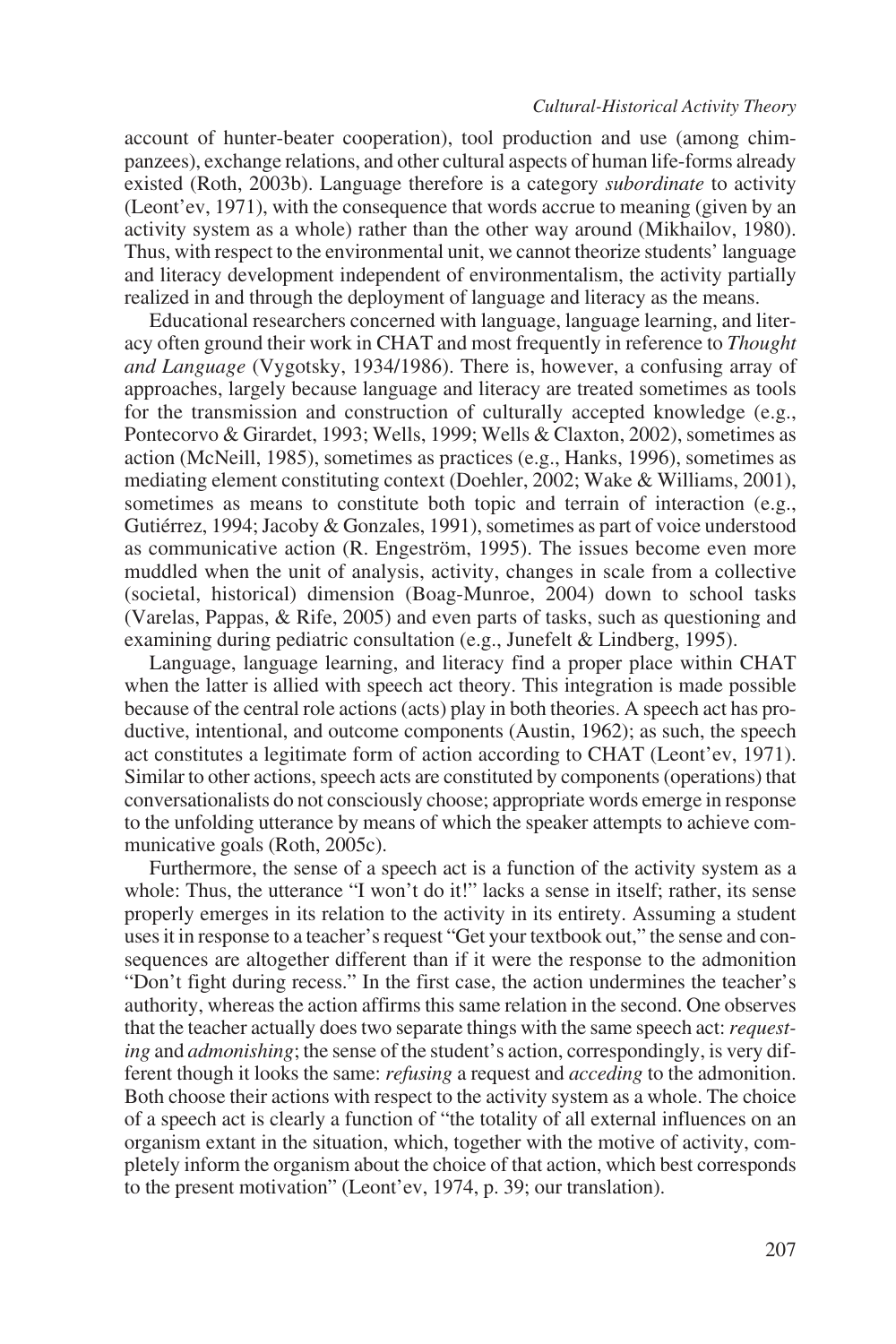At any rate, language is used *for* action; the selection and order of words does not require consciousness or reflection. The unfolding utterance (action in pursuit of goals, which may only form in concrete ways in activity) provides the context for the next speech operation (word), which normally is not chosen consciously (Leont'ev, 1971). In this instance, language can be said to serve as primary artifact (Wartofsky, 1979), functioning instead much like a cane in a blind person's hand. Language can also be *about* action, such as when the teacher and student discuss the first exchange and the consequences that might follow. Now, the utterance and the language is an object of attention and therefore a secondary artifact, a way of representing a previous moment of praxis. Language can also assume the form of a tertiary artifact when teachers generate theories *of* practice, which can be more or less independent of praxis (Hoffman-Kipp, Artiles, & López-Torres, 2003). We return to this issue in a subsequent section.

Taken together, these three functions of language mirror the levels of analysis in CHAT. At the level of operation, language (choice of words, grammar) is unconscious. When language is viewed as action, it becomes an explicit tool (e.g., reflecting on action, representing situations), sign, or object. Finally, at the level of activity—theorizing teaching—it also may function as tool, sign, or object. Because in use, language can function as tool, sign, and object—being in each case materially embodied—it can switch its position in the activity system with ease (Figure 4). This close association of language and CHAT has spawned a few CHAT-based models of learning (Gal'perin & Leont'ev, 1974): acting with material objects, acting in spoken language, and acting in consciousness. Engagement with material entities plays an important role that first has to be translated into concurrent articulated speech, which eventually ceases, leaving only inner speech. Nevertheless, even in its utter privacy, inner speech makes use of language, which is not the one of the speaker, making this form of thought an utterly social action (Mikhailov, 1980). Naturalistic observations in science lessons bears witness for these transitions from active engagement with materials, pointing gestures replacing verbal explanations, to the emergence of articulated speech and symbolic hand gestures, to full dependence on scientific language (Roth, 2003c; Roth & Lawless, 2002). Again, one observes language first appearing in its function *for* action prior to being *about* action and situation, which in turn is prior to scientific explanation (theorizing).

Another aspect of significance is the work of Soviet psychologists regarding the internalization of action, especially speech, initially articulated in *Thought and Language* (Vygotsky, 1934/1986) and subsequently taken up in works such as *Language and Cognition* (Luria, 1981). Scholars in language learning who ground their research on these studies unwittingly maintain a dualistic opposition between inside and outside, between the intra- and interpsychological dimensions of learning and human interaction (see Lantolf, 2006). What is overlooked is the notion that language learning as pure acquisition is a "wrong" theory, for it is a dialectical process involving both inside and outside (Jäger & Küchler, 1976). Recent dialectical materialist interpretations insist that all (language) action has both inner and outer elements (Sawyer, 2002; Zinchenko, 2001). Recall that the sense of a (verbal) action exists solely in the action-activity relation, that is, from the social and therefore interpsychological situation, whereas the speech act is realized by operations, which, inherently, emerge on an intrapsychological plane. The sense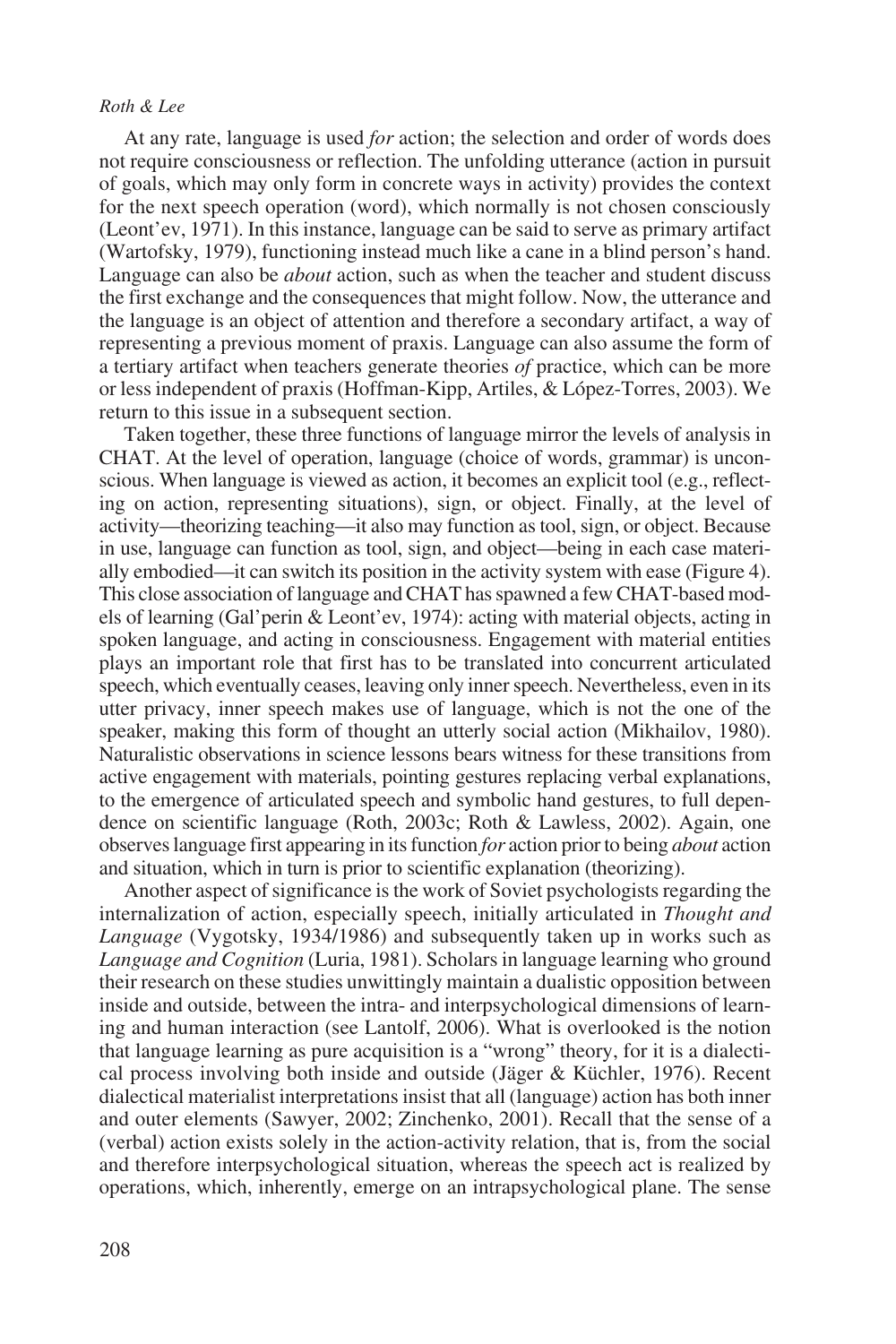of an utterance hence presupposes the activity that encompasses the individual speech act (Keseling, 1979) by means of which the activity is (in part) concretely realized.

This interplay of activity and action, often forgotten, has been shown to influence the processes and products of research on scientists' knowing graphs and biographies. Both the forms of knowing and the biographies that emerged were the outcomes of the interviewer-interviewee interaction in particular and the activity system (social science research) in general (e.g., Roth & Y.-J. Lee, 2004). This study further confirmed that the production of communication begins with a growth point: an idea in the form of a dialectical unit of speech and image (McNeill, 1985). The communicative action, propelled by the inner contradiction in the speech-image unit, unfolds, recognizable in its repeated appearance in the form of a *catchment*, until the idea has been articulated and a (momentary) endpoint has been reached (McNeill, 2000). Here, semantic and syntactic rules, rather than constituting plans to be followed and implemented, provide speakers with stop orders: An utterance is complete once it conforms to the speakers' growing intuition of grammatical completeness and conformity to these rules (McNeill, 2005). Each time language forms are realized in new ways, they become available at a collective level, and parts of culture are created anew (Holland, Lachicotte, Skinner, & Cain, 1998), leading to a continual transformation of culture.

To elaborate further, the structure of the language preserves the system of human practical actions with objects (Mikhailov, 1980). As in pragmatic theories of language (Davidson, 1986), language reproduces the structure of the actual life of society, so that the boundary between mastering a language and knowing one's way around the world has been erased (Rorty, 1989). Some authors therefore suggest that language ought not to be considered an artifact or tool but a form of activity; meaning already exists as the totality of the activity system (Rocha & de Carvalho, 2000). The individual always learns and uses the sense of a word in the process of participating in activity, where he or she encounters its material envelope (sound) as an invariant property. Like other material tools and artifacts, the sense of a word or utterance arises from the relationship between action (goal) and activity (motive). Using a certain sound (word) means pursing a certain goal. Language as a system reflects social life, but in a metonymic relation: "language taken in relationship to the signified reality, is only a form of its being, just as are those material brain processes of individuals that realize its perception" (Leont'ev, 1978, p. 79). Thus, much like persons learn to use tools, tinkering, trying this or that way, students learn words through using them in particular situations defined by the object, division of labor, and community (Roth, 2005c), discarding some, retaining others. This unproblematic relationship between words and language or rather literacy (*parole*, speech) is like the relation between hammering. Pedagogical implications of how knowledgeable agents speak and act effortlessly within social worlds extend to second-language-learning research, whereby attention is now focused on the cultural dimensions of language study in which the processes of learning and identity go hand in hand (Lantolf, 2000). Likewise, activity theorists blur the traditional separation of texts, readers, and contexts when they encourage students of literature to go beyond the examination of literary characters' dialog, emotional states, beliefs, or goals. The way to respond to literature is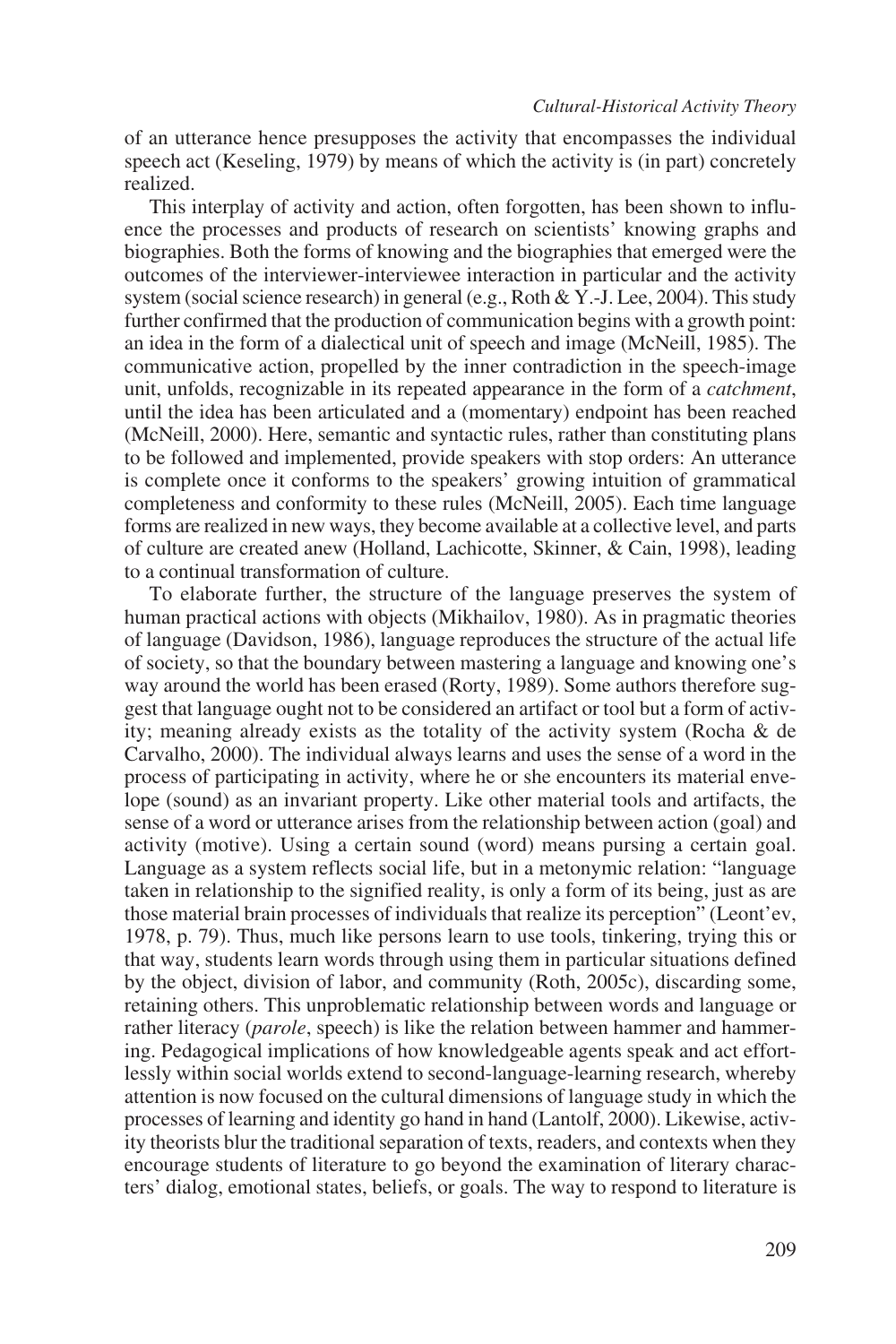to holistically engage with texts as a cultural activity in tandem with the cultural worlds or activity systems that the texts signify (Galda & Beach, 2001).

One early study attempted an explicit integration of language into CHAT (R. Engeström, 1995). Accordingly, the social group of the speaker constitutes the community with its specific social language. The current speaker, drawing on words as mediating artifacts, aims at previous utterances (object) to voice (action) a new utterance as an instance of social language (outcome): Language is both a means and product of communication (Leont'ev, 1978), and it may be simultaneously tool and contested terrain (Roth & Barton, 2004). The speech genres are forms of rules at the level of operation that govern the speech act.

## *Theory* for *Praxis, Praxis of Theory*

One of the most attractive features of CHAT for educators is that it lessens the theory-praxis gap due to the historical primacy of material, work-related activity over language and theory. Indeed, CHAT has been promoted as a developmental theory, for it seeks not only to explain but also, and more important, to influence qualitative changes in human praxis (Y. Engeström, 1999c). Activity theorists believe that human beings are not merely at the mercy of extant institutional contexts but that they are endowed with the power to act (agency), which allows for critique and revision. However, theory has left praxis wanting in two ways: through its inability or unwillingness to provide appropriate means for the analysis of praxis and through its downgrading of praxis to a second-order form of knowing (Holzkamp, 1988).

Actions are always theoretically grounded in the sense that practitioners normally anticipate the results for their actions, which are linked to practical reasons for acting (Ricœur, 1991). The latter derive from the sense that people make *in* their activity system (praxis), though they often fail to appreciate the structural (societal) relations that energize the activity system with its generalized motive (Dreier, 1980; Holzkamp, 1984a). Uncovering this influence necessitates a thorough interpretive analysis of historical determinants that lie outside the immediate life world of individual social actors (Smith, 1990). This larger canvas of active individuals (and researchers) embedded in organizational, political, and discursive practices constitutes a tangible advantage of second- and third-generation CHAT over its earlier Vygotskian ancestor, which focused on mediated action in relative isolation (Daniels, 2004a; Moll, 2001).

The environmental curriculum was designed on the basis of the teachers' understanding of CHAT and *real societal* activity as mediating cognition and learning. Thus, school tasks normally reproduce schooling, resulting in students getting good at doing schooling; participation in environmentalism, on the other hand, allows students to get good at doing environmentalism and thereby develop knowledge and skills relevant to society. In reviewing the literature, we have found three other basic forms of praxis-oriented research that explicitly claim allegiance to CHAT and its dialectical materialist backbone: the *change laboratory* (e.g., Virkkunen & Ahonen, 2004) and the *boundary-crossing laboratory* (e.g., Y. Engeström, 2000a) both have their origins in and are practiced at the Center for Activity Theory and Developmental Work (Helsinki, Finland), whereas the *coteaching|cogenerative dialoguing* model emerged from and was developed in the teacher education program at the University of Pennsylvania (e.g., Tobin & Roth, 2005). Because "activity theory is at its best in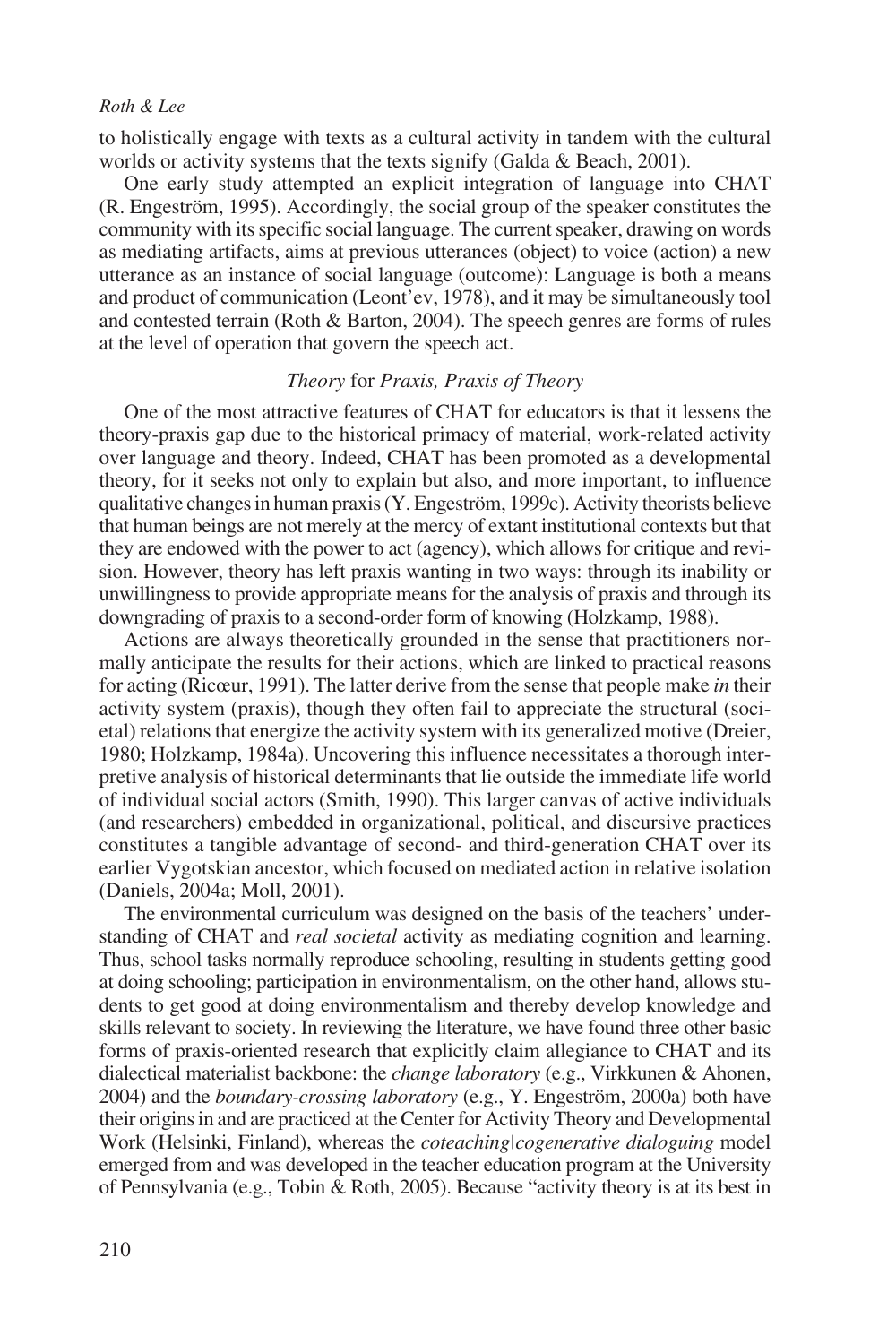#### *Cultural-Historical Activity Theory*

analyzing poorly understood processes of developmental transformations over time" (Y. Engeström, 2000b, p. 308), all practitioners here are involved with researchers and facilitators in comprehending and theorizing work (instructional) practices for the overt goal of redesigning praxis. The first two programs appear united by the fact that participants largely come from within the activity system of concern, whereas in the third, professionals of very different ilk and geographical and social locations create teams, thus necessitating *boundary crossing*, to redesign the ways in which their various actions interface. By examining what these innovations in best practices have to offer, educators will gain much food for thought in redesigning teaching and learning.

## *Change Laboratory and Boundary-Crossing Laboratory*

*Change laboratory* denotes a method for developing work practices on the job, in a room or space set aside where practitioners do the analysis and development *for* practitioners, typically involving a natural team or work unit, but still close to the members (Y. Engeström, Virkkunen, Helle, Pihlaja, & Poikela, 1996). The idea is to arrange space on the shop floor or in the school where there exists a rich set of instruments (e.g., a VCR, digital video, editing software) for analyzing disturbances and troubles and for collectively envisioning new models of work practices. This facilitates both intensive, deep transformations and continuous incremental improvement of practices: learning in a broad sense, or what has been called an expansive visibilization of work (Y. Engeström, 1999b).

In one instance, a change laboratory was convened to deal with the problems articulated by the teachers of a middle school serving a disadvantaged area in Helsinki, Finland (Y. Engeström, Engeström, & Suntio, 2002a). The researchers had identified three main predicaments for the dysfunctional school: (a) teachers' "weak knowledge" of students' homes and backgrounds, (b) careers after graduation, (c) and the poverty of the school. The teachers framed the issues in terms of a war against apathy, peaceful time for collaborative planning and preparation, and change in students' manners. Together, researchers and teachers, unconcerned with the differences in problem framing, traced the historical roots of the attendant problems and then moved to model (using the CHAT triangle [Figure 4] as a heuristic), current activity, and the existing contradictions. Vital in the successful school transformation was teachers' redefinition of students from "apathetic" to "competent," which required them also to change their stance from viewing students as controlled to trustworthy learners. This redefinition became the new object of the activity in the change laboratory. The participants then designed a major student project that turned out to change the ways in which students could realize their potential; as a consequence, teachers began to talk in more positive ways about the students. Both kinds of interventions then produced improvement in school climate.

On the basis of their successful change efforts, the teachers of the same school later arranged for a second change laboratory to deal with their instructional practices. The object of their change laboratory work was to create a sustained movement that turned available information and communication technology into a situated and locally grounded means for bringing about pedagogical change (Y. Engeström, Engeström, & Suntio, 2002b). The object or motive of their intervention was an attempt to debunk two related myths: that students "lacked basic skills" and were "unmotivated to produce original work." By integrating computer technology, which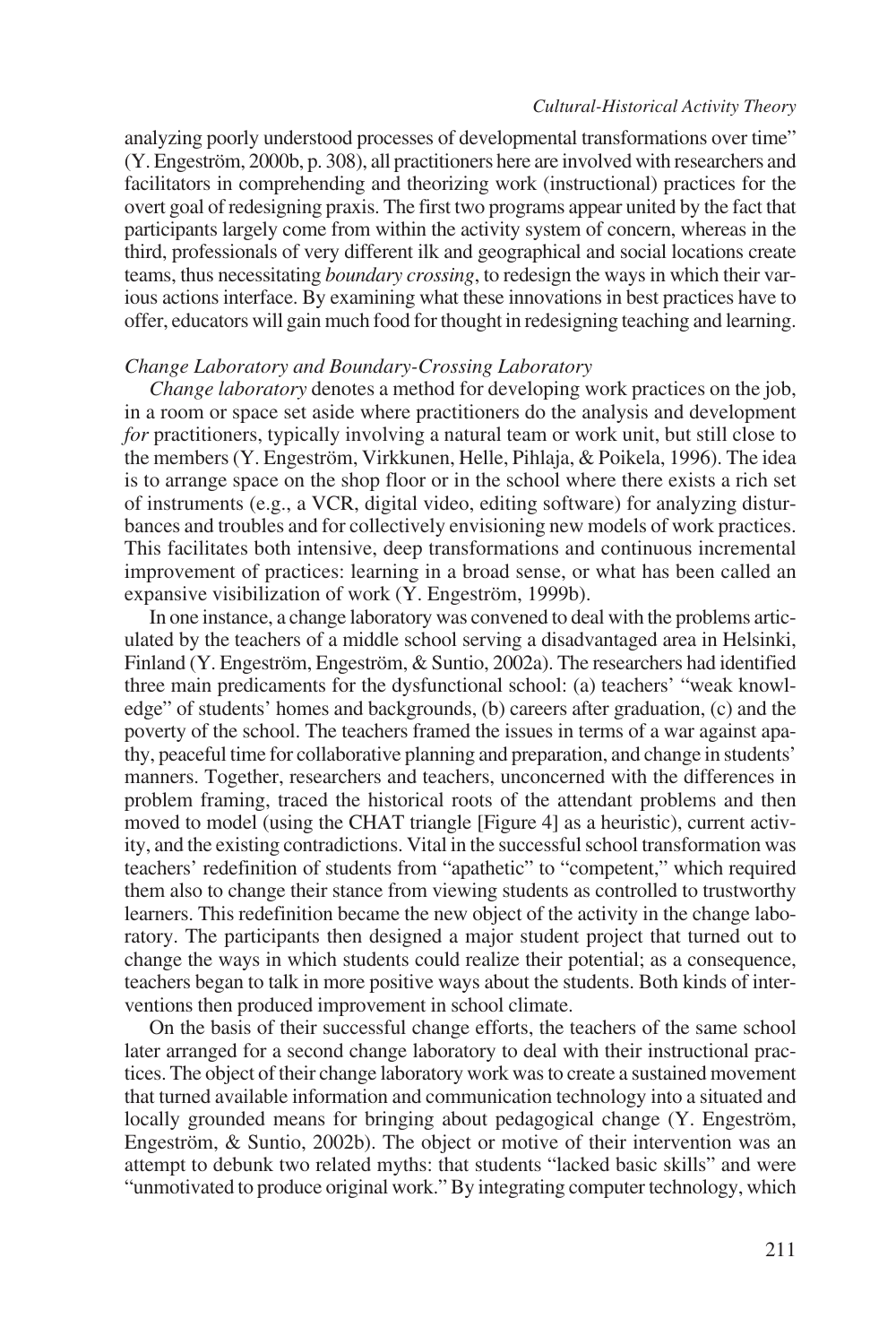they had resisted initially, teachers were able to enact a second set of solutions that improved the school even more.

Boundary-crossing laboratories are similar to change laboratories in their joint focus on the identification of contradictions and trouble and in the design of new practices that practitioners find acceptable. When the change laboratory involves practitioners from very different fields, the work in a change laboratory takes on a new dimension. In their work in the Finnish medical system, researchers often found that the care for patients with multiple illnesses involved professionals from different parts of the health care system, which required communication and cooperation across disciplines in primary and specialized care (e.g., Y. Engeström, 2001; Kerusuo, 2001). Working across boundaries and assembling people and, in fact, tying otherwise separate systems of activity together require a new form of collaborative work, *knotworking* (Y. Engeström, Engeström, & Vähäaho, 1999). Because these knots are tied and untied as the case requires, the knots themselves have to become the focus of analysis, and, importantly, knotworking becomes an activity system in its own right.

## *Coteaching|Cogenerative Dialoguing*

In the coteaching|cogenerative dialoguing model, change interventions are brought about as university researchers, supervisors, administrators, evaluators, and methods teachers participate not only in the redesign of curriculum practice but also in the actual teaching. In fact, the practitioners of the model do not allow others to simply observe classrooms but require anybody wanting to know how the praxis works to engage in teaching. This criterion inherently increases the social and material resources available for learning on the part of students and teachers, irrespective of their prior experience. Thus, through coteaching, all stakeholders learn subject matter and subject matter pedagogy (Roth & Tobin, 2001; Roth, Tobin, Zimmermann, Bryant, & Davis, 2002; Tobin & Roth, 2002). It is a way of grounding theories in praxis and making them available for practical purposes (Roth & Tobin, 2004) that leads to development in a way that has also been reported to occur for psychosocial professions more generally (Dreier, 1989). Each time the environmental unit was implemented, two or more individuals cotaught the lessons, taking coresponsibility for all aspects of the lesson: planning, organizing the involvement of nonschool participants (parents, First Nations elders, environmentalists, biologists), and making sense after a lesson of what had happened.

Much of the learning in coteaching appears through implicit ways. During *cogenerative dialoguing*, on the other hand, participants in a classroom event meet after the lesson to share their ways of understanding past experiences, a valuable process of reflection on action. In these meetings, all participants contribute to the emerging understanding and theories of practice, and a checklist is elaborated to monitor these sessions so that individual voices are not silenced. Because individuals not normally part of the school structure are involved from the coteaching encounter, cogenerative dialoguing has a lot in common with knotworking, requiring the identification of common ground, language, and mutual respect for the variety of experiences, competencies, and structural positions that participants bring to the setting. As a byproduct of this practice, high school students and teaching interns often copresent at international conferences and coauthor scholarly articles (e.g., Roth, Tobin, Carambo, & Dalland, 2004; Roth, Tobin, Elmesky, et al., 2004). We conceive of coteaching|cogenerative dialoguing as a dialectical unit: Cogenerative dialoguing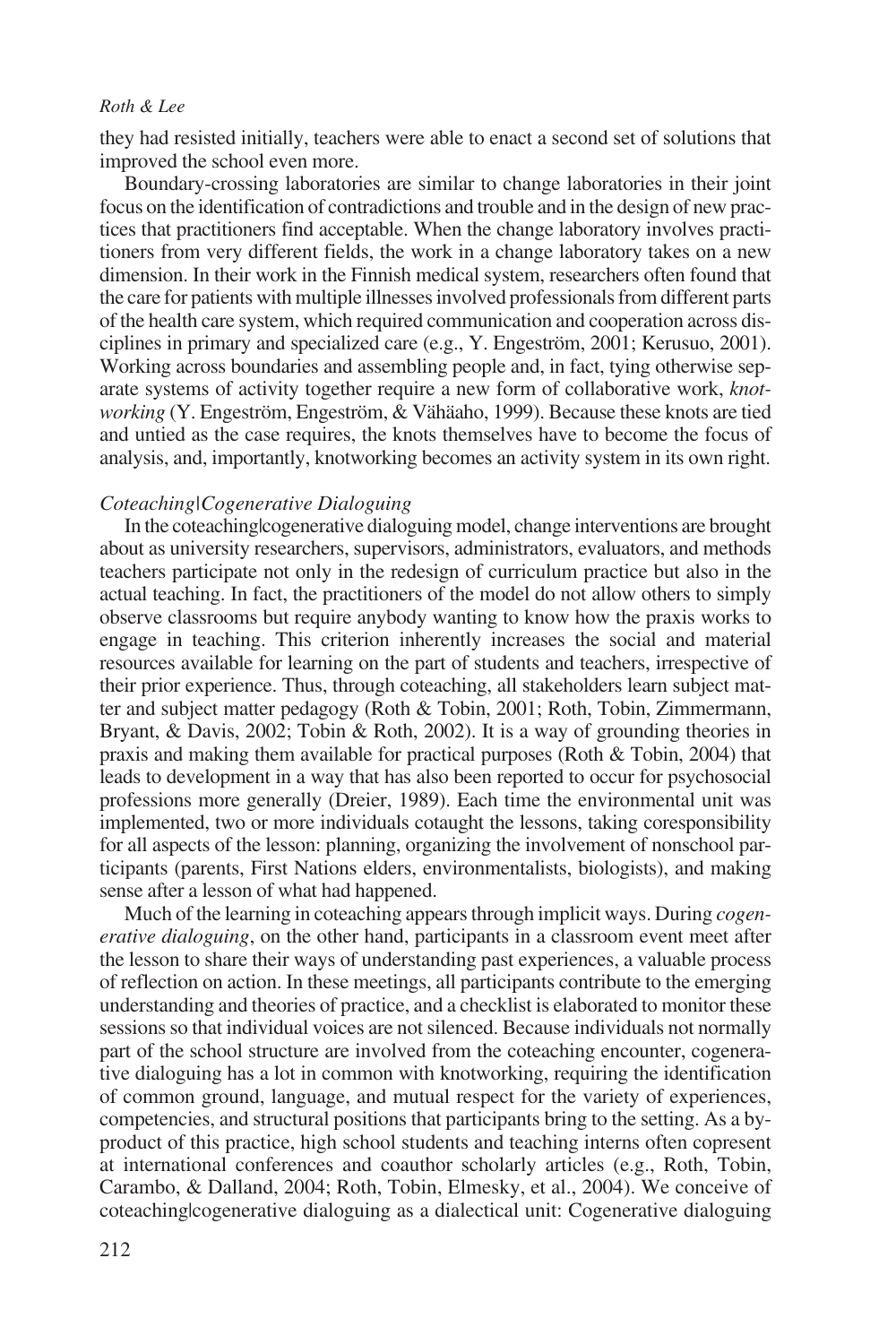presupposes the joint experience in the classroom; changed practices in the classroom presuppose cogenerative dialoguing (Roth et al., 2000). At the same time, it is acknowledged that any knowledge developed *about* praxis, even if it is in terms of the personal and positioned voices of the participants, cannot ever be identical with praxis and practical knowledge, which only comes to be enacted in situation. It is this distinction between knowledge *in* praxis and knowledge *about* praxis that the practitioners of the model advocate in the copresence of all stakeholders in both forms of events.

## *Reflexivity*

Theorizing (praxis) is itself a practical activity and can therefore be analyzed using CHAT, but the tools and motives will differ from the original practice, leading to a reflexively related set of activity systems in which the participants may or may not be the same. In teaching, student learning is the primary motive; teachers use whatever language is appropriate to facilitate student learning. In the change laboratory and cogenerative dialog sessions, their normal activity is the focal object, and the intended outcome is new understanding and designs for change. Here, language is used as a primary and secondary artifact. When researchers describe the secondary activity and changes in the primary activity, they use forms of language appropriate to an academic audience; they also draw on theories that may not have any relevance to the practitioners themselves. Here, then, yet another activity system takes the two previous ones as object (Roth, 2005a). Although the change laboratory is grounded in CHAT, and past projects using the triangle representation were deemed useful, it is beginning to surface that its attendant framework as depicted in the hierarchy of triangles representing sundry forms of activity is not easily grasped by participants (J. Virkkunen, personal communication, October 27, 2004).

# **New Avenues for Educational Research and Praxis**

Besides reframing entrenched problems and ways of thinking about teaching and learning, new educational theories should evoke the imagination for generative research and praxis. The scope of any review article is too limited to present a complete manual of the possibilities ahead from CHAT research, but we sketch some likely avenues in the psychology of learning and educational praxis.

## *Research in the Psychology of Learning*

Activity theory holds much promise for sharpening our thinking and praxis across three interrelated topics in learning research: motive or motivation, emotion, and identity. These concepts are, as Vygotsky (1934/1986) realized, integral to cognition, knowing, and learning, not some independent or peripheral factors that affect cognition. These phenomena and concepts therefore cannot be understood apart from individuals engaging in concrete social activity, which posits addressing them in a dialectical manner.

## *Motive or Motivation*

Fundamental to activity theoretical research is the notion of motive, which, together with the category of emotion, makes superfluous all the "confused concepts and terms that characterize the present condition of the problem of motives" in psychology (Leont'ev, 1978, p. 116). Thus, when students are judged to be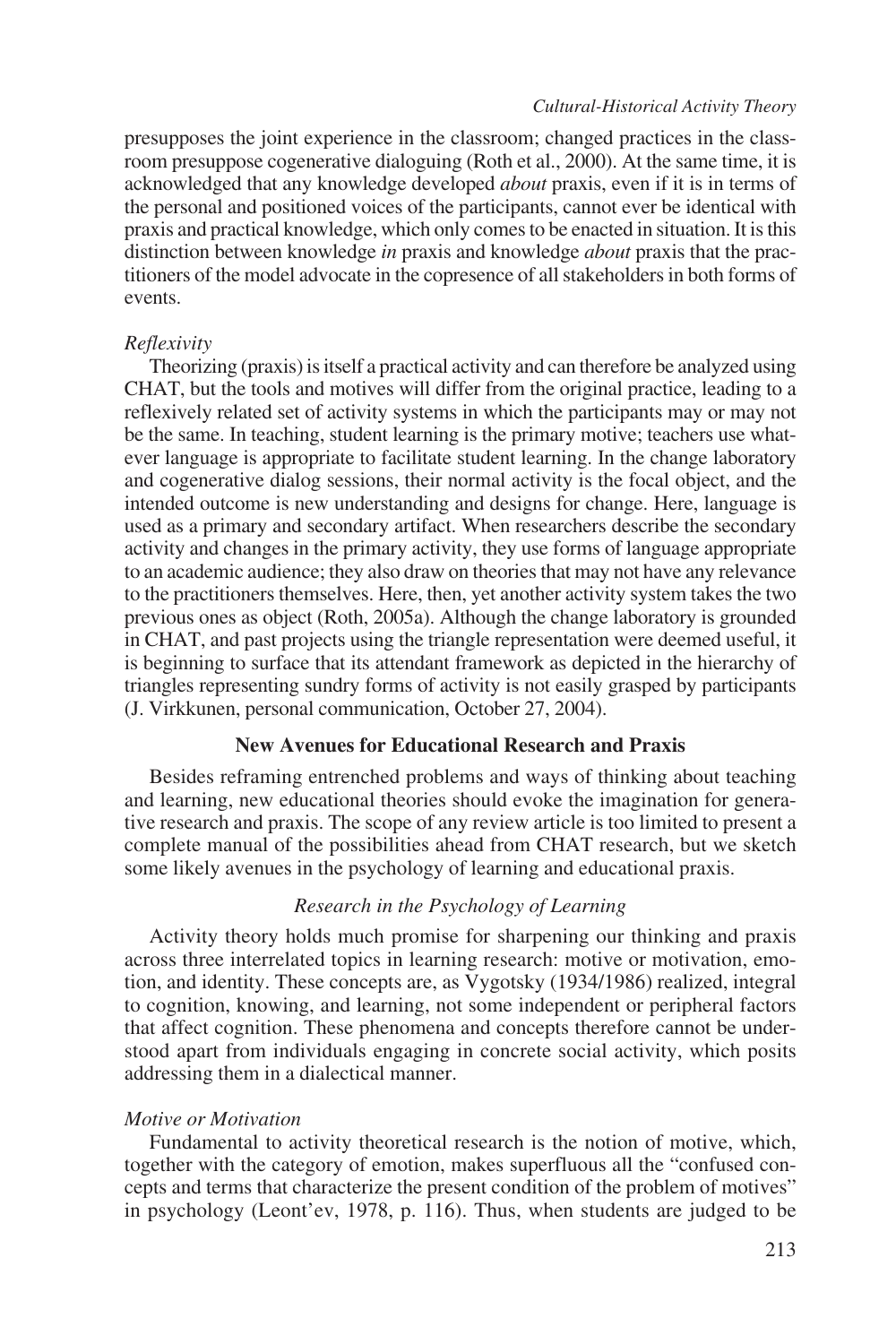unmotivated, they really are following differing objects or motives from those officially sanctioned from a CHAT perspective. At other times, educators view motivation to be displayed when students do what they (educators) want them to do; that is, the phenomenon becomes an internalization of the external locus of control. At its most fundamental level then, simplistic conceptions of motivation are pervasive whereby learning activity is "subordinated to the principle of maximizing positive and minimizing negative emotions" (Leont'ev, 1978, p. 120).

Motivation in any activity properly involves a degree of control over the object (Lompscher, 1999); the prospects of expanding control and action possibilities has positive emotional valence, leading students to buy into and realize a particular activity (e.g., environmentalism). The students in the environmental unit learned in the course of doing something that contributed to the common good (itself associated with positive emotional valence) and they expanded their action possibilities (i.e., learned) whenever they realized that a new skill or tool would allow them to expand what they could do. Historically, the relation between motivation and control over the object has evolved from needs that were the primary conditions determining what the subjects did. In most educational contexts, however, the freedom to pursue relevant objects—such as the seventh grade students, who choose what they do with respect to the creek and how they implement their plans—is not apparent, nor are the goals and actions of particular tasks independently established. This situation encourages a particular shape to consciousness, cognition, knowing, learning, identity, and all the other aspects that are produced and reproduced throughout the course of participation in learning activity.

Imagine what were to happen if teachers and students enjoyed greater freedom over the choice of objects or motives in their learning. Such an exceptional situation could take the form of deciding in which watershed-related activity system the students would participate, how to realize a particular object or motive (researching or contributing to farming, environmentalism, or industry), selecting appropriate goals, tools, divisions of labor, and so forth. An educator might now wonder, "How does the object or motive mediate the activity realized by students?" "What and how do students learn about water-related issues when they participate in farming versus doing environmentalism?" "How do the respective forms of dividing work mediate knowing, learning, and identity?" If Lave and Wenger's (1991) contention that mainstream educational systems have favored the exchange value of school grades over their use value is true, allowing students some choice in the objects or motives of their learning might bring educators some way toward rectifying this dilemma. The overlap between individually realized and societal motives is an important consideration for educators because it mediates between cognitive and emotional processes to which we now turn (Holzkamp-Osterkamp, 1977).

#### *Emotion*

Emotions are integral to the functioning of the activity system as a whole, for they "reflect relationships between motives (needs) and success, or the possibility of success, of realizing the action of the subject that responds too these motives" (Leont'ev, 1978, p. 120). Yet most educational research disconnects emotional from cognitive issues. Although the pioneers of activity theory always have taken emotion as an integral component, and although there is evidence of the central role emotion plays in mathematical and scientific cognition (e.g., Roth, 2007) and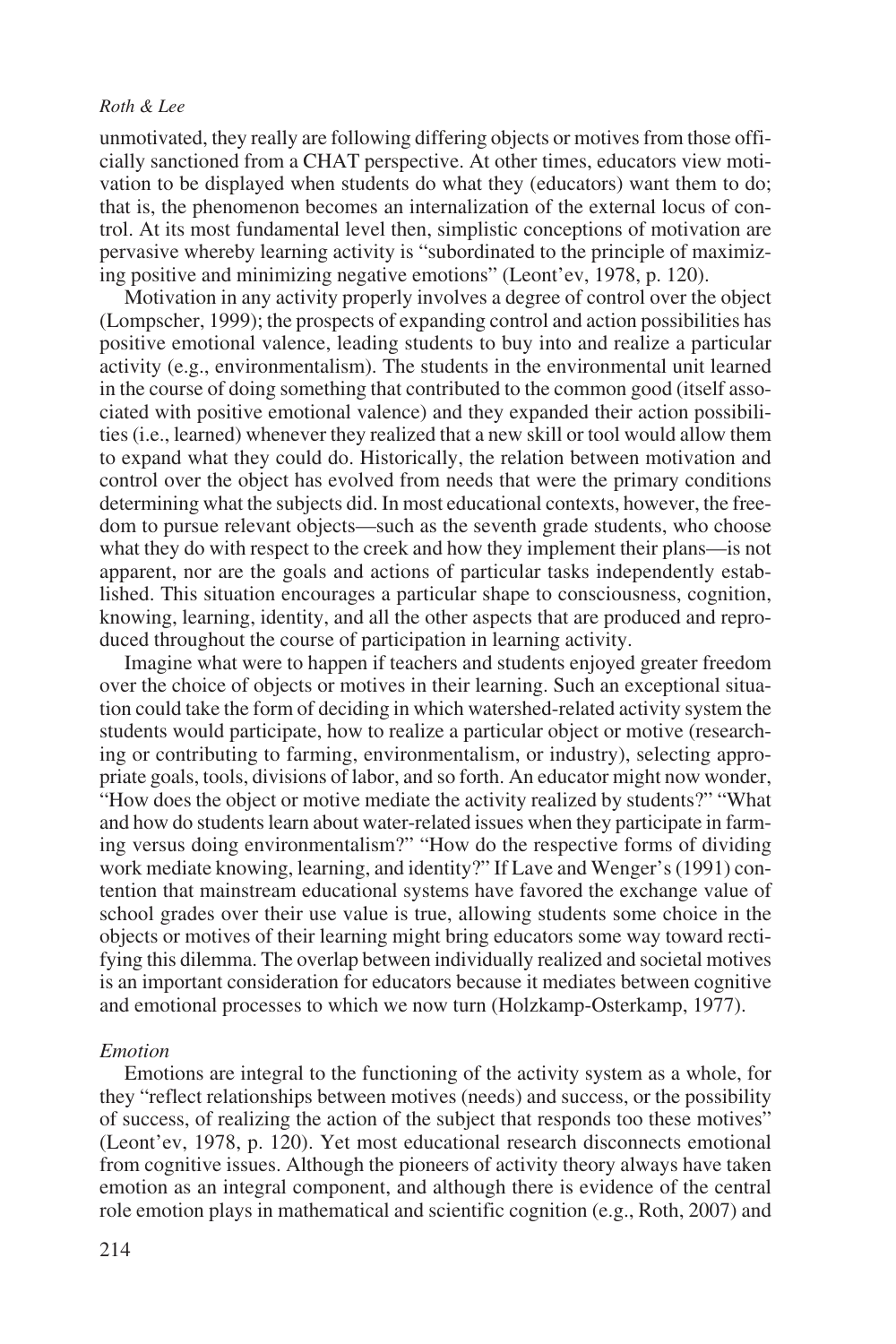## *Cultural-Historical Activity Theory*

teacher education (van Huizen, van Oers, & Wubbels, 2005), present users of CHAT do not customarily attend to this aspect. In CHAT, emotion is reinforced at both meaning-determining levels, that is, at the core of the activity|action and action|operation dialectics. On the one hand, there are aspects of emotion that "are relevant to activity and not to actions or operations that realize it" (Leont'ev, 1978, p. 121). Increasing one's possibilities in the world and control over one's life conditions—learning in the broad sense—are associated with positive emotional valence. The subject receives successes and failures with respect to the chosen motive positively or negatively, but the possibility of success shapes the way in which the subject engages in activity. On the other hand, current emotional states constitute a context for the selection of meaningful actions and the operations that realize them, but actions also feed back and mediate emotional states. While acting, these emotional states are latent in consciousness but are exhibited nevertheless, for example, in prosody: speech intensity, pitch, pitch contours, speech rates (Pittam & Scherer, 1993). Finally, during cooperative work that is so much part of any teacher's instructional repertoire, individual and collective emotions are two sides of the same coin, so to speak: Individuals exhibit emotions in their actions, which supply cues and traces for other people who may reproduce them and therefore contribute to a collective emotion (Collins, 2004).

Educational researchers may come to appreciate that emotions are always tied to the motives and goals of learning, which require in situ study: asking individuals in clinical situations, which usually have a different object or motive than the activity of primary interest, elicits peculiar emotions and emotional valences from other activity systems. With respect to the environmental unit, one might ask the following questions: "How does the activity system in general (e.g., farming, environmentalism) and the overlap between individual and collective motives in particular mediate emotions?" "How do emotions mediate the participation in activity (e.g., farming, environmentalism)?" "How do emotions mediate the selection of goals and actions?" "How are the emotions shaped by the concrete actions of realizing the learning activity?" and "How do individual and collective object- or motive-related emotions mediate one another?" For example, does engagement in an activity such as environmentalism lead to a different sense of feeling good, having contributed to the collective well-being, than contributing to the production of food?

## *Identity*

During the pursuit of the object, subjects not only produce outcomes but also produce|reproduce themselves (Wenger, 1998). By extension, the changed modes of participation in social practices—learning in a broad sense—presupposes both what we *become* and how we *act* as knowers. Whichever identities are salient for an individual during a particular context exist in a complex dance with one's sense of agency and position within the social world. Besides bringing about some change in the world, human agency also provides others and self with resources for making attributions about the kind of person one is. Within school, students exhibit multiple identities, such as Davie, whose actions led to an assessment of ADHD, whereas his observable competence at Henderson Creek led the researchers to another conclusion. Identity is evidently a dialectical feature: It is continuously produced and reproduced in practical activity, which both presupposes and produces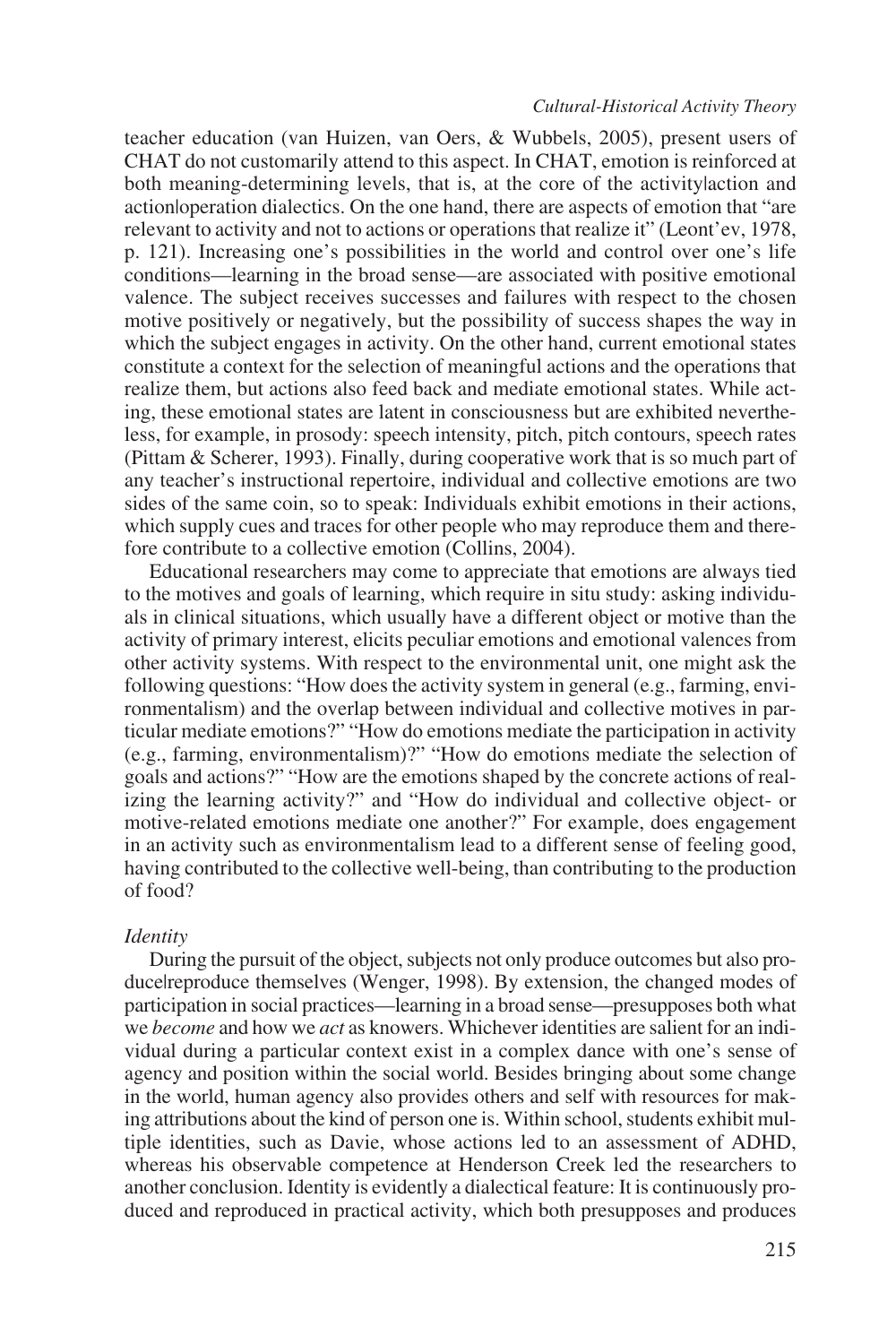identity (Roth, Tobin, Elmesky, et al., 2004). Instead of being an invariant attribute, the identities of subjects, who we are with respect to others (community), are coconstituted with and by the social and material resources at hand, according to activity theorists (Stetsenko & Arievitch, 2004). This formation of identity occurs in part through the constant slippage of artifacts between their material and virtual aspects that demarcate social space and positions (Leander, 2002a, 2002b; Penuel & Davey, 1999). Not that changing from one activity system to another and the concomitant negotiations of identity will be smooth, as beginning teachers, for instance, realize the world over when they graduate from college to their first teaching assignments. The key to the growth of a satisfying teacher identity is apparently achieved through an intellectual resolution mindful of social contexts rather than one of mere accommodation or acquiescence to (trying) circumstances on the job (Smagorinsky, Cook, Moore, Jackson, & Fry, 2004).

Much remains to be discovered about learner identities such as gender (Chandler-Olcott & Mahar, 2003) that emerge from participation in online worlds, including gaming and blogging communities. As a "residue," (auto)biographies, in which people recount what they have done in their lives, constitute the persons as particular characters appearing in different life plots (Wortham, 2003). This more stable aspect of identity is dialectically related to the dynamic aspect, though aspects and even entire biographies may be contingently reconstructed in and following specific events and participation in institutional life (Gee, 2001).

Despite being difficult to operationalize, another area of interest is the notion of collective identity such as that of a school or classroom. Personal identity and organizational or group identity are, depending on the theoretical framework taken, connected in some form, though the exact nature of this relationship is still undergoing much debate (Pratt, 2003). Again, CHAT can offer some tentative steps forward because of its dialectical core, which affirms that collective identity is always a structural feature of organizational life. Hence, a child who insists on creative acts of rebellion during instruction time is as much a constitutive member of that classroom and its collective identity as another who is a model student. This unlikely situation arises from the dialectical relation of individual subject and collective, which is asserted simultaneously with every action that concretely realizes the current activity, in this case "being a student" (Roth, Hwang, et al., 2005). When more work is done to uncover the role of emotions in identity, it is hypothesized that one can look forward to better nonreductionist explanations for understanding identity and the cognate notion of identification.

The students at Henderson Creek thus accomplished two things: producing themselves as active participants and learners within the environmental movement while realizing greater collective agency or competency than they could have achieved as individuals. Similarly, the professor who participates in teaching the unit also reproduces himself or herself as an individual who "does community service," and a mother who contributes to driving the children or teaching a group not only contributes to making the environmental unit possible but also reproduces herself and is acknowledged as an "involved parent." Parents' involvement in their children's schooling, in this light, should now be reconceptualized not just as a laundry list of things to do but rather an essential ingredient of the complex ecological process that leads to children's identity formation in and out of school (Barton, Drake, Perez, St. Louis, & George, 2004).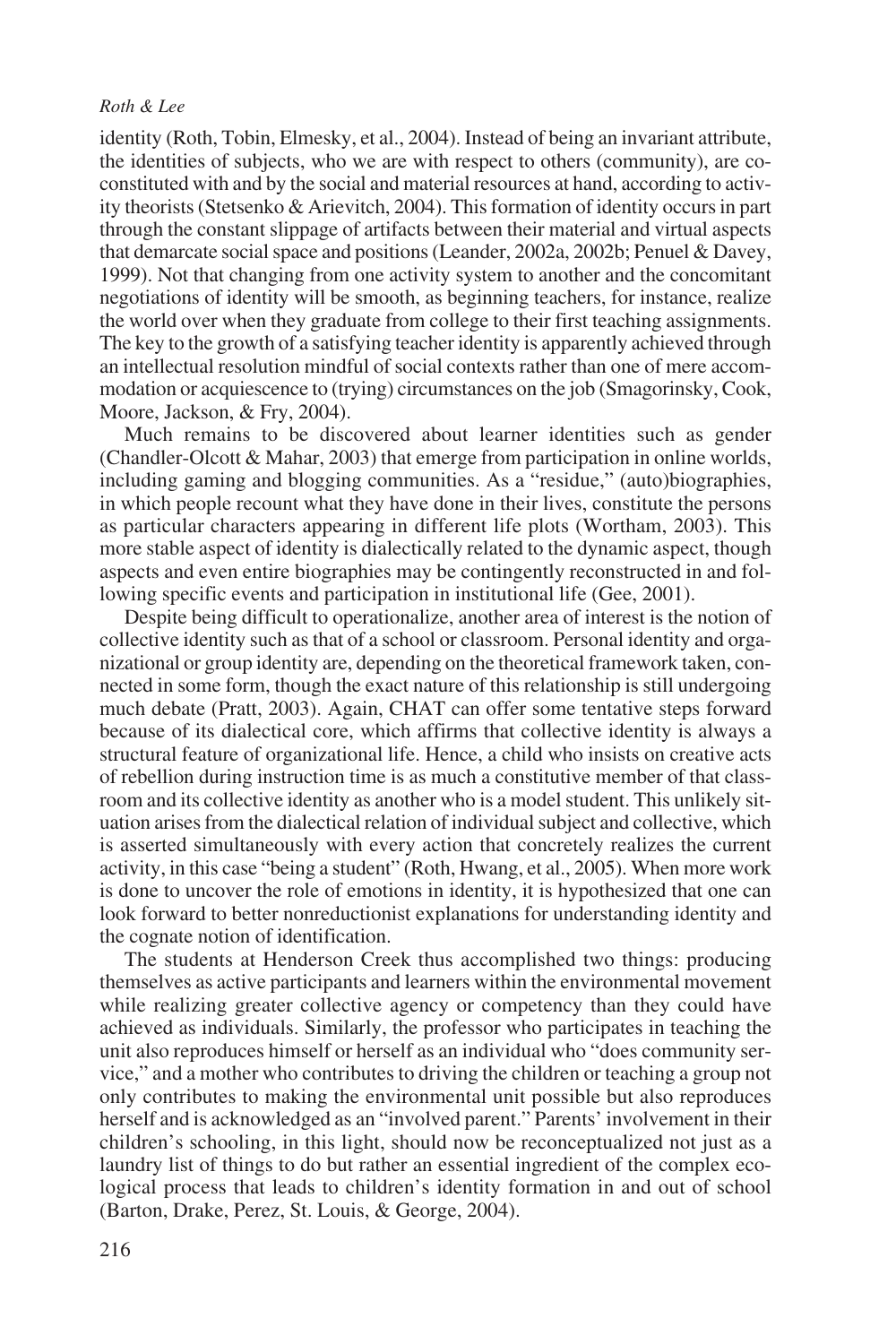## *Cultural-Historical Activity Theory*

In the context of the environmental unit focusing at Henderson Creek, one might ponder, "How does participating in environmentalism mediate the formation of identity?" "Are particular types of identity developed in preference over other?" Because students move between overlapping activity systems, we may ask, "How do students tie these different identities—perhaps in a new activity system where the 'knotworking' connecting the two preceding activity systems is done?" Seventh grade students already have an experiential history and an identity stabilized in their early forms of autobiography. We might contemplate, "How do existing identities mediate the participation in activity and, therefore, the production and reproduction of identity in ongoing activity?"

## *Educational Praxis*

Adopting CHAT as a guiding framework allows for a questioning of the structural determinations of current educational practices. As argued in "Theory *for* Praxis, Praxis of Theory" above, when stakeholders themselves have opportunities to participate in determining their teaching and learning settings, it permits greater control over aspects of their life conditions and the expansion of action possibilities in personally relevant ways. In a nutshell, it would stimulate a greater congruence between individual and collective motives, resulting more often than not in win-win situations. At the same time, we expect significant resistance to this suggestion as normally localized decision-making powers diffuse downward to collectives. Where these educational experiments have occurred, as in some French secondary schools (e.g., Lycée autogérée de Paris, http://www.l-a-p.org/), higher rates of success were experienced, especially among those deemed failures in the regular school system.

It is also common knowledge that out-of-school activity systems are relatively stable, changing slowly across historical time. Newcomers to such systems find themselves in meaningful wholes, with established relations, practices, tools, division of labor, and rules (Roth & Y.-J. Lee, 2006). This stability might lead educators, in some circumstances, to reexamine the practice of streaming students by age and instead adopt multiage groupings typical, for example, of one-room schools. Again, the French experience is illustrative, for it was found there that there was an organizational memory, preserved in the activity structure with characteristic artifacts and practices. Because each new school year began with only a few students graduating, newcomers settled in and learned more quickly by becoming members of preexisting activity structures, which constitute a social world that outlasted any one individual (Roth, 2002). As in plucking a few fibers from a thread and replacing them with a few new ones, the changes in the overall structure through the contribution an individual makes are small and accumulate over longer periods of time; at the same time, the individual threads find a structure in place that constitutes a constraint on their place in the collective.

Consistent with the aforementioned control principles, students in these innovative institutions choose what they do, when they do it, whom they do it with, and so forth; at least at one elementary school, they even choose when to come to school (Collot, 2002), and in the high schools, they decide whether to come to the school at all on any one day. This arrangement eliminates the frequent complaint by teachers that they have to spend much time implementing the kinds of rules and behaviors that they deem optimal for learning. The outcomes on French national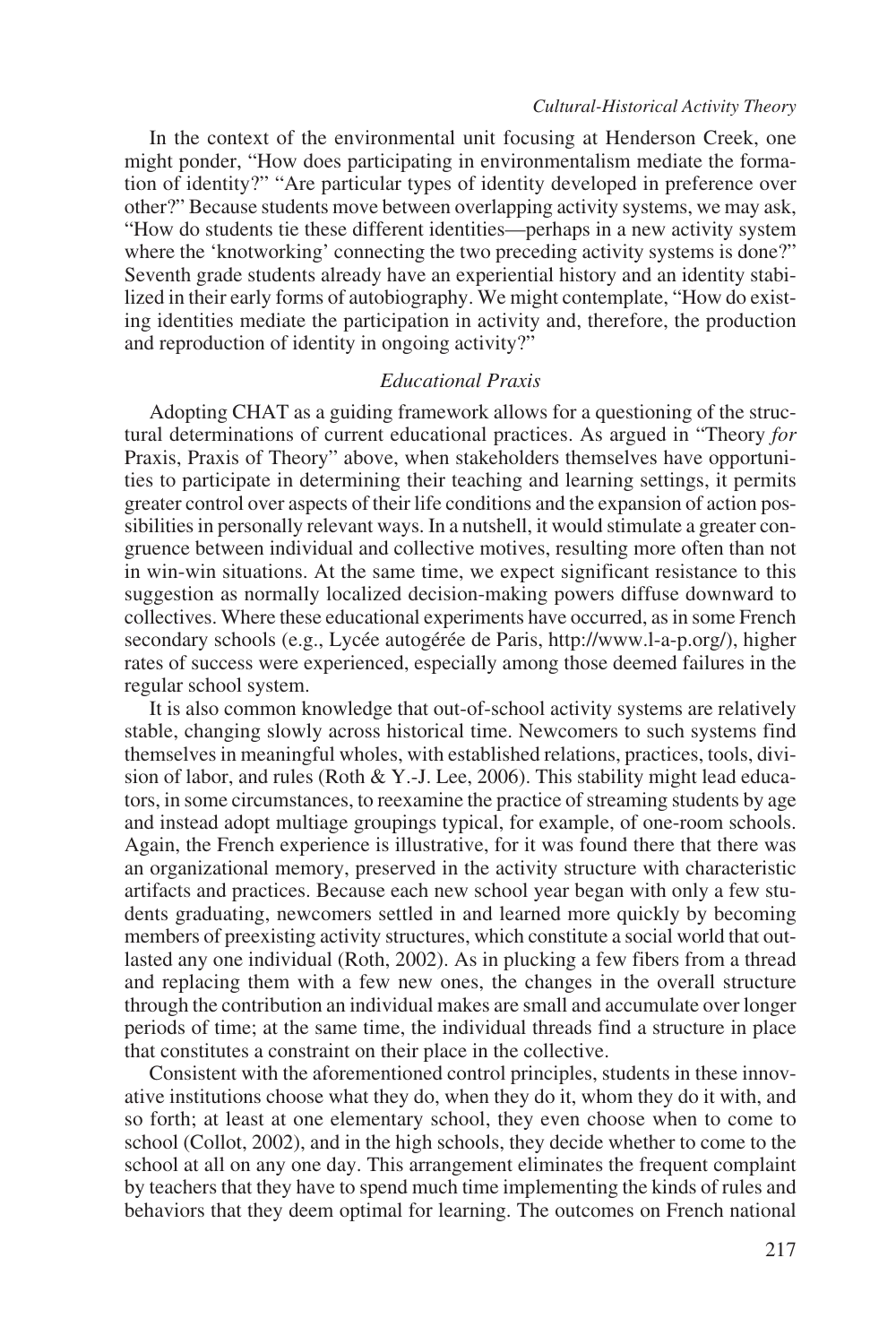exams in fact show that elementary students from such schools, though never subjected to direct instruction, perform slightly above the national average.

To briefly summarize why activity theory is highly suitable for and in praxis, we revisit Katherine, the fifth grade teacher, who has now enrolled in graduate courses in education. Exposed to CHAT as part of her course work, she discusses that very teaching episode involving the electrical circuits with her instructor, Ben:

**Katherine:** Well, thinking about that, it now feels like one of those theorypraxis gaps that you were sharing with us yesterday, you know?

**Ben:** It could be, but why do you think it was so?

**Katherine:** I think I now have a framework for understanding the contradictions that have arisen between my professional instincts, including those about theory that model lesson plan—and my praxis (hands-on lessons), human development (the needs of *these* children at *this* time), and the difference between decontextualized knowledge (of words) versus the embodied and situated knowledge (direct teaching versus exploration). It also allows me to understand the difference between teaching (praxis), when I am oriented to the children subject to the constraints of the unfolding lesson versus my own descriptions of how I act in this or that real or hypothetical situation.

**Ben:** So how do you think this might this change what you are doing as a teacher?

**Katherine:** I really learned a lot from the environmental lesson exemplar and the way it is theorized that to learn, children have to be part of a larger context, being part of real activities that exist beyond the school rather than simply doing tasks, even the hands-on I used to employ. I think this orientation to real activity comes with an overall motive that students can realize in different ways and, in so doing, expand their own possibilities for living in an inherently complex world.

#### **Coda**

In this review, we showcase what has been called one of the best kept secrets of academia: CHAT. Thoroughly immersed in dialectics, this framework can potentially overcome a range of troublesome dualisms in education: individual versus collective, body versus mind, subject versus object, and theory versus praxis. By making activity the minimal unit of analysis, activity theorists take a holistic approach without reducing any pole of a dualism to its corresponding opposite. If in fact the polar categories are adopted into a new framing of problematic issues, then they are viewed as expressions of the same unit, neither one of which can be reduced to the other. This integration occurs at a higher level: the activity as a whole. This avenue therefore promises to lead to an integration of research that heretofore has often been kept separate, such as the sociological and psychological prerequisites of educational achievement. A researcher using CHAT therefore does not separate the poverty or culture of urban students' home lives from conditions of schooling, consideration of the curriculum, problems of learning, or learning to teach under difficult settings. Most important, CHAT cannot be viewed as a master theory or quick fix, for true to its origins, it is subject to inner contradictions, which compel researchers to update, transform, and renew constantly it so that it becomes a reflection of its object.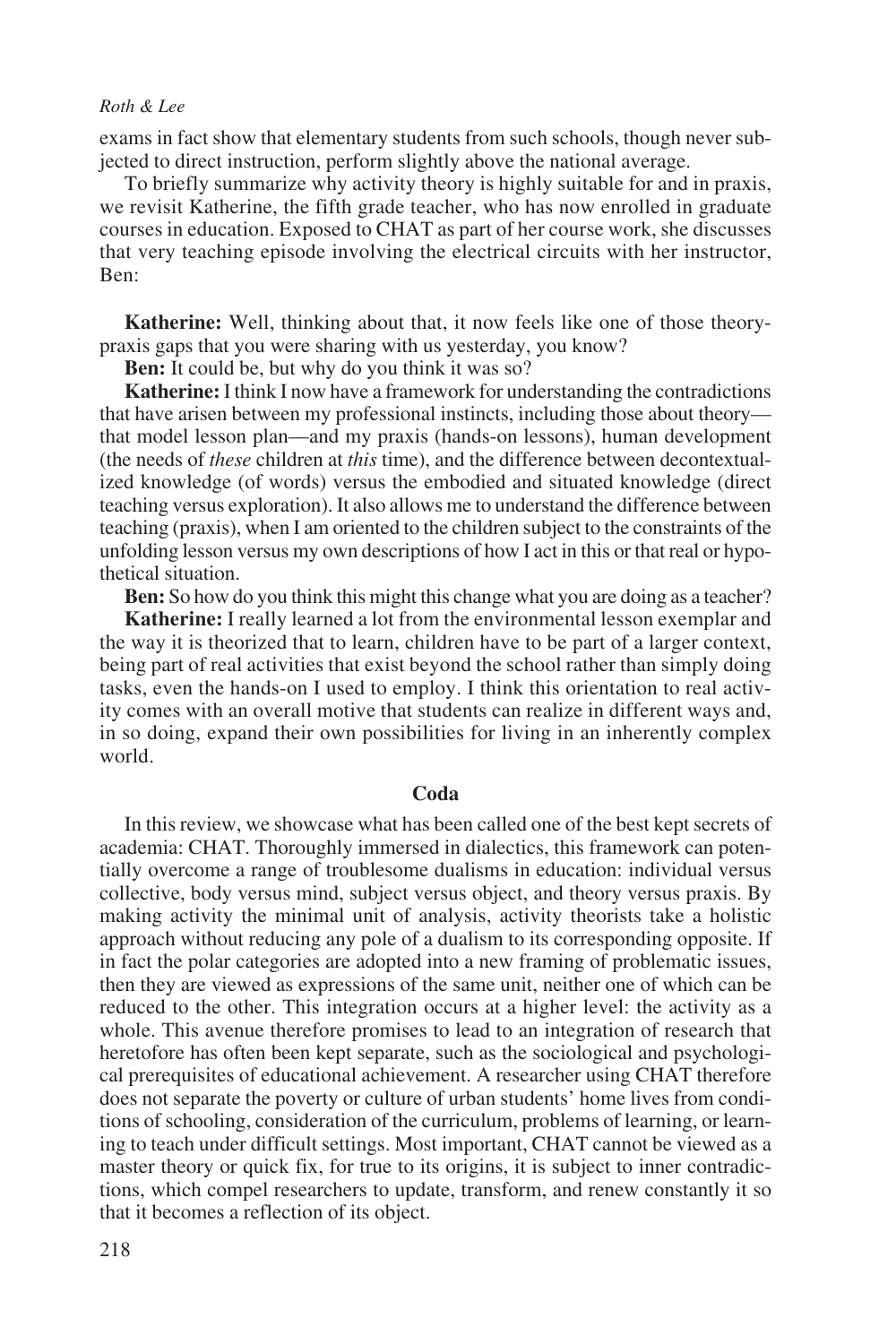Several research grants from the Social Sciences Humanities Council of Canada and the Natural Sciences and Engineering Council of Canada allowed us to complete this review and conduct the research used in the examples. We are grateful to current and past members of CHAT@UVic, an interdisciplinary research group focusing on cultural-historical studies of individual and collective knowing across the life span. In particular, M. H. G. Hoffmann provided incisive comments, and SungWon Hwang engaged us in extended discussions, both of which pushed us to explain CHAT in ways more accessible to outsiders and newcomers. We are grateful to Michael Cole and Peter Smagorinsky for the helpful comments they provided on an earlier version of this article. Correspondence concerning this article should be addressed to Wolff-Michael Roth, University of Victoria, Applied Cognitive Science, MacLaurin Building A548, Victoria, BC V8W 3N4, Canada; e-mail: mroth@uvic.ca.

#### **References**

- Austin, J. (1962). *How to do things with words*. Cambridge, MA: Harvard University Press.
- Bakhtin, M. M. (1993). *Toward a philosophy of the act*. Austin: University of Texas Press.
- Bakhurst, D., & Padden, C. (2001). The Meshcheryakov experiment: Soviet work on the education of blind-deaf children. *Learning and Instruction*, *1*, 201–215.
- Ball, A. F. (2000). Preparing teachers for diversity: Lessons learned from the US and South Africa. *Teaching and Teacher Education*, *16*, 491–509.
- Bannon, L. J., & Bødker, S. (1991). Beyond the interface: Encountering artifacts in use. In J. M. Carroll (Ed.), *Designing interaction: Psychology at the human-computer interface* (pp. 227–253). Cambridge, UK: Cambridge University Press.
- Barab, S. A., Barnett, M., Yamagata-Lynch, L., Squire, K., & Keating, T. (2002). Using activity theory to understand the systemic tensions characterizing a technology-rich introductory astronomy course. *Mind, Culture, and Activity*, *9*, 76–107.
- Barab, S. A., Evans, M. A., & Baek, E.-O. (2004). Activity theory as a lens for characterizing the participatory unit. In D. H. Jonassen (Ed.), *Handbook of research on educational communities and technology* (pp. 199–214). Mahwah, NJ: Lawrence Erlbaum Associates.
- Barab, S., Hay, K. E., Barnett, M., & Squire, K. (2001). Constructing virtual worlds: Tracing the historical development of learner practices. *Cognition & Instruction*, *19*, 47–94.
- Barab, S. A., & Plucker, J. A. (2002). Smart people or smart contexts? Cognition, ability, and talent development in an age of situated approaches to knowing and learning. *Educational Psychologist*, *37*, 165–182.
- Barowy, W., & Jouper, C. (2004). The complex of school change: Personal and systemic co-development. *Mind, Culture, and Activity*, *11*, 9–24.
- Barton, A. C., Drake, C., Perez, J. G., St. Louis, K., & George, M. (2004). Ecologies of parental engagement in urban education. *Educational Researcher*, *33*, 3–12.
- Bateson, G. (1972). *Steps to an ecology of mind*. New York: Ballantine.
- Bedny, G. Z., & Karwowski, W. (2004). Activity theory as a basis for the study of work. *Ergonomics*, *47*, 134–153.
- Blackler, F., Crump, N., & McDonald, S. (2000). Organizing processes in complex activity networks. *Organization*, 7, 277–300.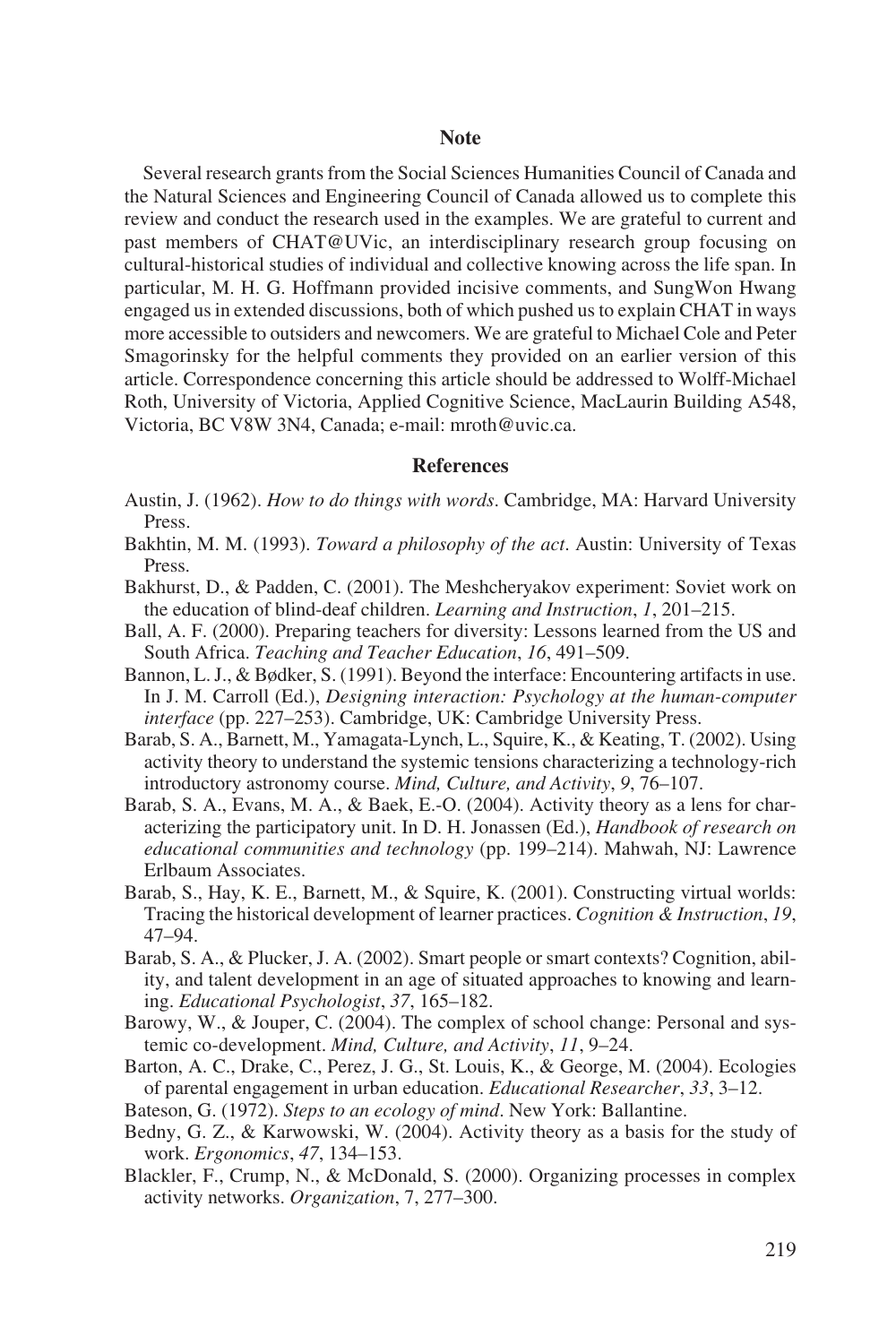- Boag-Munroe, G. (2004). Wrestling with words and meanings: Finding a tool for analyzing language in activity theory. *Educational Review*, *56*, 165–182.
- Chandler-Olcott, K., & Mahar, D. (2003). Tech-savviness meets multiliteracies: Exploring adolescent girls' technology-mediated literacy practices. *Reading Research Quarterly*, *38*, 356–385.
- Cole, M. (1984). *LCHC: A twelve-year program of research and training in cultural psychology*. Retrieved May 20, 2005, from http://communication.ucsd.edu/LCHC/ Histarch/lchc.history.html
- Cole, M. (1985). The zone of proximal development: Where culture and cognition create each other. In J. V. Wertsch (Ed.), *Culture, communication, and cognition: Vygotskian perspectives*(pp. 146–161). Cambridge, UK: Cambridge University Press.
- Cole, M. (1988). Cross-cultural research in the sociohistorical tradition. *Human Development*, *31*, 137–157.
- Cole, M. (1995). Socio-cultural-historical psychology: Some general remarks and a proposal for a new kind of cultural-genetic methodology. In J. V. Wertsch, P. del Río, & A. Alvarez (Eds.), *Sociocultural studies of mind* (pp. 187–214). New York: Cambridge University Press.
- Cole, M. (1996). *Cultural psychology: A once and future discipline*. Cambridge, MA: Harvard University Press.
- Cole, M. (1998). Can cultural psychology help us to think about diversity? *Mind, Culture, and Activity*, *5*, 291–304.
- Cole, M., & Engeström, Y. (1993). A cultural historical approach to distributed cognition. In G. Salomon (Ed.), *Distributed cognitions: Psychological and educational considerations* (pp. 1–46). Cambridge, UK: Cambridge University Press.
- Cole, M., Engeström, Y., & Vasquez, O. (Eds.). (1997). *Mind, culture, and activity: Seminal papers from the Laboratory of Human Cognition*. New York: Cambridge University Press.
- Collins, A., Brown, J. S., & Newman, S. (1989). Cognitive apprenticeship: Teaching the crafts of reading, writing, and mathematics. In L. Resnick (Ed.), *Knowing, learning and instruction: Essays in honor of Robert Glaser* (pp. 453–494). Hillsdale, NJ: Lawrence Erlbaum Associates.

Collins, R. (2004). *Interaction ritual chains*. Princeton, NJ: Princeton University Press.

- Collot, B. (2002). *Une école du 3ième type ou "La pédagogie de la mouche"* [A school of the third type, or "The pedagogy of the fly"]. Paris: L'Harmattan.
- Daniels, H. (2001). *Vygotsky and pedagogy*. New York: Routledge.
- Daniels, H. (2004a). Activity theory, discourse and Bernstein. *Educational Review*, *56*, 121–132.
- Daniels, H. (2004b). Cultural historical activity theory and professional learning. *International Journal of Disability, Development and Education*, *51*, 185–200.
- Daniels, H., & Cole, T. (2002). The development of provision for young people with emotional and behavioural difficulties: An activity theory analysis. *Oxford Review of Education*, *28*, 311–329.
- Davidov, V. V. (1988). Learning activity: The main problems needing further research. *Multidisciplinary Newsletter for Activity Theory*, *1*, 29–36.
- Davydov, V. V., & Radzikhovskii, L. A. (1985). Vygotsky's theory and the activityoriented approach in psychology. In J. V. Wertsch (Ed.), *Culture, communication, and literacy: Vygotskian perspectives* (pp. 35–65). New York: Cambridge University Press.
- Davidson, D. (1986). A nice derangement of epitaphs. In E. Lepore (Ed.), *Truth and interpretation* (pp. 433–446). Oxford, UK: Blackwell.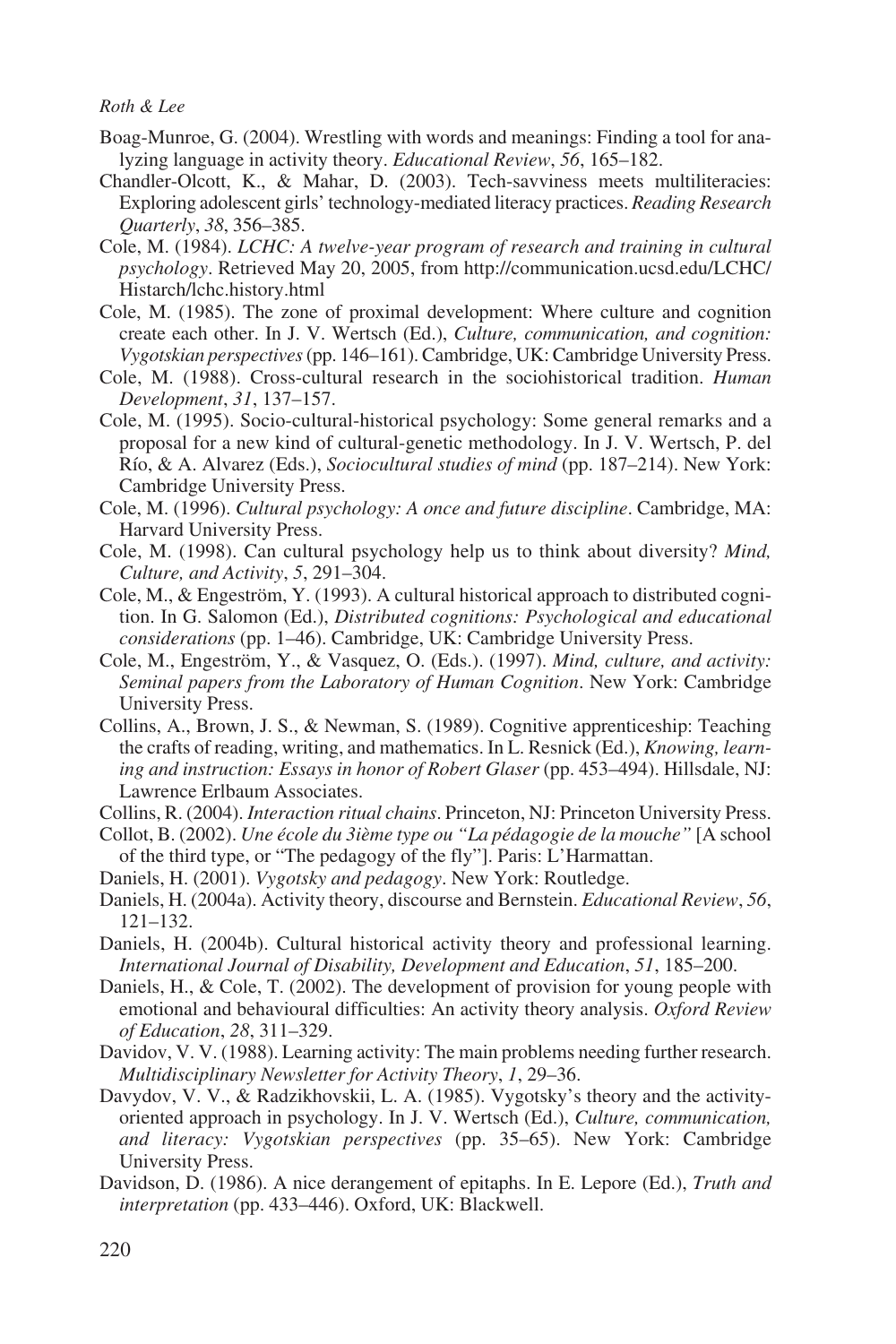- Devereux, G. (1967). *From anxiety to method in the behavioral sciences*. The Hague, the Netherlands: Mouton.
- DeVries, R. (2000). Vygotsky, Piaget, and education: A reciprocal assimilation of theories and educational practices. *New Ideas in Psychology*, *18*, 187–213.
- Diamondstone, J. (2002). Keeping resistance in view in an activity theory analysis. *Mind, Culture, and Activity*, *9*, 2–21.
- Doehler, S. P. (2002). Mediation revisited: The interactive organization of mediation in learning environments. *Mind, Culture, and Activity*, *9*, 22–42.
- Donato, R. (2004). Aspects of collaboration in pedagogical discourse. *Annual Review of Applied Linguistics*, *24*, 284–302.
- Dreier, O. (1980). *Familiäres Sein und familiäres Bewußtsein: Therapeutische Analyse einer Arbeiter Familie* [Familiar being and familiar consciousness: Therapeutic analysis of a worker family]. Frankfurt-am-Main, Germany: Campus.
- Dreier, O. (1989). Fortbildung im Bereich psychosozialer Berufe als Einheit von Forschung und Praxis [Development in psychosocial professions as unity of research and praxis]. *Forum Kritische Psychologie*, *24*, 48–84.
- Edwards, A., & Protheroe, L. (2004). Teaching by proxy: Understanding how mentors are positioned in partnerships. *Oxford Review of Education*, *30*, 183–197.
- Eilam, G. (2003). The philosophical foundations of Aleksandr R. Luria's neuropsychology. *Science in Context*, *16*, 551–577.
- Elhammoumi, M. (2002). To create psychology's own capital. *Journal for the Theory of Social Behaviour*, *32*, 89–104.
- Engeström, R. (1995). Voice as communicative action. *Mind, Culture, and Activity*, *2*, 192–215.
- Engeström, Y. (1987). *Learning by expanding: An activity-theoretical approach to developmental research*. Helsinki, Finland: Orienta-Konsultit.
- Engeström, Y. (1991a). Activity theory and individual and social transformation. *Multidisciplinary Newsletter for Activity Theory*, *7/8*, 6–17.
- Engeström, Y. (1991b). Non scolae sed vitae discimus: Toward overcoming the encapsulation of school learning. *Learning and Instruction*, *1*, 243–259.
- Engeström, Y. (1993). Developmental studies of work as a testbench of activity theory: The case of primary care medical practice. In S. Chaiklin & J. Lave (Eds.), *Understanding practice: Perspectives on activity and context*(pp. 64–103). Cambridge, UK: Cambridge University Press.
- Engeström, Y. (1996). Interobjectivity, ideality, and dialectics. *Mind, Culture, and Activity*, *3*, 259–265.
- Engeström, Y. (1999a). Activity theory and individual and social transformation. In Y. Engeström, R. Miettinen, & R.-L. Punamäki (Eds.), *Perspectives on activity theory* (pp. 19–38). Cambridge, UK: Cambridge University Press.
- Engeström, Y. (1999b). Expansive visibilization of work: An activity-theoretical perspective. *Computer Supported Cooperative Work*, *8*, 63–93.
- Engeström, Y. (1999c). Innovative learning in work teams: Analyzing cycles of knowledge creation in practice. In Y. Engeström, R. Miettinen, & R.-L. Punamäki (Eds.), *Perspectives on activity theory* (pp. 377–404). Cambridge, UK: Cambridge University Press.
- Engeström, Y. (2000a). Activity theory as a framework for analyzing and redesigning work. *Ergonomics*, *43*, 960–974.
- Engeström, Y. (2000b). Comment on Blackler et al. Activity theory and the social construction of knowledge: A story of four umpires. *Organization*, *7*, 301–310.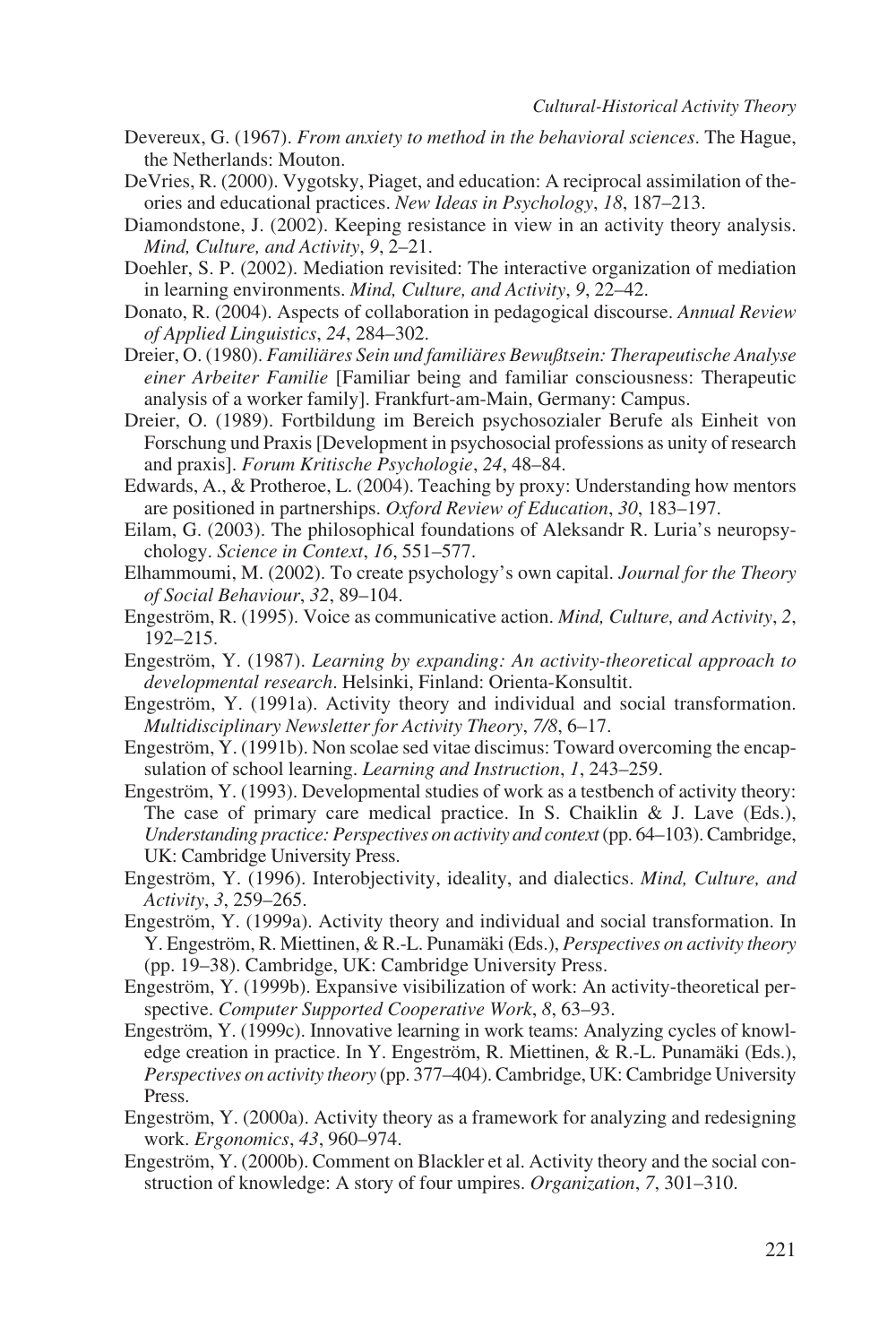- Engeström, Y. (2001). Making expansive decisions: An activity-theoretical study of practitioners building collaborative medical care for children. In C. M. Allwood & M. Selart (Eds.), *Decision making: Social and creative dimensions* (pp. 281–301). Dordrecht, the Netherlands: Kluwer Academic.
- Engeström, Y., Engeström, R., & Suntio, A. (2002a). Can a school community learn to master its own future? An activity-theoretical study of expansive learning among middle school teachers. In G. Wells & G. Claxton (Eds.), *Learning for life in the 21st century: Sociocultural perspectives on the future of education* (pp. 211–224). Oxford, UK: Blackwell.
- Engeström, Y., Engeström, R., & Suntio, A. (2002b). From paralyzing myths to expansive action: Building computer-supported knowledge work into curriculum from below. In G. Stahl (Ed.), *Computer support for collaborative learning: Foundations for a CSCL community* (pp. 318–324). Mahwah, NJ: Lawrence Erlbaum.
- Engeström, Y., Engeström, R., & Vähäaho, T. (1999). When the center does not hold: The importance of knotworking. In S. Chaiklin, M. Hedegaard, & U. J. Jensen (Eds.), *Activity theory and social practice* (pp. 345–374). Aarhus, Denmark: Aarhus University Press.
- Engeström, Y, Lompscher, J., & Rückriem, G. (2005). *Putting activity theory to work: Contributions from developmental work research*. Berlin, Germany: Lehmanns Media.
- Engeström, Y., Virkkunen, J., Helle, M., Pihlaja, J. & Poikela, R. (1996). Change laboratory as a tool for transforming work. *Lifelong Learning in Europe*, *1*(2), 10–17.
- Erickson, F. (2004). *Talk and social theory: Ecologies of speaking and listening in everyday life*. Cambridge, UK: Polity.
- Farver, J. A. M. (1999). Activity settings analysis: A model for examining the role of culture in development. In A. Göncü (Ed.), *Children's engagement in the world: Sociocultural perspectives* (pp. 99–127). Cambridge, MA: Cambridge University Press.
- Franks, A., & Jewitt, C. (2001). The meaning of action in learning and teaching. *British Educational Research Journal*, *27*, 201–218.
- Galda, L., & Beach, R. (2001). Response to literature as cultural activity. *Reading Research Quarterly*, *36*, 64–73.
- Gallimore, R., & Goldenberg, C. (2001). Analyzing cultural models and settings to connect minority achievement and school improvement research. *Educational Psychologist*, *36*, 45–56.
- Gal'perin, P. J., & Leont'ev, A. N. (1974). *Probleme der Lerntheorie* [Problems of learning theory]. Berlin, Germany: Volk und Wissen.
- Gee, J. P. (2001). Identity as an analytic lens for research in education. *Review of Research in Education*, *25*, 99–125.
- Giest, H., & Lompscher, J. (2003). Formation of learning activity and theoretical thinking in science thinking. In A. Kozulin, B. Gindis, V. S. Ageyev, & S. M. Miller (Eds.), *Vygotsky's educational theory in cultural context* (pp. 267–288). New York: Cambridge University Press.
- Gillen, J. (2000). Versions of Vygotsky. *British Journal of Educational Studies*, *48*, 183–198.
- Gipps, C. (1999). Socio-cultural aspects of assessment. *Review of Research in Education*, *24*, 355–392.
- Glassman, M. (1996). Understanding Vygotsky's motive and goal: An exploration of the work of A. N. Leontiev. *Human Development*, *39*, 309–327.
- Glassman, M. (2000). Negation through history: Dialectics and human development. *New Ideas in Psychology*, *18*, 1–22.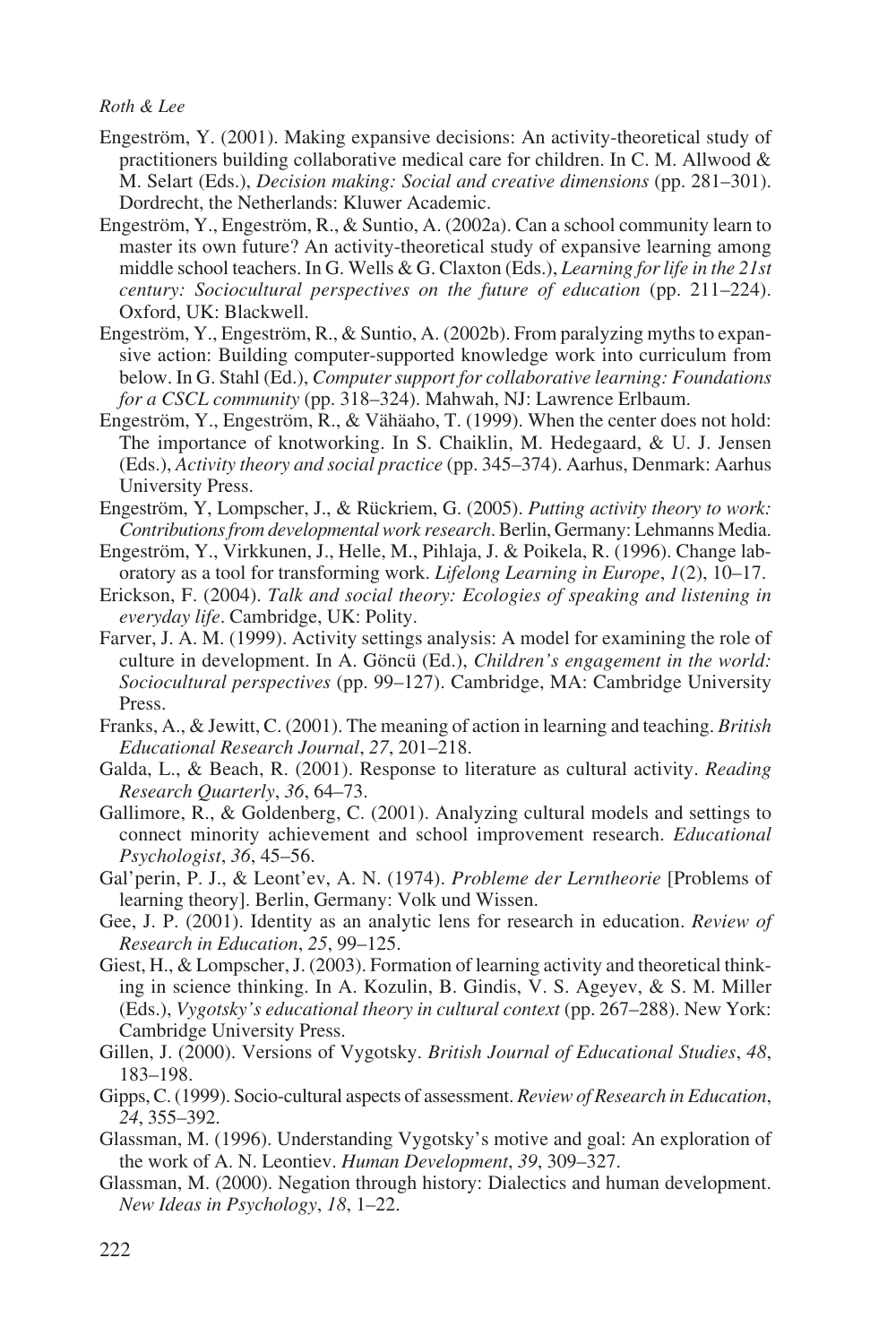- Göncü, A. (Ed.). (1999). *Children's engagement in the world: Sociocultural perspectives*. Cambridge, MA: Cambridge University Press.
- Goodwin, M. H., & Goodwin, C. (2000). Emotion within situated activity. In N. Budwig, I. C. Uzgris, & J. Wertsch (Eds.), *Communication: An arena of development* (pp. 33–54). Stamford, CT: Ablex.
- Gronn, P. (2000). Distributed properties: A new architecture for leadership. *Educational Management and Administration*, *28*, 317–338.
- Grossman, P. L., Smagorinsky, P., & Valencia, S. (1999). Appropriating tools for teaching English: A theoretical framework for research on learning to teach. *American Journal of Education*, *108*, 1–29.
- Guberman, S. R., & Saxe, G. B. (2000). Mathematical problems and goals in children's play of an educational game. *Mind, Culture, and Activity*, *7*, 201–216.
- Gutiérrez, K., Rymes, B., & Larsen, J. (1995). Script, counterscript, and underlife in the classroom: James Brown versus Brown v. Board of Education. *Harvard Educational Review*, *65*, 445–471.
- Gutiérrez, K. D. (1994). How talk, context, and script shape contexts for learning: A cross-case comparison of journal sharing. *Linguistics and Education*, *5*, 335–365.
- Gutiérrez, K. D., Baquedano-López, P., Alvarez, H. H., & Chiu, M. M. (1999). Building a culture of collaboration through hybrid language practices. *Theory Into Practice*, *38*, 87–93.
- Gutiérrez, K. D., & Baquedano-López, P., & Tejeda, C. (1999). Rethinking diversity: Hybridity and hybrid language practices in the third space. *Mind, Culture, and Activity*, *6*, 286–303.
- Gutiérrez, K. D., & Rogoff, B. (2003). Cultural ways of learning: Individual traits or repertoires of practice? *Educational Researcher*, *32*, 19–25.
- Gutiérrez, K. D., & Stone, L. D. (2000). Synchronic and diachronic dimensions of social practice: An emerging methodology for cultural-historical perspectives on literacy learning. In C. Lee & P. Smagorinsky (Eds.), *Vygotskian perspectives on literacy research: Constructing meaning through collaborative inquiry* (pp. 150–164). New York: Cambridge University Press.
- Hakkarainen, P. (2004). Editor's introduction: Challenges of activity theory. *Journal of Russian and East European Psychology*, *42*, 3–11.
- Hanks, W. F. (1996). *Language and communicative practice*. Boulder, CO: Westview.
- Hasan, H., Gould, E., & Hyland, P. (Eds.). (1998). *Information systems and activity theory: Tools in context*. Wollongong, Australia: University of Wollongong Press.
- Hedegaard, M. (Ed.). (2001). *Learning in classrooms: A cultural-historical approach*. Aarhus, Denmark: Aarhus University Press.
- Hedegaard, M. (2002). *Learning and child development: A cultural-historical approach*. Aarhus, Denmark: Aarhus University Press.
- Hedegaard, M., & Lompscher, J. (Eds.). (1999). *Learning activity and development*. Aarhus, Denmark: Aarhus University Press.
- Hegel, G. W. F. (1977). *The phenomenology of spirit* (A. V. Miller, Trans.). Oxford, UK: Oxford University Press. (Original work published 1807)
- Hershkowitz, R. (1999). Reflective processes in a mathematics classroom with a rich learning environment. *Cognition & Instruction*, *17*, 65–91.
- Hoffman-Kipp, P., Artiles, A. J., & López-Torres, L. (2003). Beyond reflection: Teacher learning as praxis. *Theory Into Practice*, *42*, 248–254.
- Holland, D., Lachicotte, W., Skinner, D., & Cain, C. (1998). *Identity and agency in cultural worlds*. Cambridge, MA: Harvard University Press.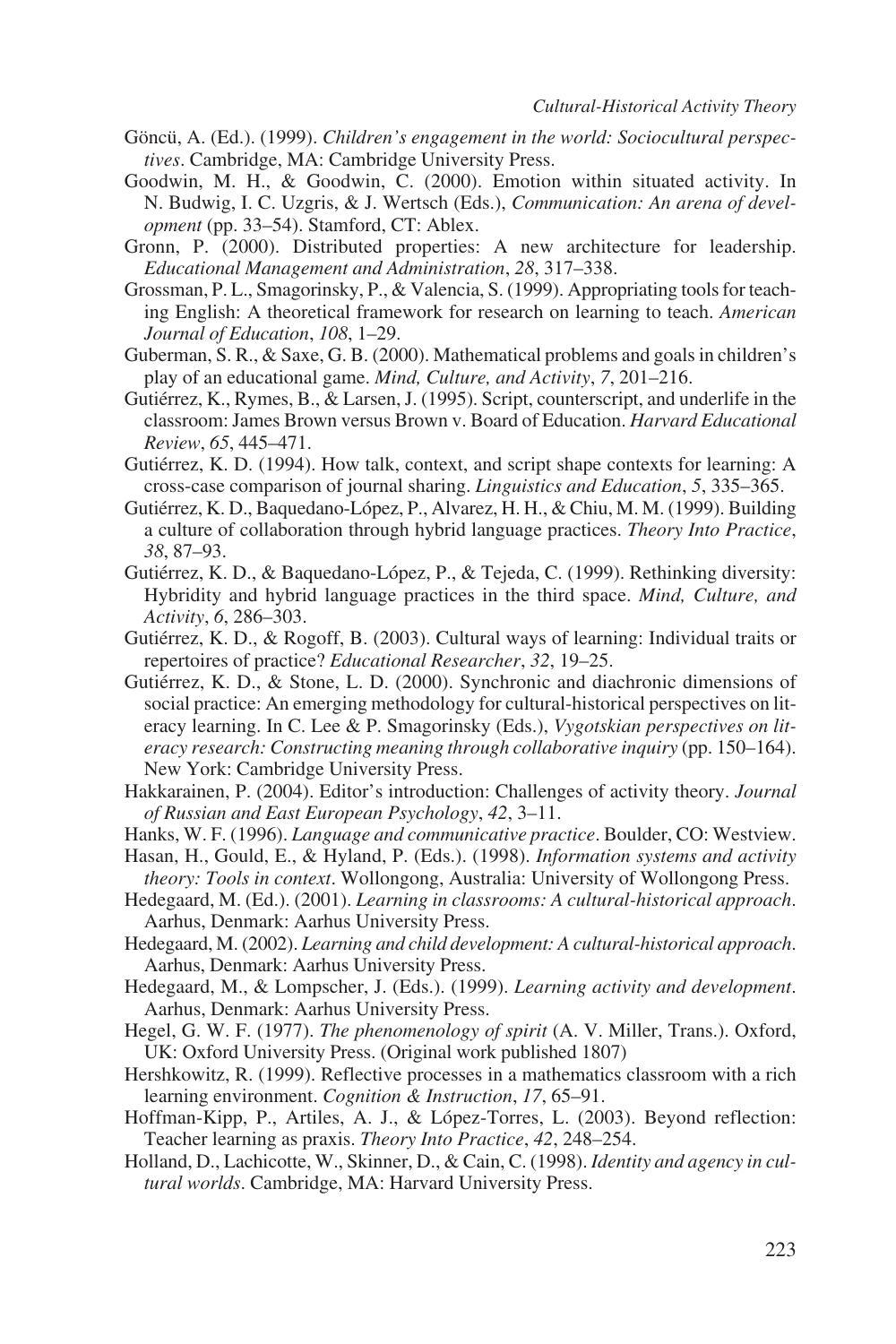- Holland, D., & Lave, J. (2001). *History in person: Enduring struggles, contentious practice, intimate identities*. Santa Fe, NM: School of American Research Press.
- Holzkamp, K. (1983). *Grundlegung der Psychologie* [Foundations of psychology]. Frankfurt-am-Main, Germany: Campus.
- Holzkamp, K. (1984a). Die Menschen sitzen nicht im Kapitalismus wie in einem Käfig [People do not sit in capitalism as if in a cage]. *Psychologie Heute*, pp. 29–37.
- Holzkamp, K. (1984b). Zum Verhältnis zwischen gesamtgesellschaftlichem Prozeß und individuellem Lebensprozeß [On the relation between the collective process of society and individual life process]. *Konsequent*, *6*, 29–40.
- Holzkamp. K. (1988). Praxis: Funktionskritik eines Begriffs [Praxis: Functional critique of a notion]. In J. Dehler & K. Wetzel (Eds.), *Zum Verhältnis von Theorie und Praxis in der Psychologie* [On the relation of theory and praxis in psychology] (pp. 15–18). Marburg, Germany: Verlag Arbeiterbewegung und Gesellschaftswissenschaft.
- Holzkamp, K. (1991). Societal and individual life processes. In C. W. Tolman & W. Maiers (Eds.), *Critical psychology: Contributions to an historical science of the subject* (pp. 50–64). Cambridge, UK: Cambridge University Press.
- Holzkamp, K. (1992). Die Fiktion administrativer Planbarkeit schulischer Lernprozesse [On the fiction of the possibility to administratively plan learning processes at school]. In K.-H. Braun & K. Wetzel (Eds.), *Lernwidersprüche und pädagogisches Handeln* (pp. 91–113). Marburg, Germany: Verlag Arbeit und Gesellschaft.
- Holzkamp-Osterkamp, U. (1977). Die Übereinstimmung/Diskrepanz zwischen individuellen und gesellschaftlichen Zielen als Bestimmungsmoment der Vermittlung zwischen kognitiven und emotionalen Prozessen [On the congruence/discrepancy between individual and collective goals as determining moment of the mediation between cognitive and emotional processes]. In K. Holzkamp & K.-H. Braun (Eds)., *Bericht über den I. Kongress Kritische Psychologie in Marburg* (pp. 72–88). Cologne, Germany: Pahl-Rugenstein.
- Hutchins, E. (1995). *Cognition in the wild*. Cambridge, MA: MIT Press.
- Il'enkov, E. (1977). *Dialectical logic: Essays in its history and theory* (H. Campbell Creighton, Trans.). Moscow, Soviet Union: Progress. (Original work published in 1974)
- Il'enkov, E. (1982). *Dialectics of the abstract and the concrete in Marx's* Capital (S. Kuzyakov, Trans.). Moscow, Soviet Union: Progress. (Original work published in 1960)
- Jacoby, S., & Gonzales, P. (1991). The constitution of expert-novice in scientific discourse. *Issues in Applied Linguistics*, *2*, 149–181.
- Jäger, S., & Küchler, R. (1976). Zur Bedeutung der Sprache für das Lernen: Materialien zur Kritik etablierter Lernbegriffe [On the meaning of language for learning: Materials for the critique of established notions of learning]. *Linguistische Berichte*, *42*, 62–94.
- Jonassen, D. H., & Rohrer-Murphy, L. (1999). Activity theory as a framework for designing constructivist learning environments. *Educational Technology Research and Development*, *47*, 61–79.
- Junefelt, K., & Lindberg, E. (1995). Activity in theory and practice in pediatric consultations. *Gothenburg Papers in Theoretical Linguistics*, *73*, 53–73.
- Kärkkäinen, M. (1999). *Teams as breakers of traditional work practices: A longitudinal study of planning and implementing curriculum units in elementary school teacher teams* (Research Bulletin 100). Helsinki, Finland: University of Helsinki, Department of Education.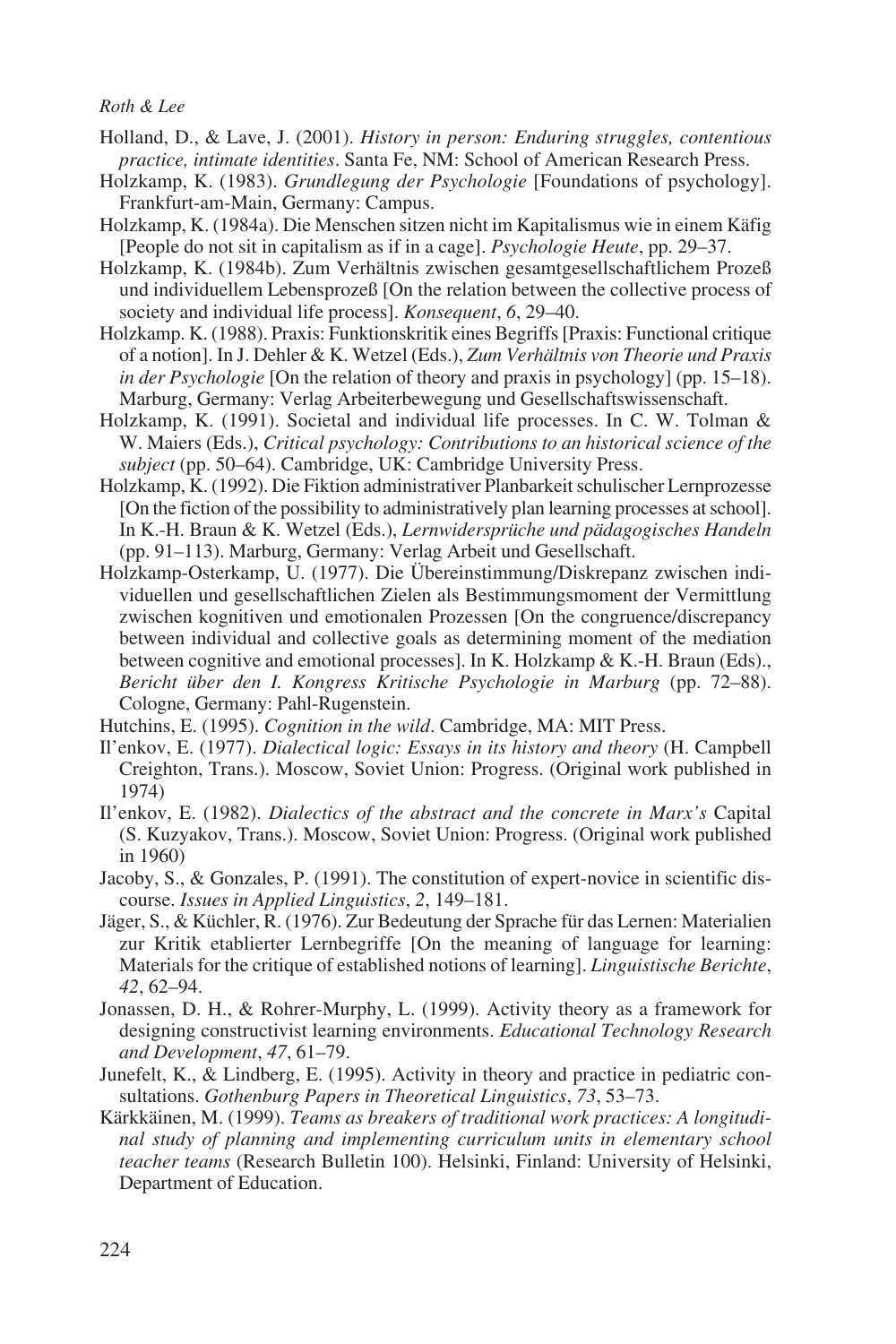- Kerusuo, H. (2001). "Boundary encounters" as a place for learning and development at work. *Outlines*, *3*, 53–65.
- Keseling, G. (1979). Textwissen und Gedächtniswissen als Kategorien in einer Theorie sprachlichen Handelns [Textual knowledge and remembered knowledge as categories in a theory of speech acts]. *Osnabrücker Beiträge zur Sprachtheorie*, *10*, 23–36.
- Koschmann, T., Kuutti, K., & Hickman, L. (1998). The concept of breakdown in Heidegger, Leont'ev, and Dewey and its implications for education. *Mind, Culture, and Activity*, *5*, 25–41.
- Kosonen, K., & Hakkarainen, K. (2006). Systematic formation of reading comprehension in visually impaired children. In S. A. Barab, K. E. Hay, & D. T. Hickey (Eds.), *7th International Conference of the Learning Sciences, 27 June–1 July* (pp. 952–953). Mahwah, NJ: Lawrence Erlbaum.
- Kozulin, A. (1986). The concept of activity in Soviet psychology: Vygotsky, his disciples and critics. *American Psychologist*, *41*, 264–274.
- Kozulin, A., Gindis, B., Ageyev, V. S., & Miller, S. M. (Eds.). (2003). *Vygotsky's educational theory in cultural context*. New York: Cambridge University Press.
- Kress, G., Jewitt, C., Ogborn, J., & Tsatsarelis, C. (2001). *Multimodal teaching and learning: The rhetorics of the science classroom*. London: Continuum.
- Kuutti, K. (1999). Activity theory, transformation of work, and information systems design. In Y. Engeström, R. Miettinen, & R.-L. Punamäki (Eds.), *Perspectives on activity theory* (pp. 360–376). Cambridge, UK: Cambridge University Press.
- Laboratory for Comparative Human Cognition. (1983). Culture and cognitive development. In P. H. Mussen (Series Ed.) & W. Kessen (Vol. Ed.), *Handbook of child psychology, Vol. 1: History, theory, and methods* (4th ed., pp. 295–356). New York: John Wiley.
- Langner, M. (1984a). Rezeption der Tätigkeitstheorie und der Sprachtätigkeitstheorie in der Bundesrepublik Deutschland, Teil I [Reception of activity theory and speech act theory in the Federal Republic of Germany, part I]. *Deutsche Sprache*, *3*, 239–275.
- Langner, M. (1984b). Rezeption der Tätigkeitstheorie und der Sprachtätigkeitstheorie in der Bundesrepublik Deutschland, Teil II [Reception of activity theory and speech act theory in the Federal Republic of Germany, part II]. *Deutsche Sprache*, *4*, 326–358.
- Langner, M. (1984c). Tätigkeitstheory—Sprechtätigkeitstheorie [Activity theory— Speech act theory]. *Deutsche Sprache*, *2*, 110–140.
- Lantolf, J. P. (Ed.). (2000). *Sociocultural theory and second language learning*. Oxford, UK: Oxford University Press.
- Lantolf, J. P. (2006). Sociocultural theory and L2: State of the art. *Studies in Second Language Acquisition*, *28*, 67–109.
- Lave, J. (1988). *Cognition in practice: Mind, mathematics, and culture in everyday life*. New York: Cambridge University Press.
- Lave, J. (1993). The practice of learning. In S. Chaiklin & J. Lave (Eds.), *Understanding practice: Perspectives on activity and context* (pp. 3–32). Cambridge, UK: Cambridge University Press.
- Lave, J. (1996). Teaching, as learning, in practice. *Mind, Culture, and Activity*, *3*, 149–164.
- Lave, J. (1997). On learning. *Forum Kritische Psychologie*, *38*, 120–135.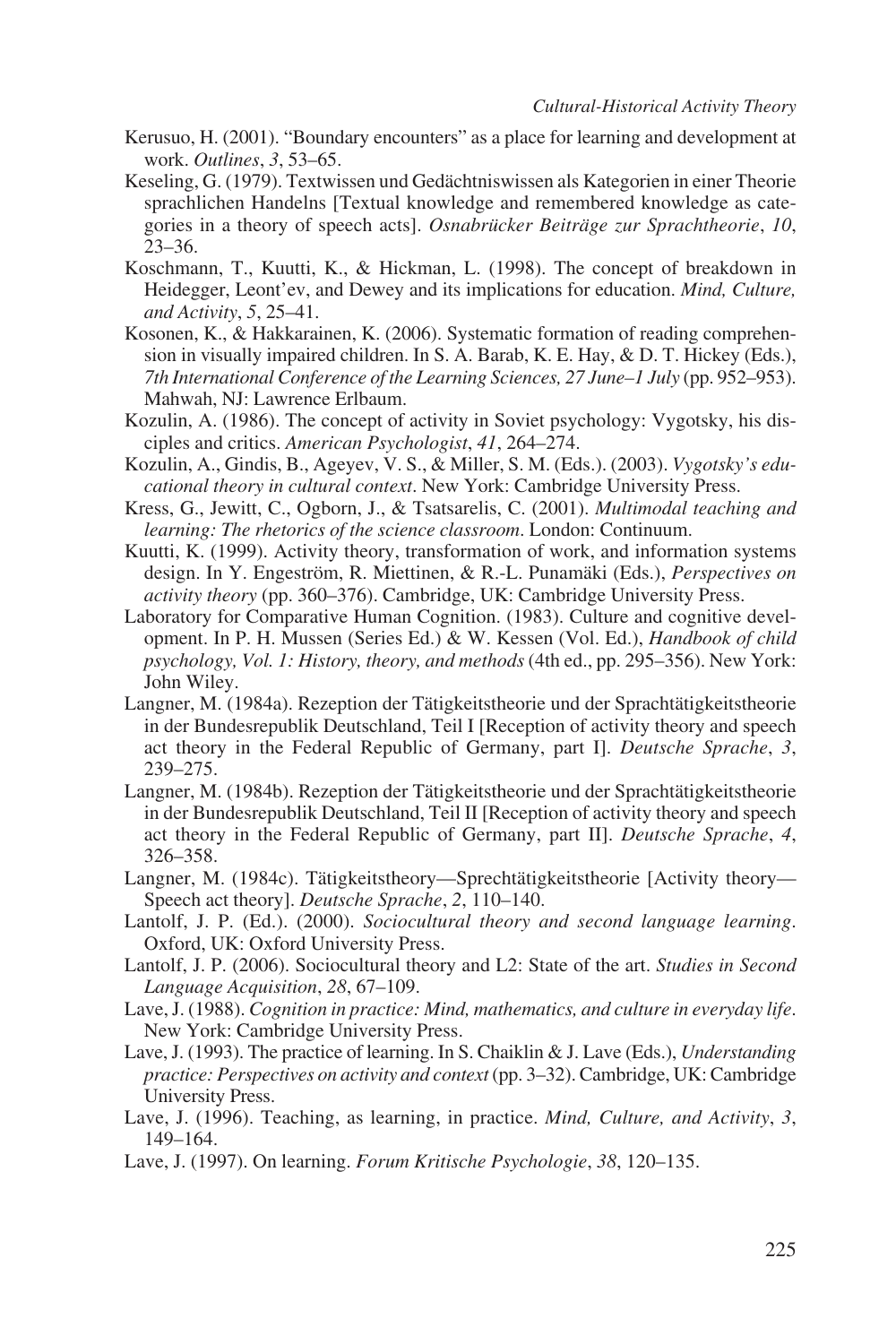- Lave, J., Murtaugh, M., & de la Rocha, O. (1984). The dialectic of arithmetic in grocery shopping. In B. Rogoff & J. Lave (Eds.), *Everyday cognition: Its development in social context* (pp. 67–94). Cambridge, MA: Harvard University Press.
- Lave, J., & Wenger, E. (1991). *Situated learning: Legitimate peripheral participation*. New York: Cambridge University Press.
- Leander, K. (2002a). Locating Latanya: The situated production of identity artifacts in classroom interaction. *Research in the Teaching of English*, *37*, 198–250.
- Leander, K. (2002b). Polycontextual construction zones: Mapping the expansion of schooled space and identity. *Mind, Culture, and Activity*, *9*, 211–237.
- Lee, C. D. (2001). Is October Brown Chinese? A cultural modeling activity system for underachieving students. *American Educational Research Journal*, *38*, 97–141.
- Lee, C. D., & Majors, Y. (2003). "Heading up the street": Localised opportunities for shared constructions of knowledge. *Pedagogy, Culture and Society*, *11*, 49–67.
- Lee, C. D., Spencer, M. B., & Harpalani, V. (2003). "Every shut eye ain't asleep": Studying how people live culturally. *Educational Researcher*, *32*, 6–13.
- Lee, S., & Roth, W.-M. (2003a). Of traversals and hybrid spaces: Science in the community. *Mind, Culture, and Activity*, *10*, 120–142.
- Lee, S., & Roth, W.-M. (2003b). Re-mapping the landscape: Science educators within a community action network. *Perspectives in Education*, *21*(2), 15–30.
- Lee, S. H., & Roth, W.-M. (2003c). Science and the "good citizen": Community based scientific literacy. *Science, Technology, & Human Values*, *28*, 403–424.
- Lee, Y.-J., & Roth, W.-M. (2005). The (unlikely) trajectory of learning in a salmon hatchery. *Journal of Workplace Learning*, *17*, 243–254.
- Lee, Y.-J., & Roth, W.-M. (2007). The individual collective dialectic in the learning organization. *The Learning Organization*, *14*, 92-107.
- Lemke, J. L. (2000). Across the scales of time: Artifacts, activities, and meanings in ecosocial systems. *Mind, Culture, and Activity*, *7*, 273–290.
- Leont'ev, A. A. (1971). *Sprache, Sprechen, Sprechtätigkeit* [Language, speech, speech act] (C. Heeschen, Trans.). Stuttgart, Germany: Kohlhammer.
- Leont'ev, A. A. (1974). *Psycholinguistik und Sprachunterricht*[Psycholinguistics and language education] (G. Schulz & G. Seyfahrt, Trans.). Stuttgart, Germany: Kohlhammer.
- Leont'ev, A. N. (1978). *Activity, consciousness and personality*. Englewood Cliffs, NJ: Prentice Hall.
- Leont'ev, A. N. (1981). *Problems of the development of the mind*. Moscow, Soviet Union: Progress.
- Levins, R., & Lewontin, R. (1985). *The dialectical biologist*. Cambridge, MA: Harvard University Press.
- Lompscher, J. (1999). Motivation and activity. *European Journal of Psychology of Education*, *14*, 11–22.
- Luria, A. R. (1981). *Language and cognition*. New York: John Wiley.
- Majors, Y. (2003). Shoptalk: Teaching and learning in an African American hair salon. *Mind, Culture, and Activity*, *10*, 289–310.
- Markard, M., & Holzkamp, K. (1989). Praxisportrait. Ein Leitfaden für die Analyse psychologischer Berufstätigkeit [Praxis portrait: A guide for the analysis of the professional work of psychologists]. *Forum Kritische Psychologie*, *23*, 5–49.
- Marx, K. (1976). *Capital volume I*. London: Penguin. (Original work published 1867)
- McDonald, G., Le, H., Higgins, J., & Podmore, V. (2006). Artifacts, tools and classrooms. *Mind, Culture, and Activity*, *12*, 113–127.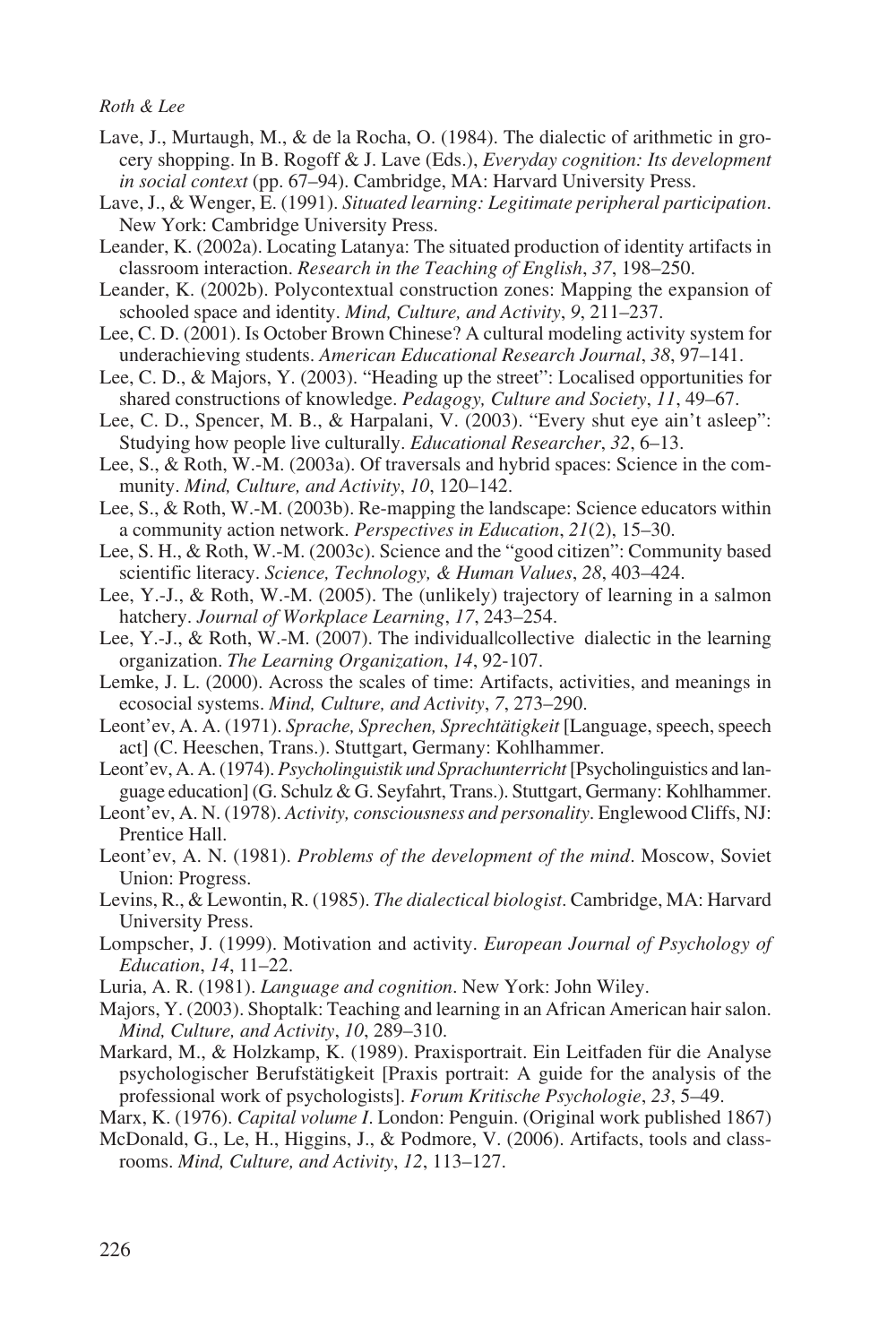- McNeill, D. (1985). Language viewed as action. In J. V. Wertsch (Ed.), *Culture, communication, and cognition: Vygotskian perspectives*(pp. 258–270). Cambridge, UK: Cambridge University Press.
- McNeill, D. (1992). *Hand and mind: What gestures reveal about thought*. Chicago: University of Chicago.
- McNeill, D. (2000). Catchments and context: Non-modular factors in speech and gesture. In D. McNeill (Ed.), *Language and gesture* (pp. 312–328). Cambridge, UK: Cambridge University Press.
- McNeill, D. (2005). *Gesture and thought*. Chicago: University of Chicago Press.
- Miettinen, R., & Virkkunen, J. (2006). Learning in and for work and the joint construction of mediational artifacts: An activity theoretical view. In E. Antonacopoulou, P. Jarvis, V. Anderson, B. Elkjaer, & S. Hoeyrup (Eds.), *Learning, working and living: Mapping the terrain of working life learning* (pp. 154–169). New York: Palgrave.
- Mikhailov, F. (1980). *The riddle of self*. Moscow, Soviet Union: Progress.
- Moll, L. C. (2001). Through the mediation of others: Vygotskian research on teaching. In V. Richardson (Ed.), *Handbook of research on teaching* (pp. 111–129). Washington, DC: American Educational Research Association.
- Morf, M. E., & Weber, W. G. (2000). I/O psychology and the bridging potential of A. N. Leont'ev's activity theory. *Canadian Psychology*, *41*, 81–93.
- Nardi, B. (Ed.). (1996). *Context and consciousness: Activity theory and human computer interaction*. Cambridge, MA: MIT Press.
- Nicolopoulou, A., & Cole, M. (1993). Generation and transmission of shared knowledge in the culture of collaborative learning: The Fifth Dimension, its playworld, and its institutional contexts. In E. A. Forman, N. Minick, & C. A. Stone (Eds.), *Contexts for learning: Sociocultural dynamics in children's development* (pp. 283–314). New York: Oxford University Press.
- Packer, M. (2000). *Changing classes: School reform and the new economy*. New York: Cambridge University Press.
- Packer, M. J., & Goicoechea, J. (2000). Sociocultural and constructivist theories of learning: Ontology, not just epistemology. *Educational Psychologist*, *35*, 227–241.
- Paradise, R. (2002). Finding ways to study culture in context. *Human Development*, *45*, 229–236.
- Pea, R. (1993). Practices of distributed intelligence and designs for education. In G. Salomon (Ed.), *Distributed cognitions* (pp. 47–87). New York: Cambridge University Press.
- Penuel, W. R., & Davey, T. L. (1999). "I don't like to live nowhere but here": The shelter as mediator of U.S. homeless youth's identity formation. *Mind, Culture, and Activity*, *6*, 222–236.
- Pittam, J., & Scherer, K. R. (1993). Vocal expression and communication of emotion. In M. Lewis & J. Haviland (Eds.), *The handbook of emotions* (pp. 185–197). New York: Guilford.
- Pontecorvo, H., & Girardet, H. (1993). Arguing and reasoning in understanding historical topics. *Cognition and Instruction*, *11*, 365–395.
- Pratt, M. (2003). Disentangling collective identities. In J. T. Polzer (Ed.), *Identity issues in groups* (pp. 161–188). Boston: JAI.
- Putney, L. G., Green, J., Dixon, C., Durán, R., & Yeager, B. (2000). Exploring collectiveindividual development in a bilingual classroom. In C. Lee & P. Smagorinsky (Eds.), *Vygotskian perspectives on literacy research: Constructing meaning through collaborative inquiry* (pp. 86–126). New York: Cambridge University Press.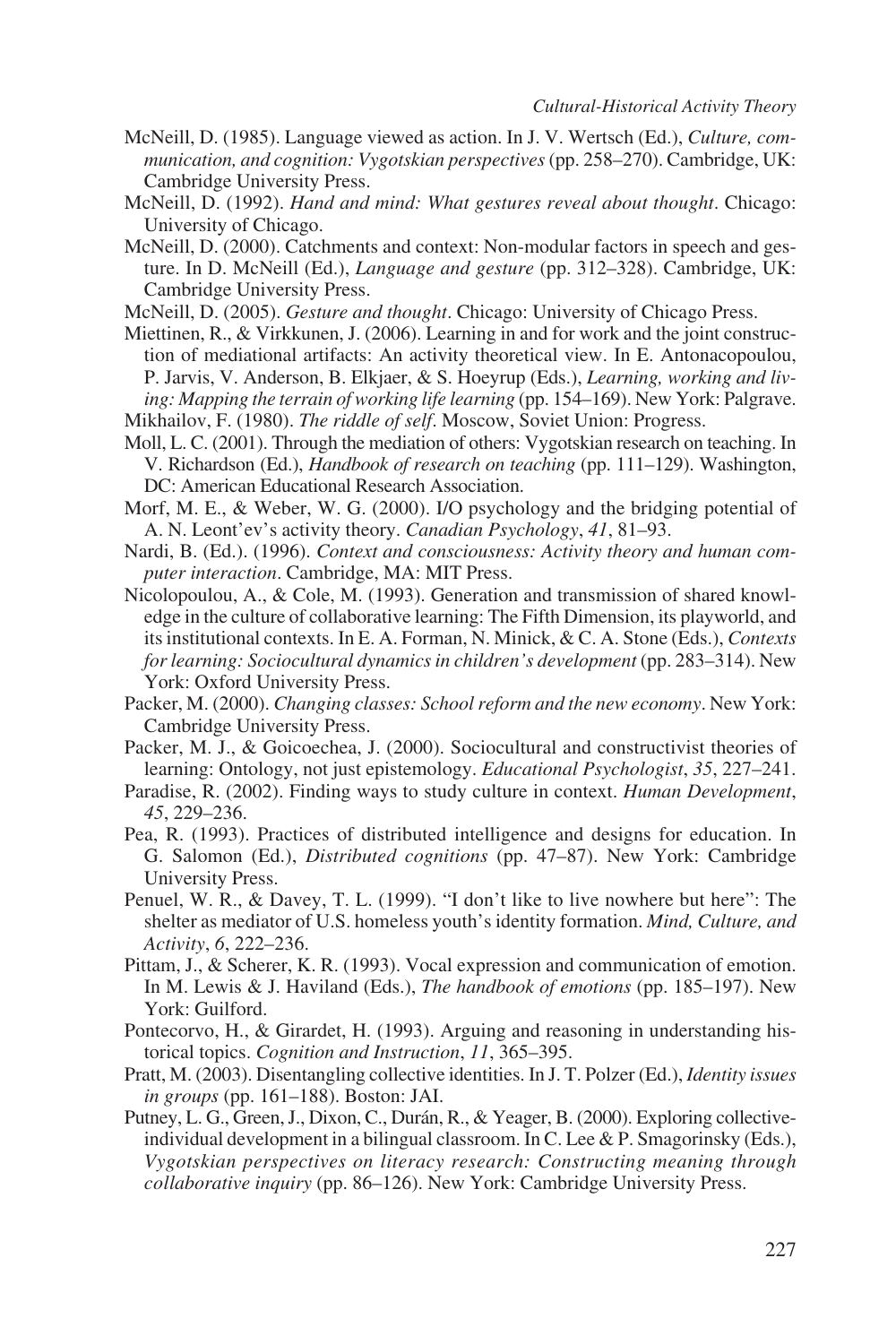- Raeithel, A. (1996). On the ethnography of cooperative work. In Y. Engeström & D. Middleton (Eds.), *Cognition and communication at work* (pp. 319–340). New York: Cambridge University Press.
- Redmiles, D. F. (Ed.). (2002). Introduction to the special issue on activity theory and the practice of design [Special issue]. *Computer Supported Cooperative Work*, *11*(1–2).
- Ricœur, P. (1991). *From text to action: Essays in hermeneutics, II*. Evanston, IL: Northwestern University Press.
- Ritchie, S. M., Mackay, G. & Rigano, D. L. (2006). Individual and collective leadership in school science departments. *Research in Science Education*, *36*, 141–161.
- Rocha, C. T. da Costa, & de Carvalho, M. G. (2000). A linguagem e a atividade [Language as activity]. *Cadernos de Estudos Linguisticos*, *39*, 111–129.
- Rogoff, B., & Lave, J. (Eds.). (1984). *Everyday cognition: Its development in social context*. Cambridge, MA: Harvard University Press.
- Rorty, R. (1989). *Contingency, irony, and solidarity*. Cambridge, UK: Cambridge University Press.
- Rorty, R. (1991). *Objectivity, relativism, and truth: Philosophical papers (Vol. 1)*. Cambridge, UK: Cambridge University Press.
- Roth, W.-M. (2002). Learning in Moussac. In L. M. Richter & R. Engelhart (Eds.), *Life of science: Whitebook on educational initiatives in natural sciences and technology* (pp. 45–55). Copenhagen: Learning Lab Denmark.
- Roth, W.-M. (2003a). Competent workplace mathematics: How signs become transparent in use. *International Journal of Computers for Mathematical Learning*, *8*(3), 161–189.
- Roth, W.-M. (2003b). From environmental determination to cultural-historical mediation: Toward biological plausible social theories. *Cybernetics & Human Knowing*, *10*(2), 8–28.
- Roth, W.-M. (2003c). From epistemic (ergotic) actions to scientific discourse: Do gestures obtain a bridging function? *Pragmatics & Cognition*, *11*, 139–168.
- Roth, W.-M. (2003d). *Toward an anthropology of graphing: Semiotic and activitytheoretic perspectives*. Dordrecht, the Netherlands: Kluwer Academic.
- Roth, W.-M. (2004). Activity theory in education: An introduction. *Mind, Culture, and Activity*, *11*, 1–8.
- Roth, W.-M. (2005a). *Doing qualitative research: Praxis of methods*. Rotterdam, the Netherlands: Sense.
- Roth, W.-M. (2005b). Mathematical inscriptions and the reflexive elaboration of understanding: An ethnography of graphing and numeracy in a fish hatchery. *Mathematical Thinking and Learning*, *7*, 75–109.
- Roth, W.-M. (2005c). *Talking science: Language and learning in science classrooms*. Lanham, MD: Rowman & Littlefield.
- Roth, W.-M. (2006). Activity theory. In N. J. Salkind (Ed.), *Encyclopedia of human development* (Vol. 1, pp. 16–23). Thousand Oaks, CA: Sage.
- Roth, W.-M. (2007). Mathematical modeling "in the wild": A case of hot cognition. In R. Lesh, E. Hamilton, & J. J. Kaput (Eds.), *Foundations for the future of mathematics education* (pp. 77–97). Mahwah, NJ: Lawrence Erlbaum.
- Roth, W.-M. (in press). On mediation: Toward a cultural-historical understanding of the concept. *Theory & Psychology*.
- Roth, W.-M., & Barton, A. C. (2004). *Rethinking scientific literacy*. New York: Routledge.
- Roth, W.-M., Hwang, S.-W., Lee, Y. J., & Goulart, M. I. M. (2005). *Participation, learning, and identity: Dialectical perspectives*. Berlin, Germany: Lehmannns Media.

<sup>228</sup>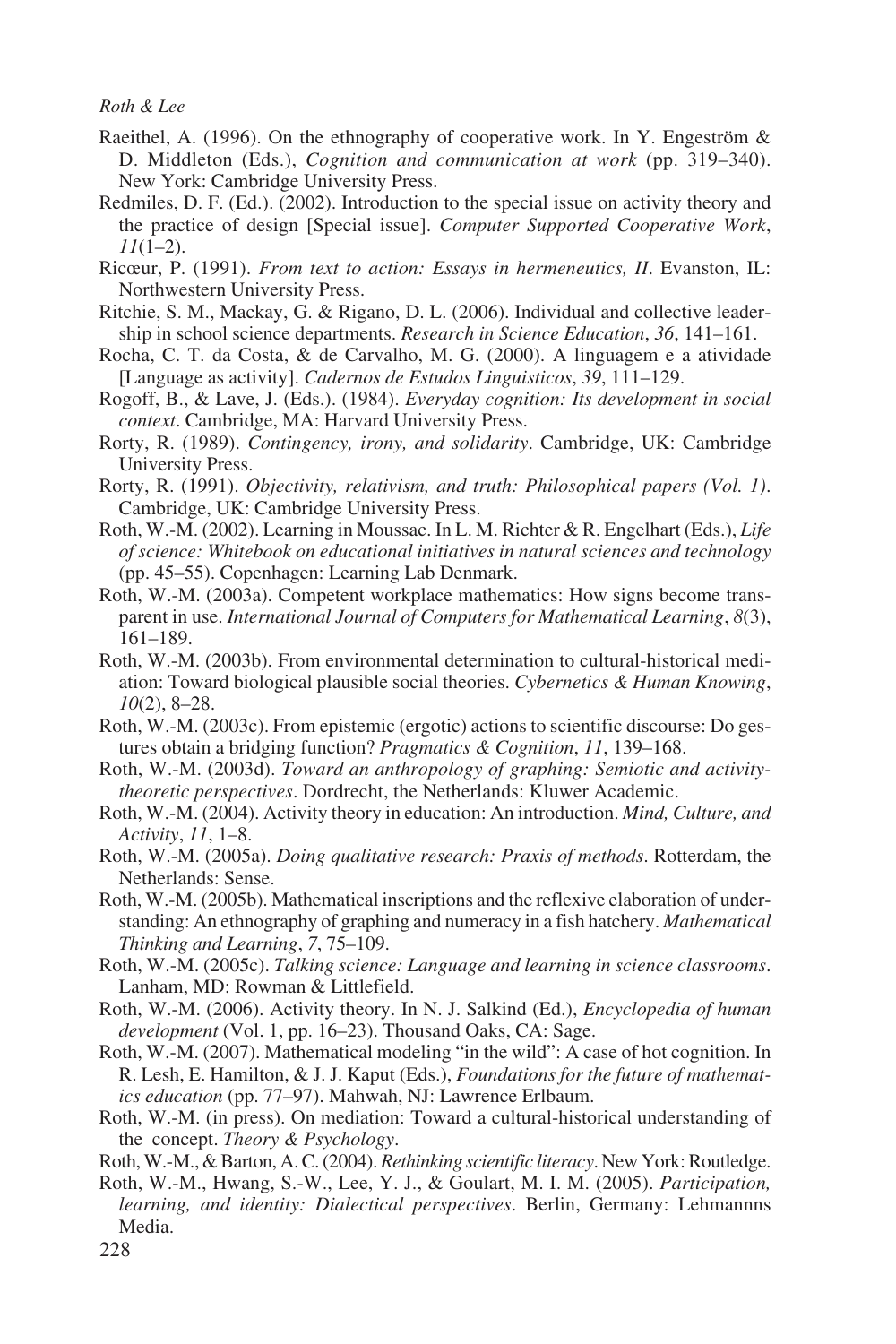- Roth, W.-M., & Lawless, D. (2002). Signs, deixis, and the emergence of scientific explanations. *Semiotica*, *138*, 95–130.
- Roth, W.-M., Lawless, D., & Tobin, K. (2000). {Coteaching | cogenerative dialoguing} as praxis of dialectic method. *Forum Qualitative Sozialforschung/Forum Qualitative Social Research*, *1*(3). Available at http://www.qualitative-research.net/fqs-texte/ 3-00/3-00rothetal-e.htm
- Roth, W.-M., & Lee, S. (2004). Science education as/for participation in the community. *Science Education*, *88*, 263–291.
- Roth, W.-M., & Lee, Y.-J. (2004). Interpreting unfamiliar graphs: A generative, activitytheoretic model. *Educational Studies in Mathematics*, *57*, 265–290.
- Roth, W.-M., & Lee, Y.-J. (2006). Contradictions in theorizing and implementing communities in education. *Educational Research Review*, *1*, 27–40.
- Roth, W.-M., Masciotra, D., & Boyd, N. (1999). Becoming-in-the-classroom: A case study of teacher development through coteaching. *Teaching and Teacher Education*, *17*, 771–784.
- Roth, W.-M., & Tobin, K. (2001). The implications of coteaching/cogenerative dialogue for teacher evaluation: Learning from multiple perspectives of everyday practice. *Journal of Personnel Evaluation in Education*, *15*, 7–29.
- Roth, W.-M., & Tobin, K. G. (2002). *At the elbow of another: Learning to teach by coteaching*. New York: Peter Lang.
- Roth, W.-M., & Tobin, K. (2004). Coteaching: From praxis to theory. *Teachers and Teaching: Theory and Practice*, *10*, 161–179.
- Roth, W.-M., Tobin, K., Carambo, C., & Dalland, C. (2004). Coteaching: Creating resources for learning and learning to teach chemistry in urban high schools. *Journal of Research in Science Teaching*, *41*, 882–904.
- Roth, W.-M., Tobin, K., Carambo, C., & Dalland, C. (2005). Coordination in coteaching: Producing alignment in real time. *Science Education*, *89*, 675–702.
- Roth, W.-M., Tobin, K., Elmesky, R., Carambo, C., McKnight, Y., & Beers, J. (2004). Re/making identities in the praxis of urban schooling: A cultural historical perspective. *Mind, Culture, and Activity*, *11*, 48–69.
- Roth, W.-M., Tobin, K., Zimmermann, A., Bryant, N., & Davis, C. (2002). Lessons on/from the dihybrid cross: An activity theoretical study of learning in coteaching. *Journal of Research in Science Teaching*, *39*, 253–282.
- Russell, D. L., & Schneiderheinze, A. (2005). Understanding innovation in education using activity theory. *Educational Technology & Society*, *8*(1), 38–53.
- Russell, D. R. (1997). Writing and genre in higher education and workplaces. *Mind, Culture, and Activity*, *4*, 224–237.
- Sawchuk, P. (2003). *Adult learning and technology in working-class life*. New York: Cambridge University Press.
- Sawyer, R. K. (2002). Unresolved tensions in sociocultural theory: Analogies with contemporary sociological debates. *Culture & Psychology*, *8*, 283–305.
- Saxe, G. B. (1999). Cognition, development, and cultural practices. In E. Turiel (Ed.), *Development and cultural change: Reciprocal processes* (pp. 19–35). San Francisco: Jossey-Bass.
- Schwarz, B. B., & Hershkowitz, R. (2001). Production and transformation of computer artifacts toward construction of meaning in mathematics. *Mind, Culture, and Activity*, *8*, 250–267.
- Scribner, S. (1985). Vygotsky's uses of history. In J. V. Wertsch (Ed.), *Culture, communication, and cognition: Vygotskian perspectives* (pp. 119–145). New York: Cambridge University Press.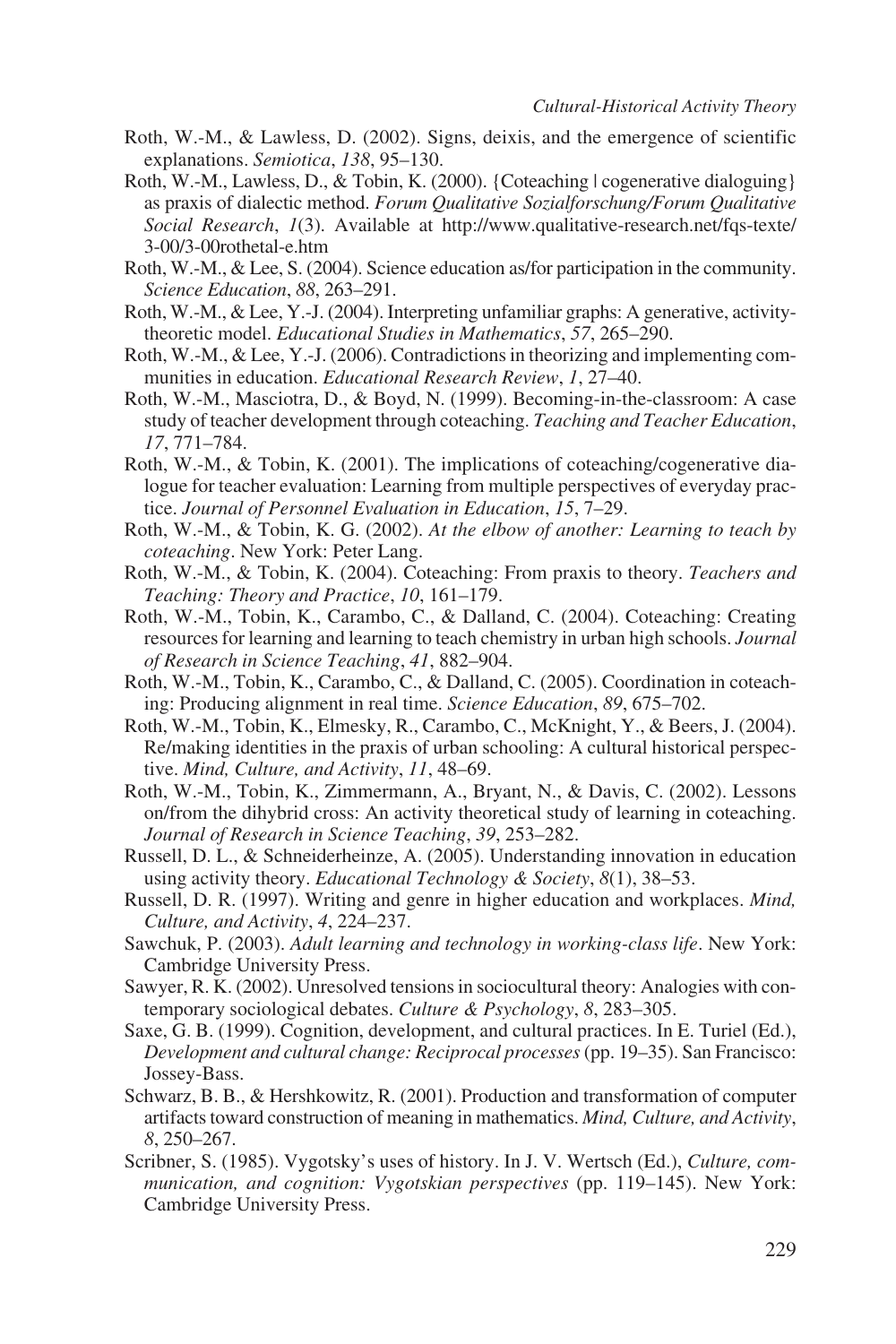- Scribner, S. (1990). A sociocultural approach to the study of mind. In G. Greenberg & E. Tobach (Eds.), *Theories of the evolution of knowing* (pp. 107–120). Hillsdale, NJ: Lawrence Erlbaum.
- Shayer, M. (2003). Not just Piaget; not just Vygotsky, and certainly not Vygotsky as alternative to Piaget. *Learning and Instruction*, *13*, 465–485.
- Shultz, J. (1986). The individual and the group: An examination of American folk ideology. *Anthropology & Education Quarterly*, *17*, 239–252.
- Smagorinsky, P. (2001). If meaning is constructed, what is it made from? Toward a cultural theory of reading. *Review of Educational Research*, *71*, 133–169.
- Smagorinsky, P., Cook, L. S., Moore, C., Jackson, A. Y., & Fry, P. G. (2004). Tensions in learning to teach: Accommodation and the development of a teaching identity. *Journal of Teacher Education*, *55*, 8–24.
- Smith, D. E. (1990). *Conceptual practices of power: A feminist sociology of knowledge*. Toronto, Canada: University of Toronto Press.
- Spillane, J. P., Halverson, R., & Diamond, J. B. (2004). Toward a theory of leadership practice: A distributed perspective. *Journal of Curriculum Studies*, *36*, 3–34.
- Stetsenko, A. (2003). Alexander Luria and the cultural-historical activity theory: Pieces for the history of an outstanding collaborative project in psychology. *Mind, Culture, and Activity*, *10*, 93–97.
- Stetsenko, A., & Arievitch, I. (2003). The self in cultural-historical activity theory: Reclaiming the unity of social and individual dimensions of human development. *Theory & Psychology*, *14*, 475–503.
- Suchman, L. (1987). *Plans and situated actions: The problem of human-machine communication*. New York: Cambridge University Press.
- Suchman, L. (2000). Embodied practices of engineering work. *Mind, Culture, and Activity*, *7*, 4–18.
- Takahashi, N. (2003). Learning of disabled children in Japan: Simultaneous participation in different activity systems. *Mind, Culture, and Activity*, *10*, 311–331.
- Teo, T. (1998). Klaus Holzkamp and the rise and decline of German critical psychology. *History of Psychology*, *1*, 235–255.
- Thompson, M. P. A. (2004). Some proposals for strengthening organizational activity theory. *Organization*, *11*, 579–602.
- Tobin, K. (2004). Building enacted science curricula on the capital of learners. *Science Education*, *89*, 577–594.
- Tobin, K., & Roth, W.-M. (2002). Evaluation of science teaching performance through coteaching and cogenerative dialoguing. In J. Altschuld & D. Kumar (Eds.), *Evaluation in science education in the 21st century* (pp. 187–217). Dordrecht, the Netherlands: Kluwer Academic.
- Tobin, K., & Roth, W.-M. (2005). Coteaching/cogenerative dialoguing in an urban science teacher preparation program. In W.-M. Roth & K. Tobin (Eds.), *Teaching together, learning together* (pp. 59–77). New York: Peter Lang.
- Tolman, C. W. (1994). *Psychology, society, and subjectivity: An introduction to German critical psychology*. New York: Routledge.
- Tolman, C. W. (1999). Society versus context in individual development: Does theory make a difference? In Y. Engeström, R. Miettinen, & R.-L. Punamäki (Eds.), *Perspectives on activity theory* (pp. 70–86). Cambridge, UK: Cambridge University Press.
- Tolman, C. W., & Maiers, W. (Eds.). (1991). *Critical psychology: Contributions to an historical science of the subject*. Cambridge, UK: Cambridge University Press.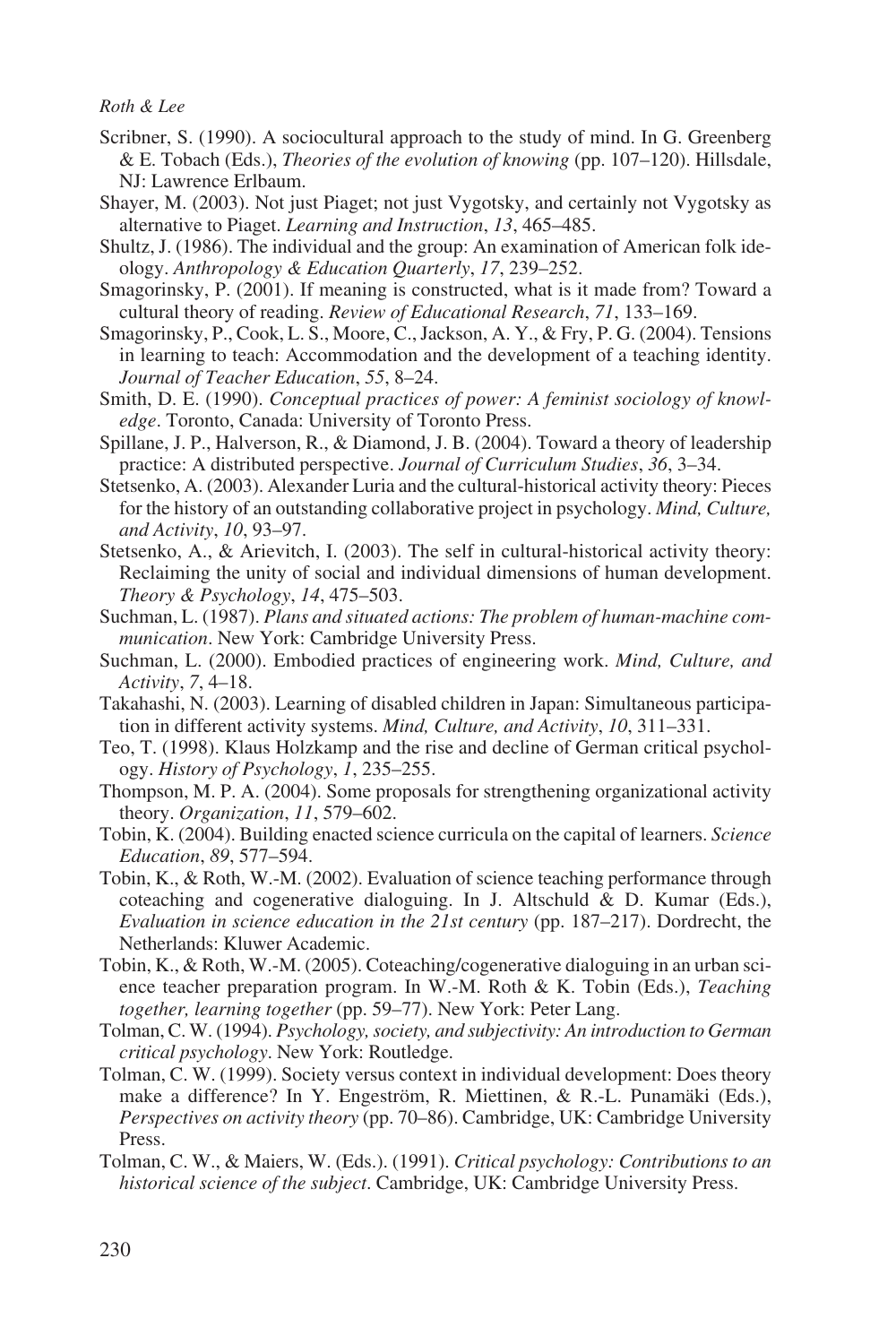- Valsiner, J. (1988). *Developmental psychology in the Soviet Union*. Bloomington: Indiana University Press.
- Valsiner, J. (1998). *The guided mind: A sociogenetic approach to personality*. Cambridge, MA: Harvard University Press.
- van Aalsvoort, J. (2004). Activity theory as a tool to address the problem of chemistry's lack of relevance in secondary school chemical education. *International Journal of Science Education*, *26*, 1635–1651.
- van Huizen, P., van Oers, B., & Wubbels, T. (2005). A Vygotskian perspective on teacher education. *Journal of Curriculum Studies*, *37*, 267–290.
- Varelas, M., & Pappas, C. C., & Rife, A. (2005). Dialogic inquiry in an urban secondgrade classroom: How intertextuality shapes and is shaped by social interactions and scientific understandings. In R. Yerrick & W.-M. Roth (Eds.), *Establishing scientific classroom discourse communities: Multiple voices of teaching and learning in research* (pp. 139–168). Mahwah, NJ: Lawrence Erlbaum.
- Virkkunen, J., & Ahonen, H. (2004). Transforming learning and knowledge creation on the shop floor. *International Journal of Human Resources Management*, *4*, 57–72.
- Vygotsky, L. S. (1978). *Mind in society: The development of higher psychological processes*. Cambridge, MA: Harvard University Press.
- Vygotsky, L. S. (1986). *Thought and language* (A. Kozulin, Ed., Trans.). Cambridge, MA: MIT Press. (Original work published 1934)
- Vygotsky, L. S. (1989). Concrete human psychology. *Soviet Psychology*, *27*(2), 53–77.
- Wake, G., & Williams, J. (2001). *Using college mathematics in understanding workplace practices: Summative report of research project funded by the Leverhulme Trust*. Retrieved May 27, 2005, from http://www.education.man.ac.uk/lta/publications/ leverhulme\_report.pdf
- Wartofsky, M. (1979). *Models: Representations and scientific understanding*. Dordrecht, the Netherlands: Reidel.
- Wells, G. (1999). *Dialogic inquiry: Towards a sociocultural practice and theory of education*. New York: Cambridge University Press.
- Wells, G. (2002). The role of dialogue in activity theory. *Mind, Culture, and Activity*, *9*, 43–66.
- Wells, G., & Claxton, G. (Eds.). (2002). *Learning for life in the 21st century: Sociocultural perspectives of the future of education*. Oxford, UK: Blackwell.
- Wenger, E. (1998). *Communities of practice*. New York: Cambridge University Press.
- Wertsch, J. V. (Trans. & Ed.). (1981). *The concept of activity in Soviet psychology*. New York: M. E. Sharpe.
- Wertsch, J. V. (1998). *Mind as action*. New York: Oxford University Press.
- Wortham, S. (2003). Representation and enactment in autobiographical narrative. In N. Stephenson, H. L. Radtke, R. Jorna, & H. J. Stam (Eds.), *Theoretical psychology: Critical contributions* (pp. 258–266). Concord, Canada: Captus.
- Yeo, J., Tan, S. C., & Lee, Y.-J. (2006). A learning journey in problem-based learning. In S. A. Barab, K. E. Hay, & D. T. Hickey (Eds.), *7th International Conference of the Learning Sciences, 27 June–1 July* (pp. 859–865). Mahwah, NJ: Lawrence Erlbaum.
- Zinchenko, V. P. (2001). External and internal: Another comment on the issue. In S. Chaiklin (Ed.), *The theory and practice of cultural-historical psychology* (pp. 133–147). Aarhus, Denmark: Aarhus University Press.